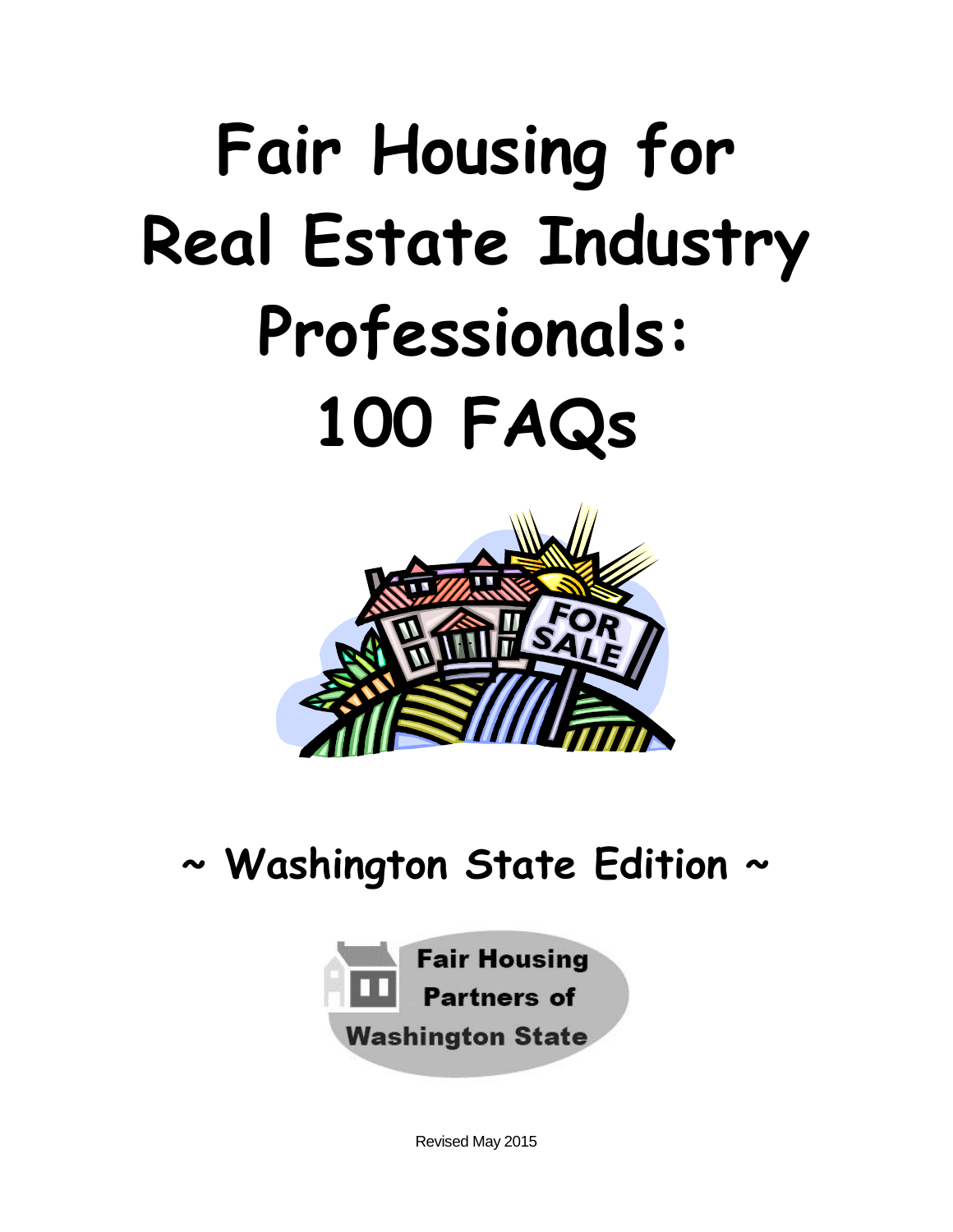

### **Introduction**

The Fair Housing Partners of Washington State have developed this guidebook to assist you in understanding and complying with fair housing laws. We hope you will find this information helpful in your efforts to provide fair housing for all.

This free guidebook is available in CD format and also online at www.kingcounty.gov/exec/CivilRights/FH/HPresources.aspx. The Fair Housing Partners have collaborated to create other resources for housing providers –

- **Fair Housing in Washington State: 100 FAQs for Property Owners & Managers**
- **Reasonable Accommodations & Modifications for People with Disabilities**
- **Service Animals**
- **Harassment & Retaliation**
- **Domestic Violence & Fair Housing**
- **A Guide to Fair Housing for Nonprofit Housing & Shelter Providers**
- **Fair housing posters** (specific to each fair housing agency)

To share your comments about this guidebook, please contact the King County Office of Civil Rights & Open Government.

### **FAIR HOUSING PARTNERS OF WASHINGTON STATE**

Washington State Human Rights Commission King County Office of Civil Rights & Open Government Seattle Office for Civil Rights Tacoma Human Rights Fair Housing Center of Washington Northwest Fair Housing Alliance

*This information does not constitute legal advice. The fair housing laws are subject to change. Please consult with one of the Fair Housing Partner agencies if you have further questions.*

**AVAILABLE IN ALTERNATE FORMATS UPON REQUEST CONTACT KING COUNTY OFFICE OF CIVIL RIGHTS 206-263-2446 TTY Relay: 711 [Civil-Rights.OCR@kingcounty.gov](mailto:Civil-Rights.OCR@kingcounty.gov)**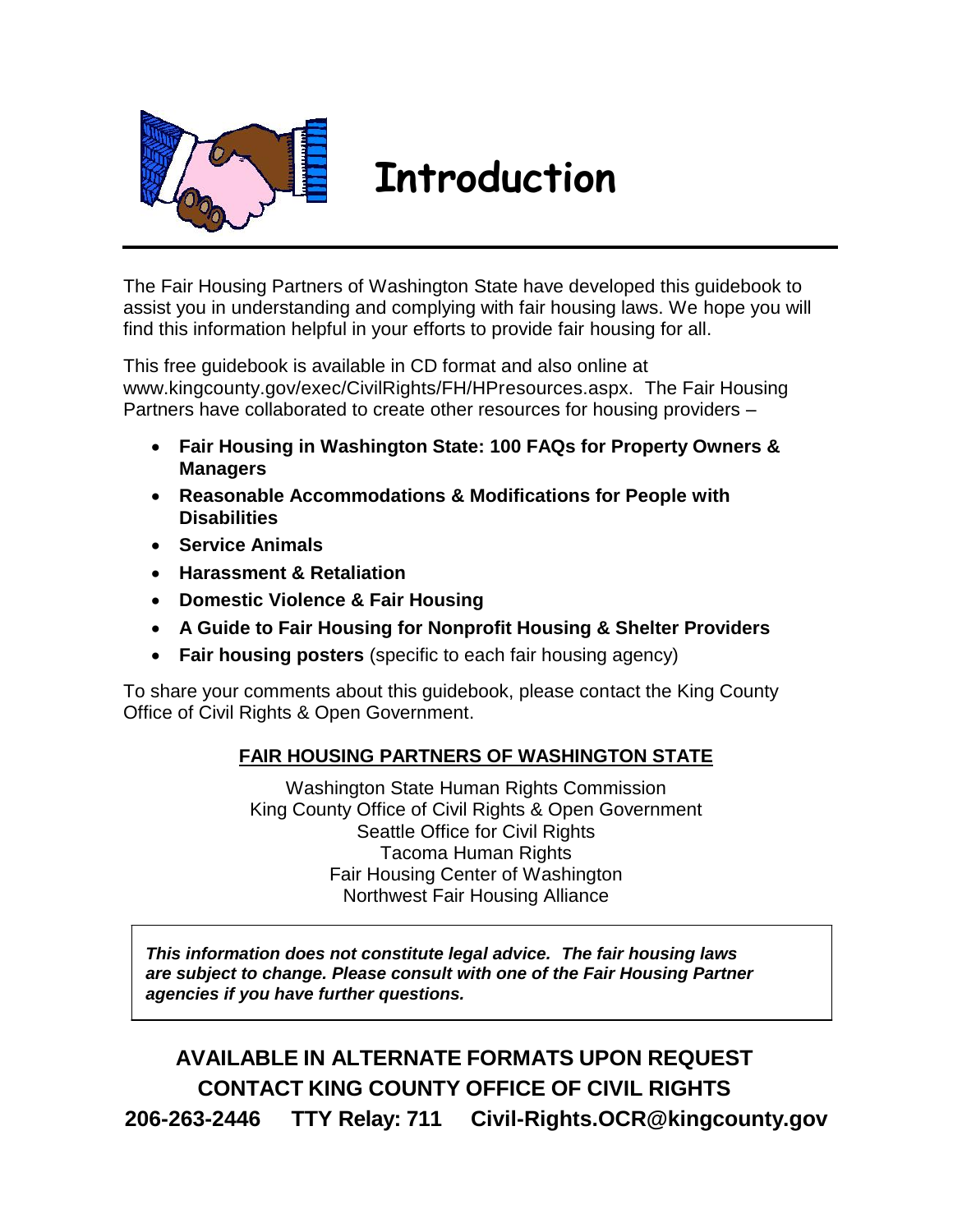

# **Table of Contents**

| <b>Chapter One: Advertising and Marketing</b>                                           | Page 2  |
|-----------------------------------------------------------------------------------------|---------|
| <b>Chapter Two: Working With Buyers</b>                                                 | Page 5  |
| Chapter Three: Working with Sellers                                                     | Page 11 |
| Chapter Four: Customer Service                                                          | Page 15 |
| Chapter Five: Working with Mortgage Lenders, Brokers &<br><b>Industry Professionals</b> | Page 18 |
| Chapter Six: Families with Children & Housing for Older People                          | Page 23 |
| <b>Chapter Seven: People with Disabilities</b>                                          | Page 28 |
| <u> Chapter Eight: Both Sides of the Law – Protections &amp;</u><br>Liabilities         | Page 38 |
| <b>APPENDICES</b>                                                                       |         |
| <b>Appendix A: Fair Housing Basics</b>                                                  | Page 41 |
| Appendix B: Area Resources for Home Buyers                                              | Page 45 |
| Appendix C: Educational Resources for Home Buyers                                       | Page 46 |
| Appendix D: Questions for Home Buyers to Ask Lenders                                    | Page 49 |
| Appendix E: Loan Closing Checklist                                                      | Page 48 |
| Appendix F: Predatory Lending                                                           | Page 50 |
| Appendix G: Fair Housing Agency Chart                                                   | Page 51 |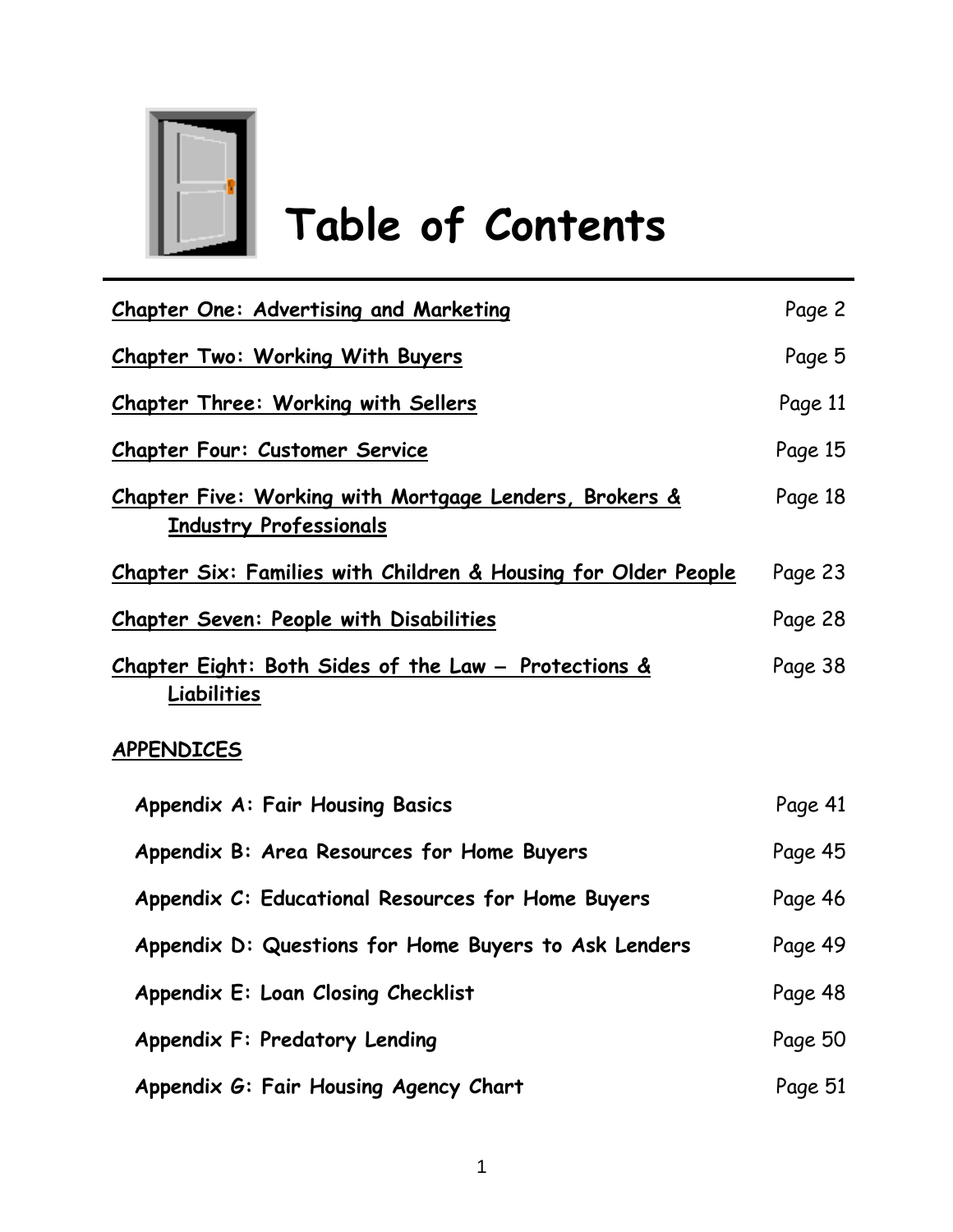

# **Chapter One**

### **Advertising & Marketing**

How do you make the property you're trying to sell stand out and grab the attention of home buyers? Successful marketing always looks to the consumer's wants and needs. But beware – don't overstep the bounds of fair housing by marketing in a way that limits buyer's choices based on their protected class. Read on to find out how to market successfully without becoming vulnerable to a fair housing violation.

### **1. How can I safely market my property under fair housing laws?**

To market your property safely, describe the features of the property and avoid describing whom you think would like to buy the property.

Fair housing laws prohibit making, printing or publishing any statement or advertisement that indicates a preference, limitation, or discrimination based on a "protected class" (race, national origin, sex, religion, disability, etc.). For a list of protected classes in your area, see Appendix G. For a primer on fair housing laws, see Appendix A.

A condominium ad can highlight an additional room with state-of-the-art internet access and other high-tech features. The ad should avoid statements such as "perfect for mature professionals." Then the ad will appeal to everyone interested in those features, rather than discouraging families with children from viewing the property.

Fair housing laws apply to all types of advertising or marketing used in home sales and purchases, including ads in newspapers, on the radio, in magazines, on the internet, on television, on flyers, even in comments for a listing in the Multiple Listing Service.

### **2. What can I say about my property? What should I avoid saying? Isn't there a list somewhere?**

You should avoid making any statement that indicates a preference or discouragement based on someone's protected class. For example, if you tell a family attending an open house that they might prefer a home on a safer street away from a busy intersection, they may construe your comment as steering them away from this house. That would limit their choices as a family with children – and leave you open to a complaint of illegal discrimination.

There are no federal regulations regarding advertising, although the U.S. Department of Housing and Urban Development (HUD) has provided guidelines (see www.hud.gov/offices/fheo/disabilities/sect804achtenberg.pdf).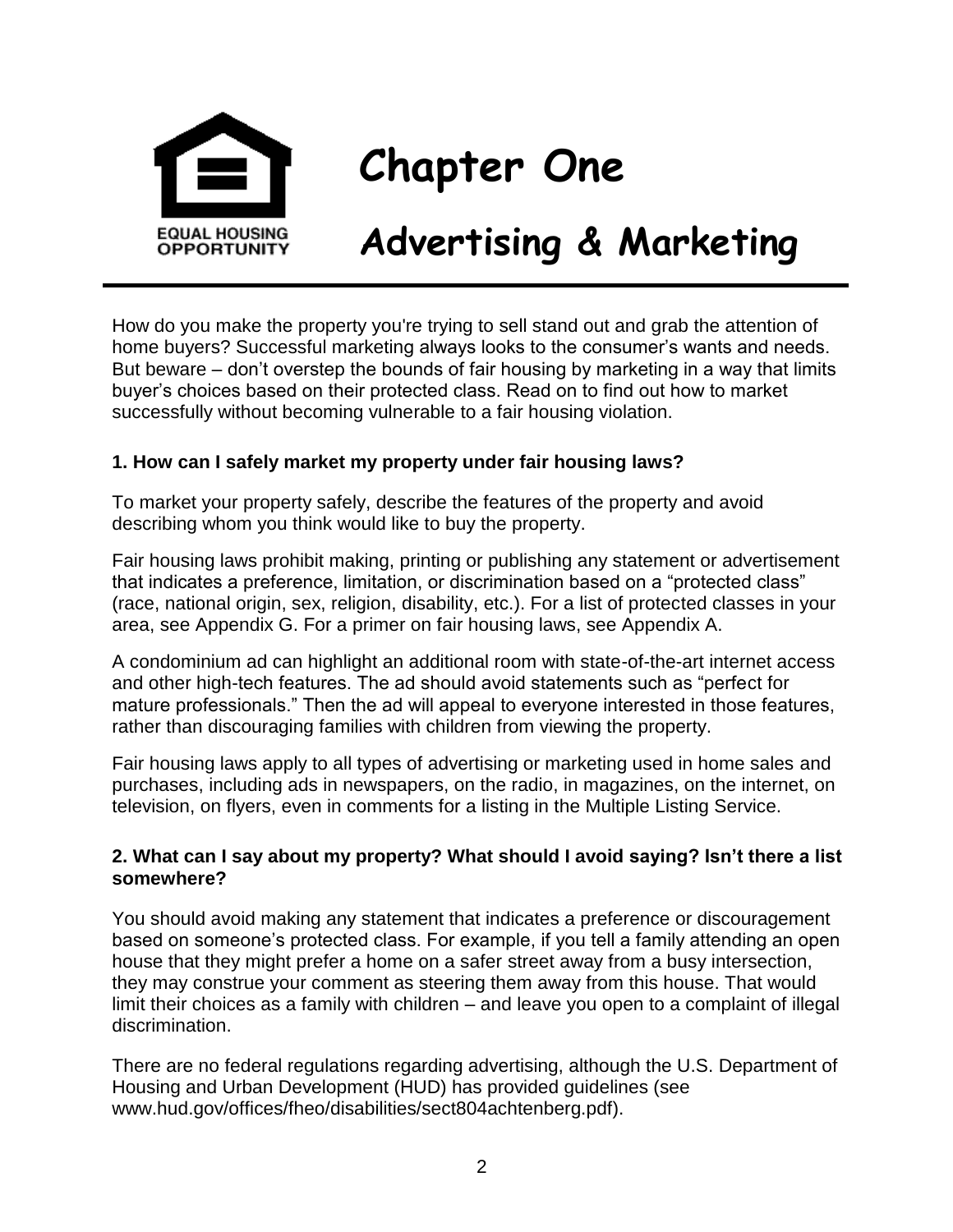You may not intend to indicate a preference or limitation when you market your property, but a customer's reasonable perception is considered in evaluating whether there is a fair housing violation. If you have a question about whether an ad potentially violates fair housing laws, feel free to run it by your local fair housing agency.

### **3. Am I required to use the equal housing logo in all my ads? Where do I need to put up fair housing posters?**

HUD requires display of a fair housing poster with the Equal Housing Opportunity logo at real estate offices (see 24 CFR 100). The logo graphic (sample at right) is available in various sizes online at the HUD website at www.hud.gov/library/bookshelf15/hudgraphics/fheologo.cfm. Free color posters with this logo are available from the fair housing agencies for each jurisdiction (also available on their websites).



The Seattle Municipal Code requires real estate professionals and residential property managers within the city limits to prominently display a letter-sized fair housing poster in their place of business. Failure to display the poster can result in fines.

Including the Equal Housing Opportunity logo in your advertisements and displaying in your offices is a great way to show that you support fair housing.

### **4. What should I consider before running ads with human models?**

Avoid using pictures or images that show preference or discourage people because of their protected class. If you use advertising with photographs or drawings of people, try to include men, women, children, people with disabilities, and people of various races, nationalities and ages in a way that reflects the population as a whole. A series of newspaper ads run over a period of weeks using only white models could be found to be a violation of fair housing laws.

### **5. Can I ever affirmatively market to a specific protected class?**

Yes. Fair housing laws allow you to affirmatively market your property to the following protected classes:

- You may advertise that the home is accessible for people with disabilities.
- You may state that families are welcome, as well as highlight amenities such as playgrounds**.**
- You may advertise that a property is for seniors, if the property meets Housing for Older Persons Act (HOPA) requirements.
- You may state that active members of the military or veterans are welcome.

### **6. What advertising strategies or resources can I use to affirmatively market in general?**

Consider implementing an affirmative fair housing marketing plan. Contact HUD or your local real estate association to get more information. A commitment to fair housing which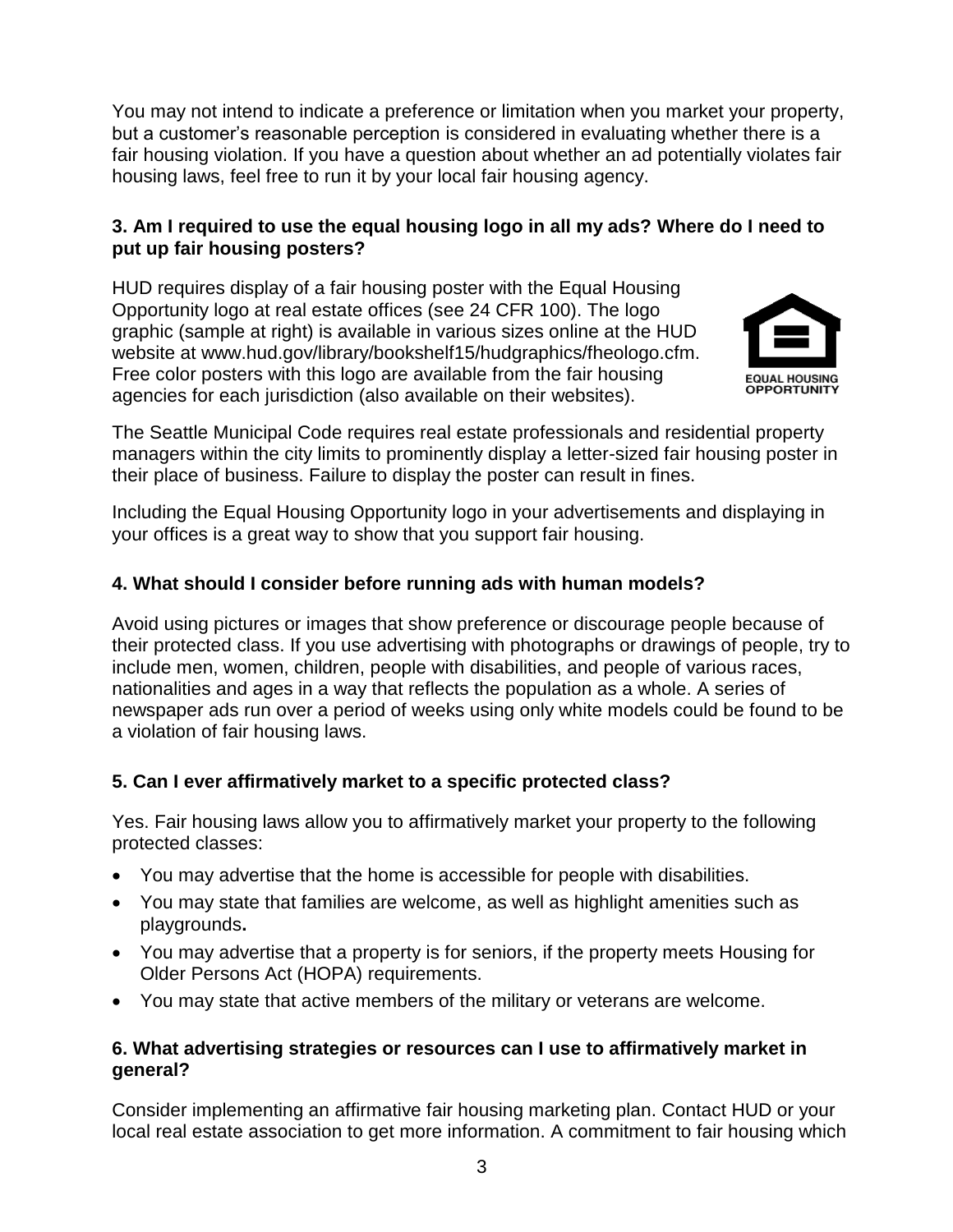includes a broad marketing strategy brings in more business across the board. Consider advertising in newspapers, newsletters or on radio stations that cater to different ethnic communities, families, and people with disabilities.

### **7. I am a member of a Christian real estate organization. Is it legal under fair housing laws to use Christian names and symbols in our advertising? Can we treat Christian customers differently?**

You cannot treat Christian customers differently than non-Christian customers. If your company name implies a preference for Christians or if you use symbols such as a fish or a cross, you should use the fair housing logo and include a clear disclaimer that your company does not discriminate based on race, color, religion, creed, etc. You have the right to identify your own business with the graphics and language of your choice – as long as your actions do not discriminate or create a discriminatory climate based on someone's protected class status.

When developing your advertisements and services, consider: Would a non-Christian feel welcomed by your business? Would a non-Christian receive the same level of service from you as a Christian would? You should be able to answer yes to both questions. However, there may be rare situations in which a property owned and operated by a non-profit religious organization can require that people who participate in its housing programs adhere to a religious code.

Fair housing issues arise when clients believe they have been denied equal service or access because of their religion (or any other protected class). Marketing strategies and signage that make non-Christians feel unwelcome could result a fair housing complaint.

In addition, the fair housing laws permit ads that contain descriptions of properties (condominium complex with chapel) or services (kosher meals available) that do not on their face state a preference for specific buyers. The use of secularized terms or symbols relating to religious holidays, such as Santa Claus, Easter Bunny or St. Valentine's Day images, or phrases such as Merry Christmas or Happy Easter are permitted under fair housing laws.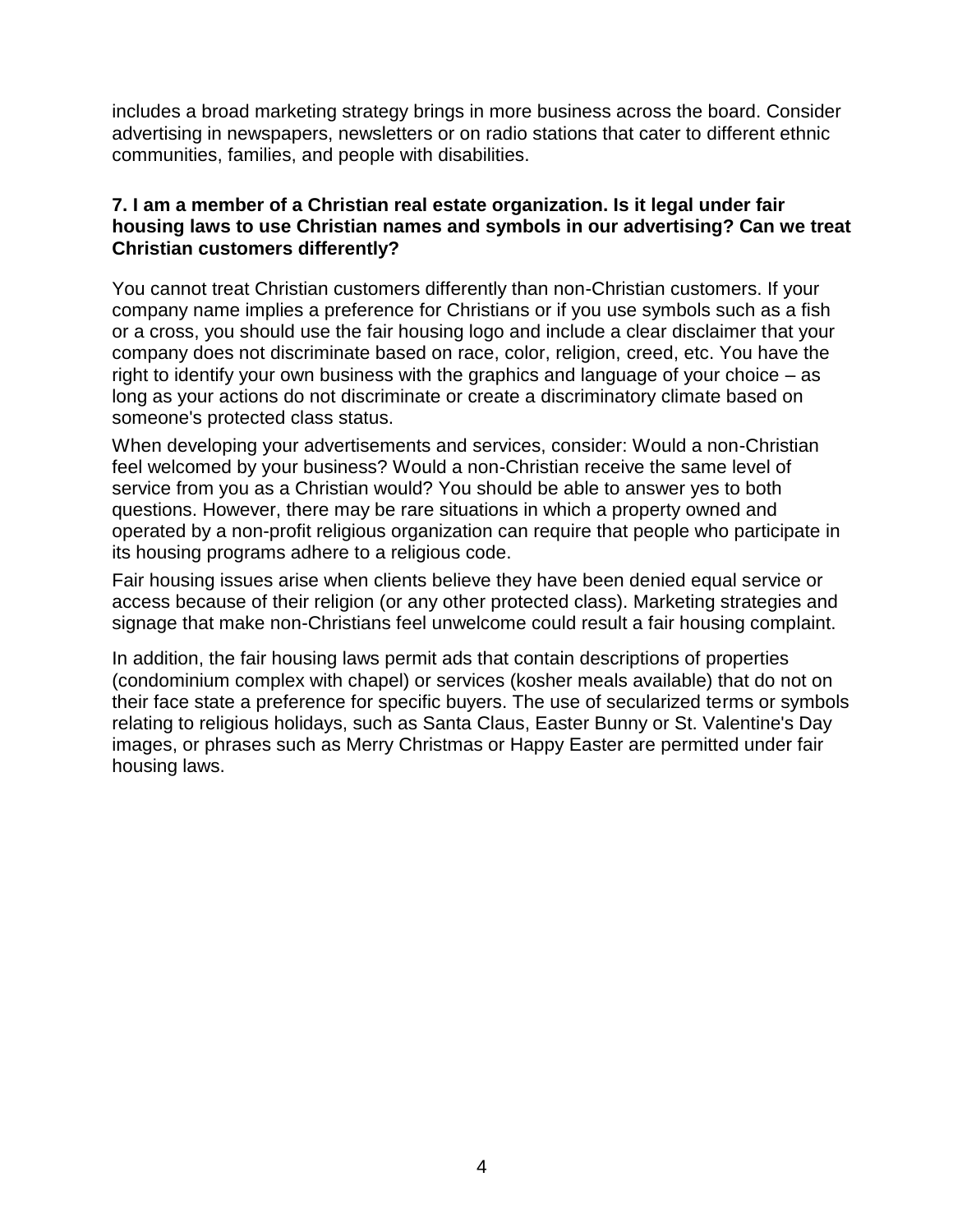

# **Chapter Two**

# **Working with Buyers**

Marketing your services to new prospects and meeting the needs of your clients are your priorities. Whether you work for a large office or operate out of your home, it is important to:

- Have written procedures and resources in place.
- Follow your procedures and use your resources consistently.

Not only will this help you provide professional services to your clients – it will also help ensure compliance with fair housing laws.

### **8. What questions can I ask prospects about the types of houses they want?**

You can always ask questions to help you learn objective, non-discriminatory information:

- What price range can your clients afford?
- What features are they looking for in a residence?
- Where do they want to live?

Be prepared ahead of time with resources that will allow your clients to answer their own inevitable questions about who lives in the area, what the schools are like, whether sex offenders live nearby, what transportation is available, what the crime rate is, and so on. See Appendix B for some area resources.

The sooner you establish what you can do for your clients and what resources are available to them, the sooner you can do what you do best – show them properties that meet their criteria, and provide them with information to help them make a competitive offer.

### **9. Many of my clients ask me questions about the neighborhood, such as: "Who lives here? Are there any [fill in ethnic/racial group]?" How should I respond to questions like these?**

Let your clients know that you cannot provide information on racial, ethnic or other protected class demographics under the fair housing laws, which prohibit discrimination based on such factors. Consider giving all of your clients a written statement about your commitment to fair housing when you first start working with them. This statement can let clients know what services you can provide them and what information they'll need to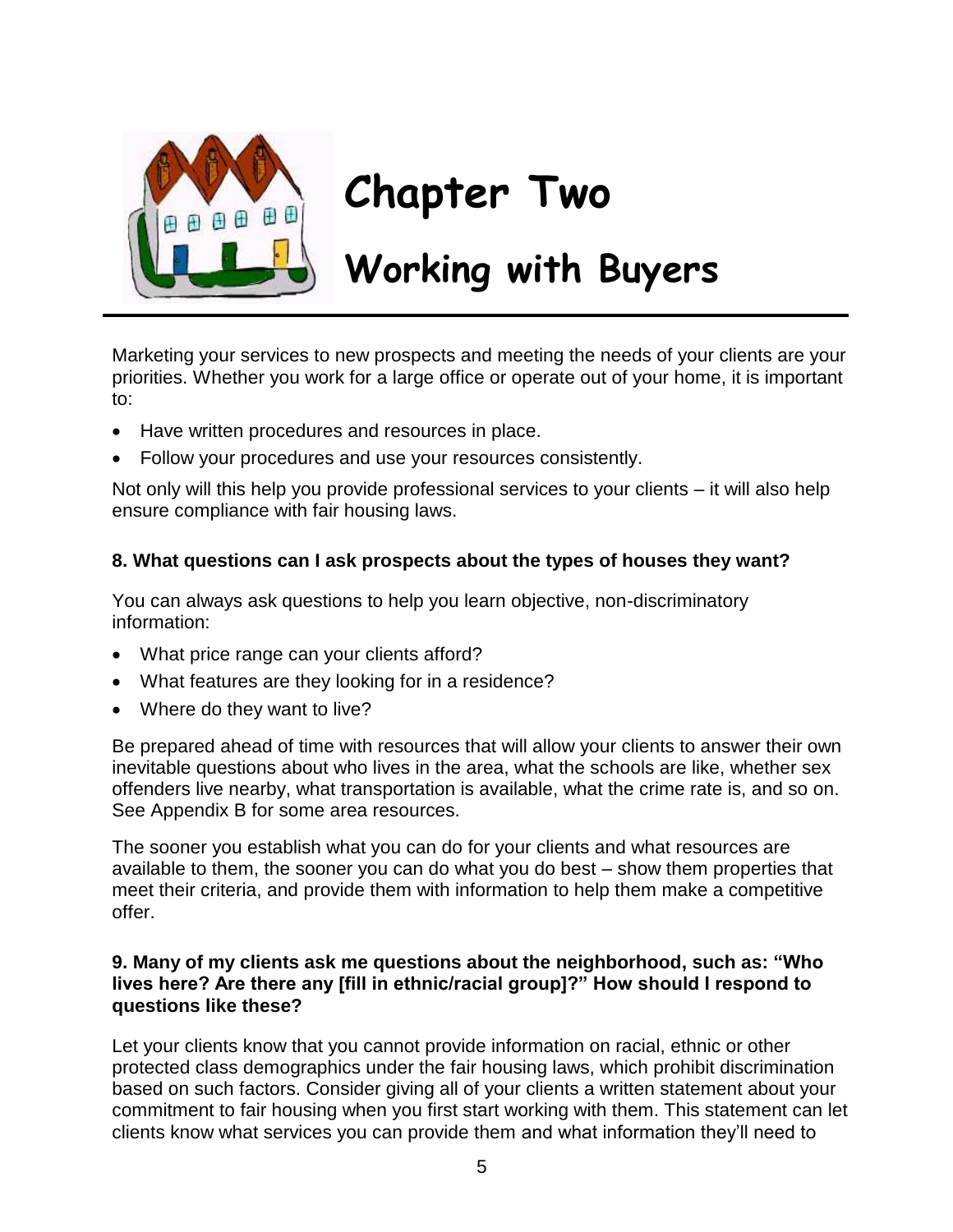find out on their own. When you discuss your commitment to fair housing early on, your clients may be less likely to express their possible biases.

Many agents give a resource packet to all clients at the first meeting. The packet provides a broad range of information, including online resources to locate up-to-date neighborhood census information, community resources, local media, etc. By providing general information to all of your clients, you make it easier for them to find the perfect home. See Appendix B for some area resources for home buyers to include in your packet.

For your own protection, make sure you document any specific requests from your prospects and clients that you feel may have fair housing implications. Keep a record in your files of both the request and your response.

### **10. Can I give my client demographic information that's readily available on the Internet?**

Answering any information regarding demographics can raise potential fair housing issues later on. To be on the safe side, give your clients resources so they can access demographic information on their own. A lot of information is available by phone or on the Internet. If your client doesn't have access to the Internet, let them know they can access it at their local library. See Appendix B for online resources.

### **11. A client is purchasing property as an investment, and wants to know how the price is trending in that area. How should I answer him?**

Answer your client's question and tell the buyer how prices are trending in that area. You have access to information that shows what comparable homes are going for, and that information doesn't involve any fair housing issues.

### **12. Can I tell people how to find out if sex offenders live in their neighborhood?**

Sure. Giving people information on how to find out if sex offenders live in the neighborhood where they are interested in purchasing a home does not violate fair housing laws. See Appendix B.

### **13. What information can I give my client during the 3-day neighborhood review that will not violate fair housing laws?**

During a 3-day neighborhood review (a period where a buyer can back out of an offer if there is something they do not like about the neighborhood), your client wants to make sure this huge investment is the right one. If you want to provide a professional service that stands out from the rest, prepare a resource packet that provides a list of online resources or telephone numbers for law enforcement agencies, schools, transportation services, census data, etc., for your local area. Your clients can do whatever homework they choose, and you don't have to worry about any potential fair housing implications. See Appendix B.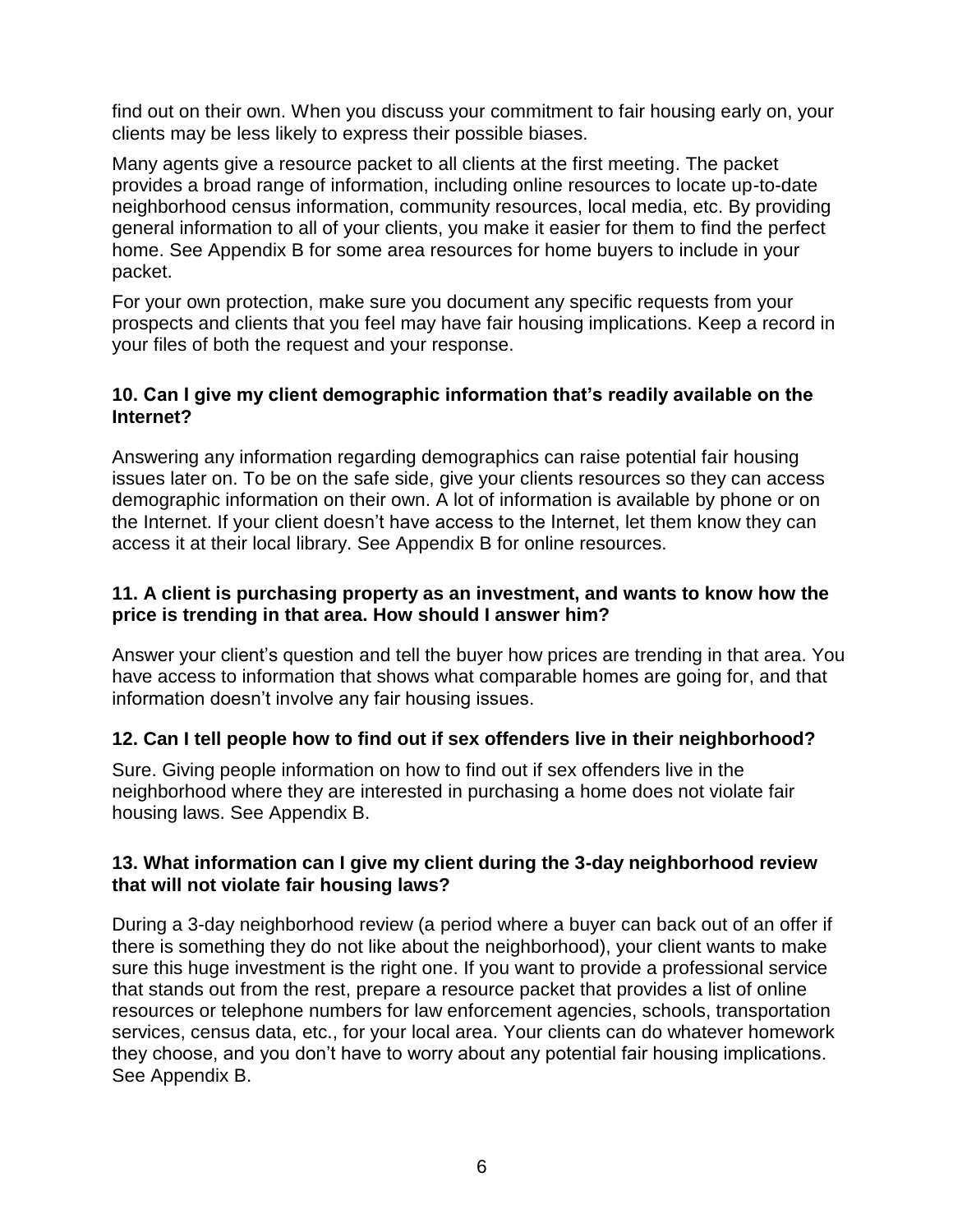### **14. Sometimes clients in Eastern Washington ask me where the Mexican areas of town are. Can I give them this information?**

You can indicate where Latino businesses are concentrated in the shopping core, but stay away from characterizing residential districts by ethnicity. Provide them with resources described in Appendix C along with contact information for local neighborhood associations. Then let them do their own homework. When your clients have located a neighborhood they like, step in and do what you do best – match them with homes that meet their needs.

### **15. My client has asked me things like: "There aren't a lot of Asian people here, are there?" How should I respond to him?**

Do you have resources at your fingertips? Let your client know that he can learn that information on his own. Explain that you abide by fair housing laws and you cannot answer such questions. See Appendix C.

This is another good example of why you may want to give a written notice about fair housing to all your clients when you first meet them, so they are less likely to express their possible biases. Remember to document statements like this as well as your responses. This can help protect you later on from potential fair housing complaints.

### **16. My client asks lots of questions like: "Are housing prices going up? How fast do houses sell here? Do the people here keep up their homes?" These are legitimate questions, but I get the feeling he's fishing for ethnic information, which makes me uncomfortable. When does a question become coded language for discrimination?**

Feel free to answer questions like these with information on prices and comparables. Let them know they can find additional information about neighborhoods on their own from resources that you can provide them.

### **17. My client asked me, "Why is this house selling for \$300,000, and a few blocks over a similar house is selling for \$200,000?" I think it may have to do with the ethnicity of the people on either side of an old redline, but I don't want to say that to her. How should I respond?**

Let her know that listing prices for houses are determined by many variables, including interior amenities she may not be able to see from the street, a seller's need to move quickly, etc. Offer to show her both homes and let her decide what she wants to do.

You should not characterize a price difference between two houses as ethnically based, because that type of talk perpetuates old redlines. In addition, comments about neighborhood demographics can open you up to potential steering complaints later on if your client feels you were encouraging her to choose one home over the other based on her protected class.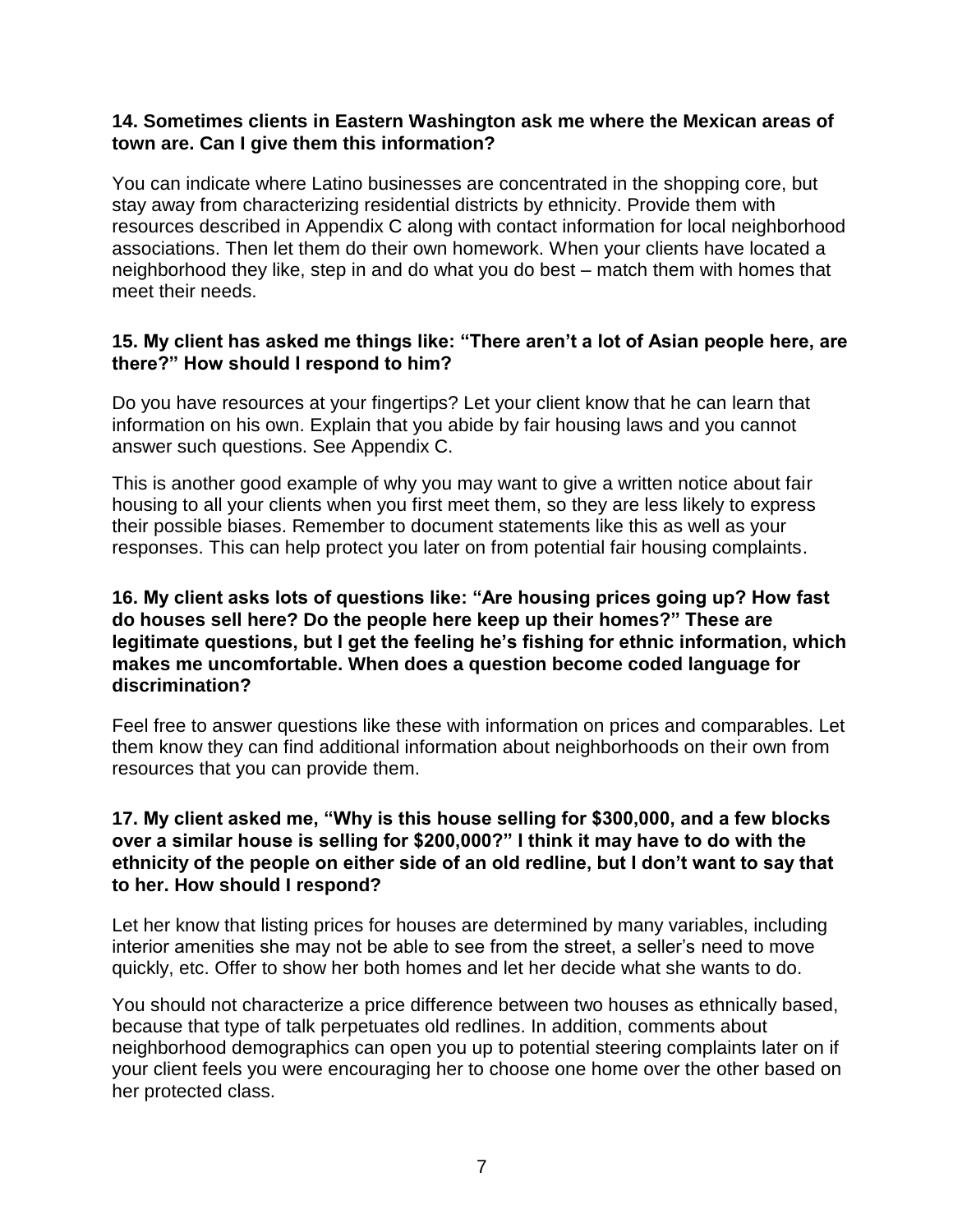### **18. A Chinese family from the New York area asked me where Chinatown is. How should I answer?**

Responding to someone who asks you where Chinatown is located (also known as the International District in Seattle) does not violate fair housing laws.

Consider a slightly different situation – say you receive an out-of-town call from a Chinese prospect and you only show them available units in Chinatown or areas you believe have a higher number of Chinese residents. That would be "steering" based on your client's protected class and would be a violation of fair housing laws.

### **19. Some new clients told me, "Just show us houses in the white neighborhoods." What should I do?**

Tell the clients that you support fair housing laws and that you do not consider race as a factor in showing them around. Explain that your expertise is in finding houses in their price range with the features they describe, in areas that they can choose. Give them the same resources that you give all your clients. Document their request and your response and keep it on file.

### **20. A gay prospect, new to the area, asked me where the gay areas of town are. What should I say? How can I provide useful information under the fair housing laws?**

Again, state your support for fair housing and explain that you can't point out residential neighborhoods by protected class. Your safest approach is to provide resources in your area to help your client figure out where he wants to live. Let him know that he can contact a local gay newspaper or other gay organization. That's not a violation of fair housing laws – it's good customer service. Bottom line? Maintaining a broad base of clients is key and getting their referrals is gold. Having a broad range of resources available ahead of time puts you that much further ahead of the competition.

### **21. A relocating home buyer in town for the weekend wants to know which is the most ethnically diverse neighborhood in the area, and he doesn't have time to do his own research. How can I guide him to appropriate neighborhoods without putting myself in legal jeopardy?**

Do you know the most ethnically diverse neighborhood in the area? Do you know what that phrase means to him? You cannot make choices like this for your clients without potentially doing them a disservice and possibly running afoul of fair housing laws. Customers' home searches depend a lot on how much they can afford and what features they are looking for in a home. Stick with those elements as much as possible. Give them a range of choices that meet their criteria in a wide variety of neighborhoods and let them decide. If they have any time over the weekend, let them use your Internet or direct them to the local library to look up information themselves.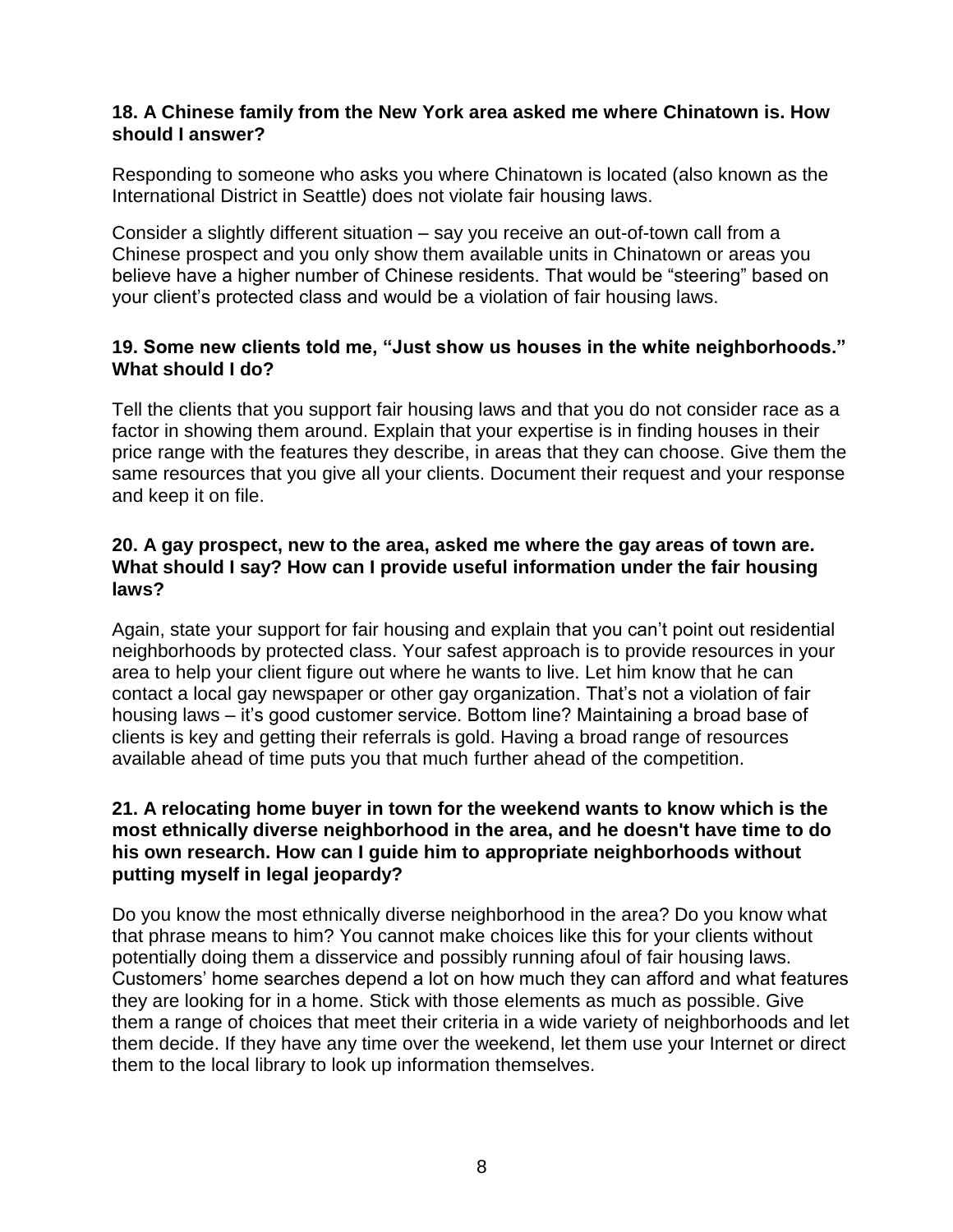Your Client Resource Packet should let prospects know you support fair housing, and should describe both the services you are able to provide and those they should handle themselves.

### **22. An African American couple wants to make an offer on a FSBO I just showed them. When I contacted the seller, she asked what race my clients were. How should I respond? What if the seller simply refuses to deal with my clients?**

Tell the seller that you cannot give her that information under the fair housing laws and that the question is illegal. In a fair housing lawsuit with these facts, the court found that the real estate agent had "facilitated and participated" in discrimination simply by answering a seller's question about race, even though she immediately informed the seller that her question was discriminatory. In that case, the court imposed a civil penalty on the real estate agent to send a message that questions about race and color should remain unanswered.

If the seller refuses to deal with your clients because of their race, let your clients know that they can file a complaint of illegal discrimination under fair housing laws. You can provide important evidence in their case. You also may be able to file a complaint in this situation because you have been harmed in a real estate transaction – you lost the opportunity to receive a commission! For more information, call your local fair housing agency to see what your rights are.

### **23. This FSBO house is my clients' dream home and I'm worried the owner might sell it to someone else because of their race. Can a fair housing agency do anything – fast?**

Yes, contact your local fair housing agency immediately. We may be able to stop the seller from contracting with someone else until your clients' case can be evaluated. Fair housing enforcement agencies have the authority to go to court to stop a seller from selling a home where the buyer will suffer irreparable harm, and is likely to prevail on the merits.

In a home sale case, irreparable harm is often assumed because if the home is sold to someone else, that buyer can probably not be forced out later to let your clients buy it. Your testimony regarding what the seller said to you would be important evidence in determining your clients' likelihood of proving their case.

### **24. Some of my clients want to include a photo of their families and/or write a letter to make their offer more attractive to the home seller. Does that violate fair housing laws?**

Price and terms, price and terms – that's the bottom line with any offer. You risk potential fair housing complaints when you use photos or descriptions of your clients calculated to appeal to a seller's emotions.

However, if you do offer that option, make sure you offer it to all your clients. Inconsistency in this area can leave you open to a complaint of discrimination based on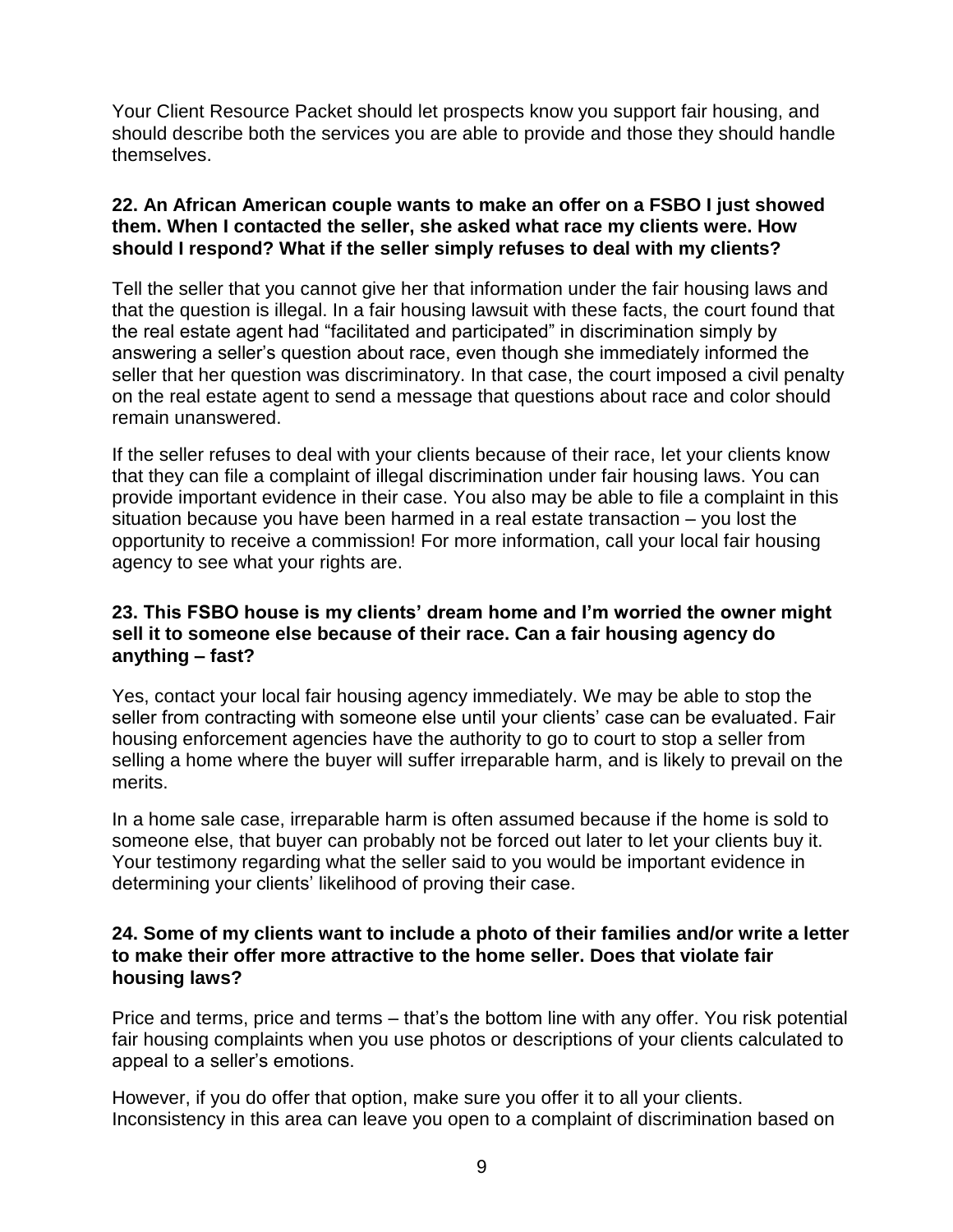protected class. Your best service to your clients is to help them determine their best offer based on comparables and what they can afford. Listing agents should be especially wary when a buyer's agent's photos and client description persuade the seller to drop the price and terms.

### **25. I'm not prejudiced, but I really don't want to work with a client who looks really poor, drives a bad car, etc. In my experience, they always have lousy credit and it's a waste of my time to take them around. And let's be honest, many of them happen to be racial minorities. Do I have to work with people like that?**

Some of the most creditworthy people like to dress down. At the same time, some individuals who "look" okay can turn out to be your worst credit nightmare.

When you make assumptions based on observation alone, not only might you lose out on a good prospect, you also open yourself up to a potential fair housing complaint. You should treat all your clients the same way by screening them using non-discriminatory criteria. It's okay to work only with people who have certain credit scores and financial qualifications. Just make sure you determine that before you turn someone away simply because you "think" they won't meet your criteria. Don't forget to document your interactions with all prospects to keep a record of why you decided not to work with someone.

### **26. For safety reasons, I ask for a driver's license before working with a new prospect. Are there any fair housing issues here?**

Asking for photo IDs is okay, as long as you're consistent and flexible. Real estate agents have established a policy of requesting identification from prospects for safety reasons or to verify identity. Fair housing laws do not prohibit such a practice as long as the request is not based on a prospect's protected class. For example, requiring ID only from people who appear to be immigrants would be discriminatory. Requiring a specific form of photo ID – such as a driver's license – may be discriminatory because it can have a disproportionate impact on members of certain protected classes, such as some people with disabilities or immigrants from other countries who may not have driver's licenses.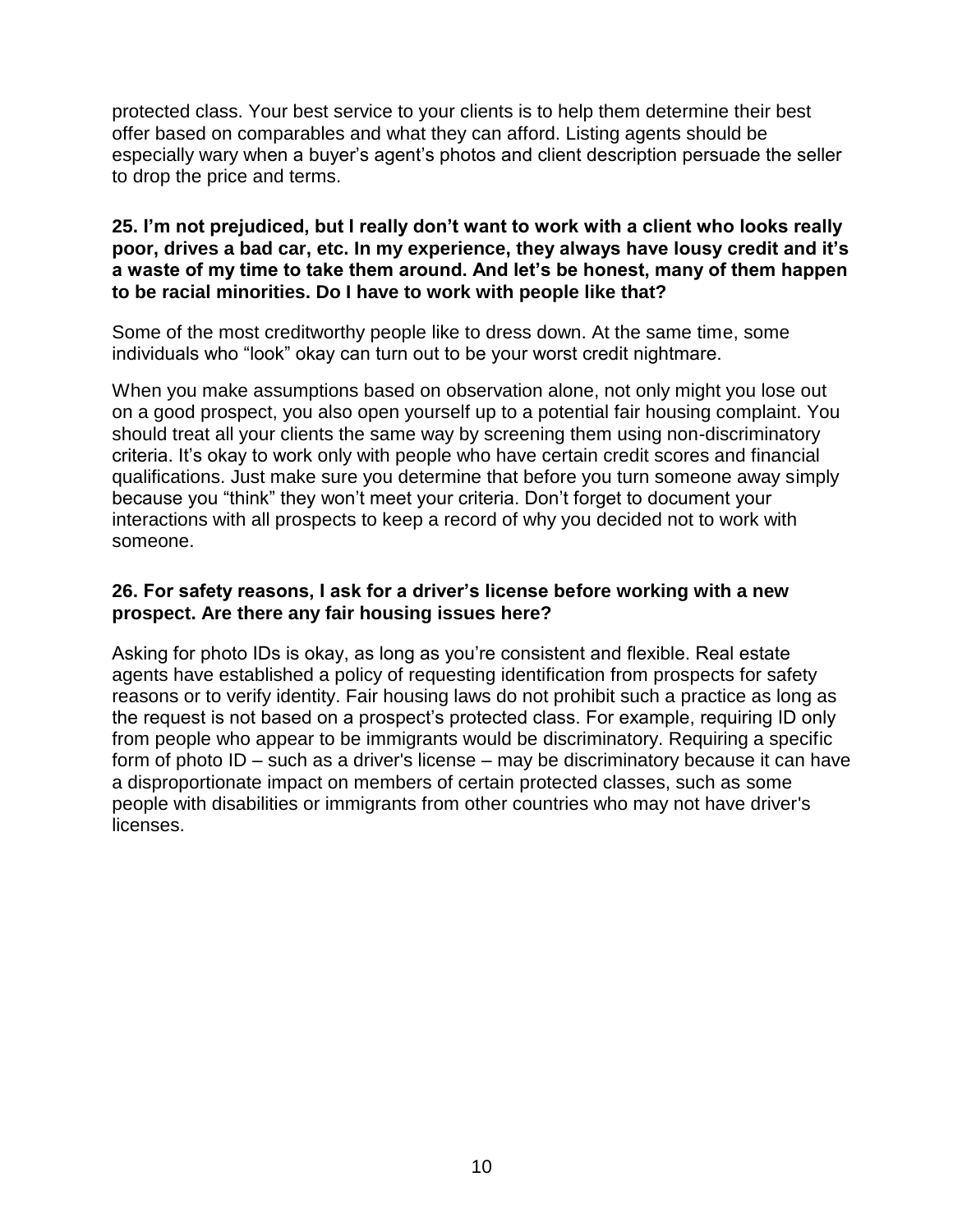

# **Chapter Three**

# **Working with Sellers**

Listing agents who make their commitment to fair housing clear at the very start of a client relationship run into far fewer potential problems later on. Explain up front that you cannot work with a seller who acts in violation of the fair housing laws, and that both you and the seller are liable for damages if you do not comply with fair housing. Your listing agreements should include a fair housing clause. You might also consider providing a written statement that the seller can sign to document your discussion and your understanding.

### **27. What should I do if a seller refuses to deal with a buyer based on discriminatory reasons?**

Tell such sellers that their actions are a violation of the fair housing laws and that you cannot be involved in any sales transaction that is illegal. Inform them that:

- They will be liable for fair housing violations.
- You will notify your brokerage office and the buyer or buyer's agent that the seller is refusing to sell for discriminatory reasons.
- You can be called to testify against the seller in an investigation or lawsuit.

Also, tell them that if you go along with these illegal actions, you also can be liable for damages and this can jeopardize your license. If they do not understand the seriousness of their actions and continue to stick by their discriminatory decision, document your interactions, terminate your relationship and inform your brokers immediately. You also may consider filing a discrimination complaint against the seller because you lost out on your commission.

### **28. A homeowner told me not to bring any gay or lesbian couples around to view his house. What should I do?**

Discrimination based on sexual orientation and gender identity is prohibited throughout Washington state. Inform your seller that his or her request is illegal, and if they deter any potential buyers based on their protected class, you will have to terminate the relationship immediately.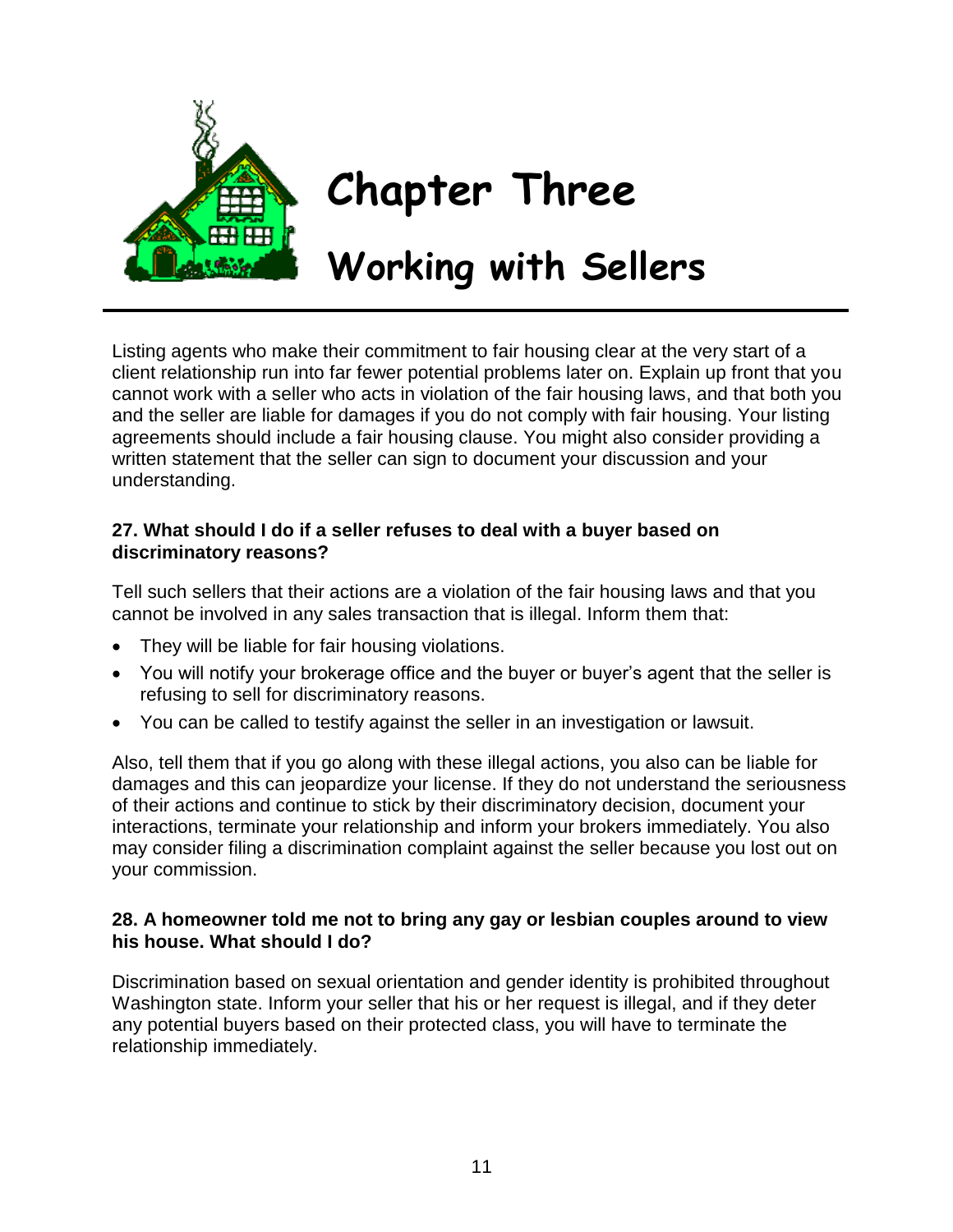### **29. How can I protect myself from a potential complaint of discrimination when there are multiple offers on the table?**

If the seller chooses the offer with the best price and terms, fair housing will not be an issue. Potential fair housing violations usually arise when the seller accepts an offer below the best price and terms. If the seller considers other factors and accepts a lower offer, he should be prepared to provide a business-related reason that is not based on protected class.

One experienced and highly successful listing agent suggests putting all offers in sealed envelopes and opening them in front of the seller at the same time. By doing this you avoid letting issues of protected class status enter into the decision making process.

### **30. My client asked me to collect photos from serious potential buyers. She says she wants to see who might wind up living in her house. I think she may want to exclude buyers who aren't white. What should I tell her?**

Your misgivings may be well founded. Your client has no business requiring photos from buyers. According to one experienced listing agent, "Pictures are really out of line!" If your client considers other factors besides price and terms, she can open herself up to a fair housing complaint. Explain to all of your clients that sticking with price and terms is always the best practice. If they take other factors into account, they must be able to provide a business-related reason that is not based on protected class. You don't want to risk being found liable in a fair housing complaint because you helped the seller discriminate!

### **31. My client wants to sell his house to the daughter of an old friend. He's willing to take a lower price and worse terms. Does this violate fair housing laws?**

No, this is not a violation. Fair housing laws are designed to prevent sellers from discriminating against buyers based on their protected class. A homeowner is free to accept a lower offer and worse terms from a friend or family member, as long as that's the real reason. A seller who uses the "old friend's daughter" line to avoid selling to someone based on his or her protected class may find himself the respondent to a fair housing complaint. In any case, your client should be prepared to document why the lesser offer was chosen, just in case someone thinks their higher offer was denied for discriminatory reasons.

### **32. My client's homeowners association has "Covenants, Conditions and Restrictions" (CC&Rs) with old race restriction language. Though they're not enforceable, what's the best way to handle this? Can we cross out the offensive language or get the CC&Rs changed?**

You are correct. CC&Rs with restrictions limiting ownership based on a protected class (sometimes referred to as restrictive covenants or "Racial Occupancy" clauses) are considered void under the state's fair housing laws (RCW 49.60.224). Let the buyers know that these illegal, unenforceable terms in the CC&Rs will not affect the sale of the property.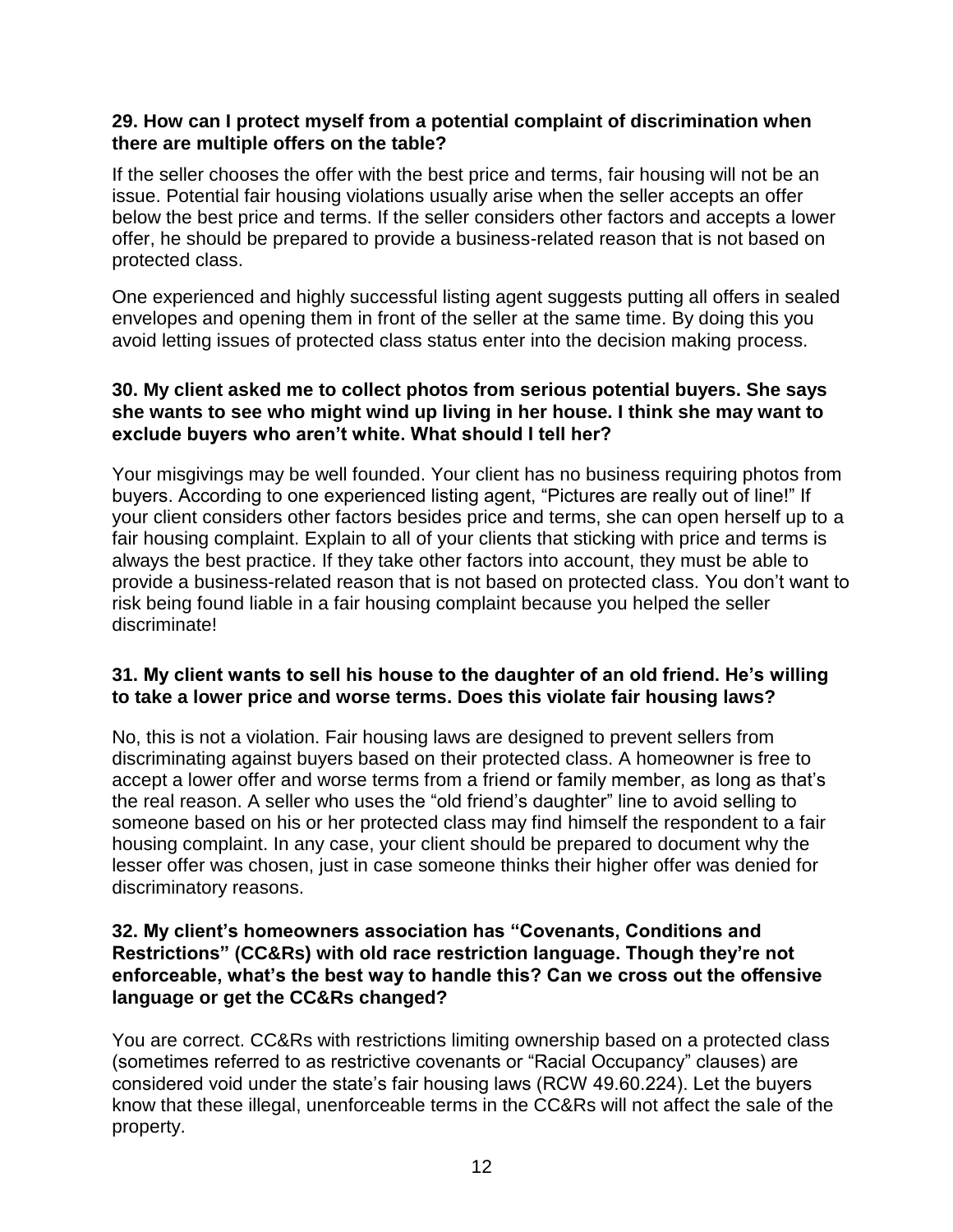Unlike most states where the process is complicated and expensive, Washington state law provides a straightforward, inexpensive process to strike that discriminatory language from the public records (RCW 49.60.227). The association can also amend the CC&Rs by vote to strike the discriminatory language. If the homeowners association's board is inactive or if the CC&Rs offer no guidance on how to pass amendments, any resident can file an uncontested petition. Contact the association's attorney for assistance. If the association is not willing to amend the CC&Rs, let the association board members know that they could be in violation of the fair housing laws.

### **33. I've heard there are lots of "secret shoppers" scouting open houses trying to catch real estate agents in a fair housing violation. Is that true?**

Not likely. It's too expensive – and besides, testing doesn't work that way.

Fair housing agencies sometimes run tests to take a general pulse on the compliance of real estate practices with fair housing laws. Here's an example: Let's say the Washington State Human Rights Commission wanted to see how Latino households were being treated in and around Yakima. They would contract with an independent testing organization, which would assign both Latino and white representatives to act like typical customers, and to report their experiences to the testing organization. The organization then would analyze the reports from all the participants and compare the results. If the tests showed differences in the way people were treated, the Human Rights Commission would contact the businesses to discuss the findings and to provide fair housing training and resources. If testing shows clear evidence of discriminatory practices, it can form the basis for an agency-filed complaint.

Fair housing agencies sometimes use testing as part of a complaint investigation of illegal discrimination that has been filed. In this type of situation, test results may be used as evidence in the case.

However, the Fair Housing Partners of Washington do NOT regularly employ testers in order to "catch" real estate agents in some supposed violation.

### **34. I do many open houses, and I can spot testers before they walk through the front door. They always ask questions designed to set me up. How can I train my other agents to watch out for these situations?**

It's surprising how many agents believe testers have approached them at open houses. We don't test that way. If you were being tested, you would not realize because testers never would use obvious questions to try to entrap you.

How can you train other agents to watch out for testers? School them on fair housing laws. Provide all your customers with the same professional service regardless of who they are. If you follow those simple rules, then you will have nothing to worry about in a testing situation. Fair housing agencies in Washington state want to work with real estate professionals, not entrap them.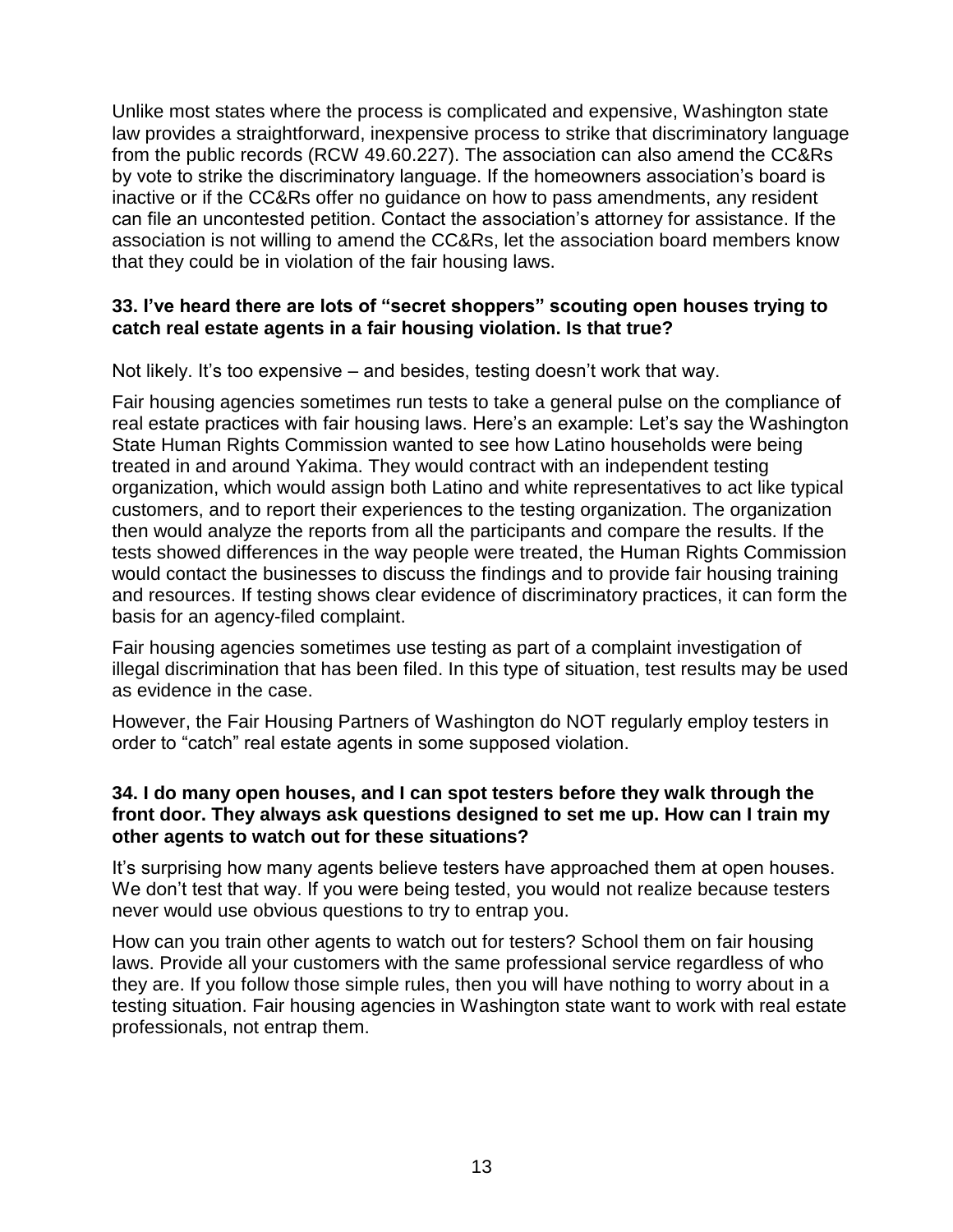### **35. I had just started talking to a white couple at an open house when a non-white couple walked in and waited until I was available. I didn't ask both couples the same questions. Can I be sued under fair housing laws?**

Why do you ask your customers questions? Because you are trying to learn useful information about them. Are they buying or just looking? Are they working with another agent? Are they pre-qualified? What range?

Conduct your open houses fairly and professionally, and don't worry if you ask the same exact questions to each and every person, as long as you are seeking the same basic information. Your questions should not be the same because you think you might be sued – they should be similar because you want to learn similar information from all of your customers.

### **36. As a listing agent, am I obligated to ask a seller to leave when someone views the house, so the seller doesn't meet potential buyers face to face? If she meets some but not all prospective buyers, couldn't she discriminate? What is my potential liability?**

Fair housing laws do not require a seller to leave when you bring by potential buyers. As long as sellers do not base their final decisions on a buyer's protected class, there should be no problem.

Is your seller refusing legitimate offers? Do you have reason to think her actions might be based on discriminatory reasons? Let the seller know that denial based on a protected class is unacceptable and unlawful, and be prepared to sever your relationship if you believe that is the issue. The safest course of action is always to make sales decisions based on prices and terms.

### **37. I notice that many buyers' agents present offers to the seller from clients who are the same race or national origin as the buyer's agent. To avoid potential bias, shouldn't the law allow only listing agents present offers to the seller?**

The law requires sellers and agents to treat everyone professionally, and not to consider a buyer's protected class when responding to a bona fide offer. A law like the one you suggest would presume sellers and agents are unable to do that!

### **38. Two women were listed on the offer I presented to my client, who then asked me if the women are lesbians. How should I respond?**

How about: "I have no idea, and I really can't respond to such inquiries under fair housing laws!"

Not only is sexual orientation a protected class, an owner making such a statement could also face potential complaints based on sex or marital status. If your client turns down the offer without giving a reason, you may want to ask why. You should let him know that a discriminatory reason could cost him. You may also want to stop representing this client to avoid opening yourself up to liability. Your decision will depend on his actions and responses. This is an example of why it's a good practice for listing agreements to include a fair housing clause.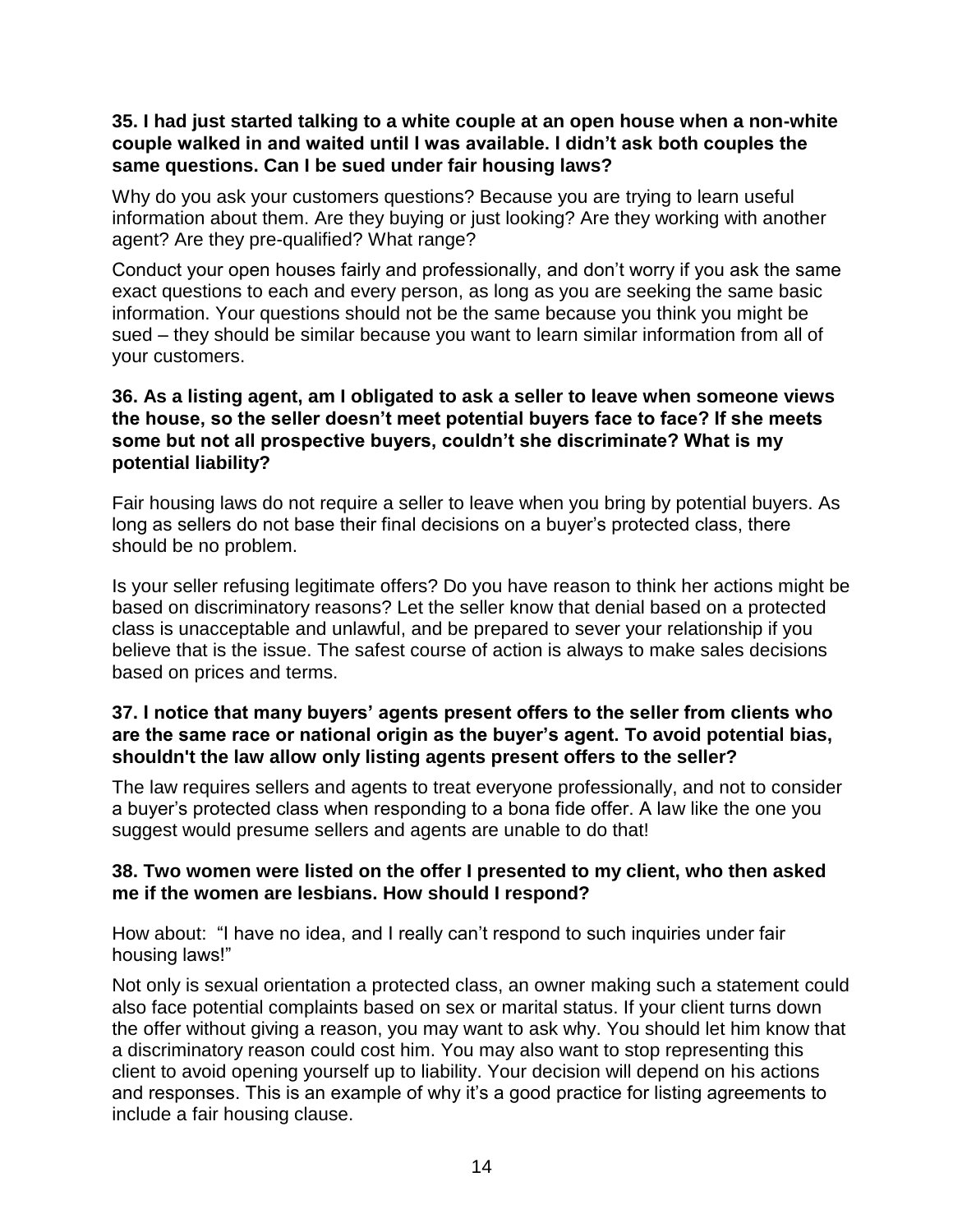

# **Chapter Four**

### **Customer Service**

Do fair housing laws collide with good customer service? Many real estate agents worry that complying with fair housing laws will prevent them from offering services tailored to their clients' specific needs and interests. Quite the opposite! Fair housing laws are not designed to turn people into robots. Offering quality services to all clients is simply a good business practice.

### **39. Fair housing seems to be all about the "intent" of a buyer, seller or agent. Real estate professionals are used to dealing with the paper-driven environment of contractual agreements. How can we incorporate fair housing laws into that environment?**

Put fair housing principles on paper! Start by putting this guide into a three-ring binder labeled "Fair Housing," and continue from there. The suggestions made in this guide are about policies and procedures that you can make your own – all with the goal of providing standout professional services. Fair housing laws fit right into the contractual, paper-driven environment you're talking about.

### **40. Agents take pride in providing personal service to their individual clients. We don't (and can't) treat everyone the same. Doesn't that contradict the intent of fair housing laws?**

Fair housing laws support providing personal service to every client. The law kicks in when you provide less favorable service to some people because of their protected class. To comply with fair housing laws, put procedures in place to ensure consistent, professional service for all your clients. That will leave you free to provide personal service to meet each of your clients' needs, personalities, etc.

### **41. I got into an argument with another agent about selling to families versus single people. I thought it was a fair housing issue. How can we get the straight information?**

The answers to this and other fair housing wagers are just a phone call away. Call your local fair housing agency! You'll find contact information in Appendix G. See Question 65 for information on selling to families versus single people.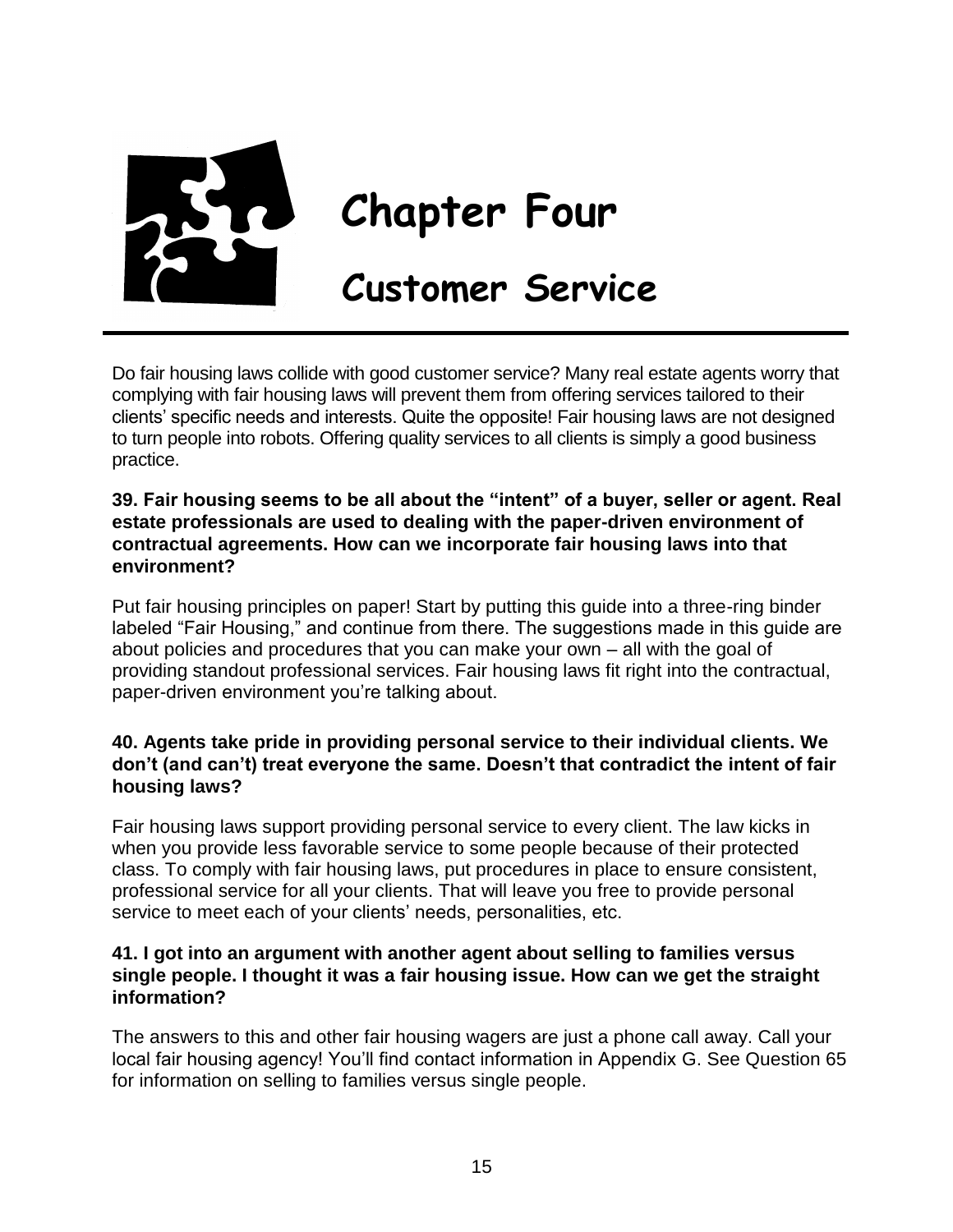### **42. Customers sometimes want to work with an agent or mortgage lender who is NOT of their own ethnic background. As the manager of a real estate office, can I honor that type of request?**

No. As part of your office management policies, you should have a procedure to decide how to assign walk-ins or cold callers. The agent designated as next in line to take a prospect should get the nod. Tell the prospective client that all of your agents are highly qualified and provide excellent service, and that you cannot assign agents based on their protected class. If you assign your personnel based on protected class, you risk a fair employment complaint from your employee!

### **43. Is it legal for me to refer a non-English speaking client to an agent who speaks the client's language?**

Yes – as long as the referral is based on clients' language needs, rather than their ethnicity. When you base your referral on clients' requests to work in their own language, you should be okay.

### **44. Do we have to provide translated documents for non-English speaking clients?**

No. You may choose to provide translated documents as a customer service, but it is not required. On the other hand, isn't much of your focus on generating more prospects? For example, if you work in a community with many Spanish speakers, wouldn't it be great customer service to provide translations of your basic information and home buying resources? General home buying information already exists in several languages. Making that material available to prospects, along with other documents, such as your prospect questionnaire, helps you reach a broader range of prospects and clients. Note that if you work for a public agency selling federally funded dwelling units, you are required to provide key information in a language the client understands.

### **45. I have a Russian prospect who doesn't speak English. I don't speak Russian, and I don't know anyone who does. Do I have to work with this prospect?**

Yes! You cannot turn away prospects simply because of an accent or because communication presents an extra challenge. Prospects with limited English proficiency or a heavy accent may be covered under fair housing protections based on national origin.

Make every reasonable effort to provide your services in English, just as you would for fluent English-speaking clients. Ask them if they have anyone they could bring with them who speaks English and can interpret. Consider hiring someone to interpret, finding a community organization that can help, or using a real-time foreign language translation service available over the telephone.

No one expects you to master the hundreds of languages spoken by people in our state. However, non-English speaking clients buy houses every day. Learning to work with clients who speak other languages and being open to translating some useful documents can expand your client base considerably and open up more business opportunities.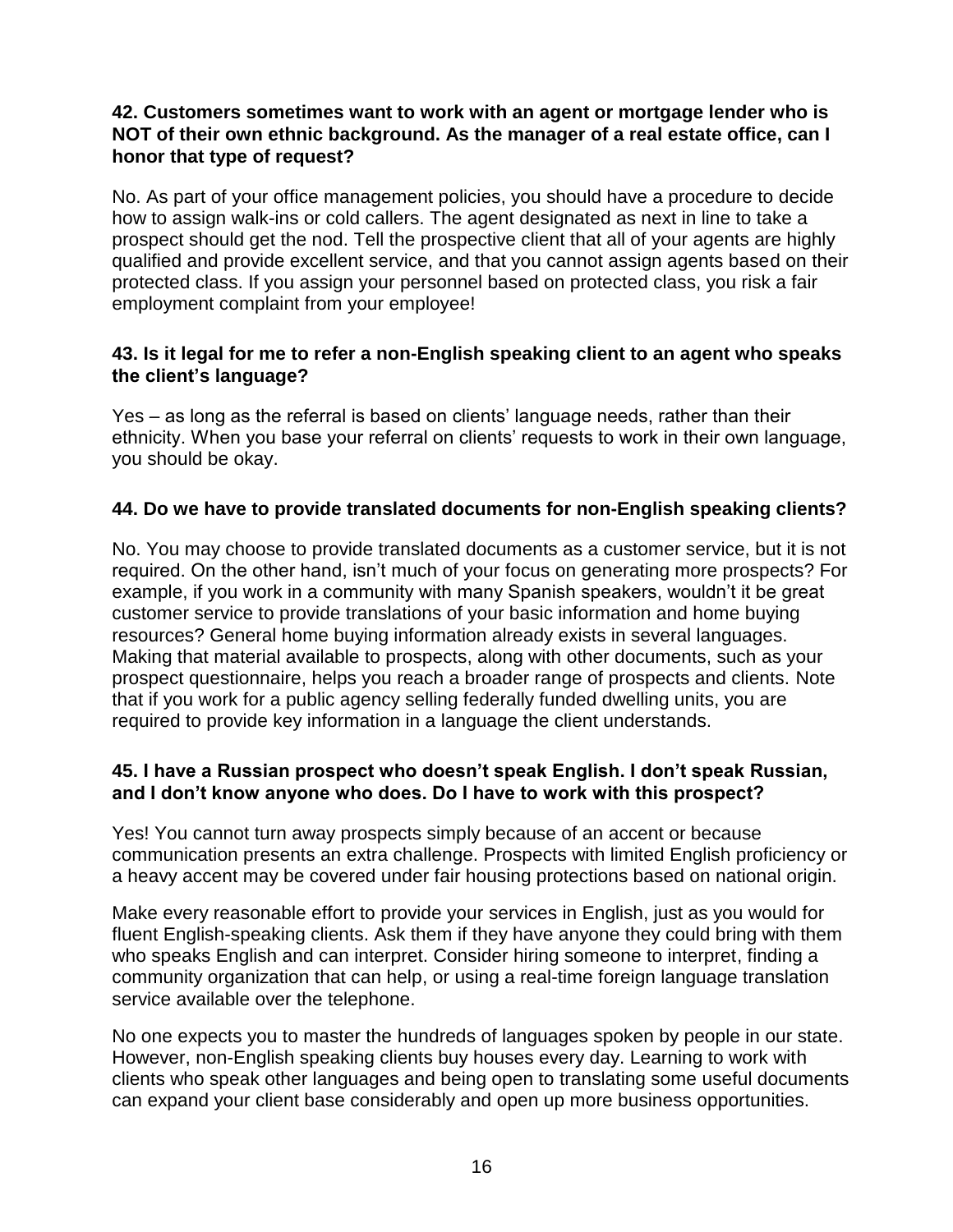### **46. I'm a buyer's agent. Time and again, I find people of certain ethnicities are a real hassle to work with. I'm not racist, but why should I have to accept this type of person as a client?**

Because it's the law. If you refuse to work with people simply because of their protected class, you make yourself vulnerable to fair housing complaints. Your reputation – and eventually your business – will suffer.

What goes into your decision to work with particular clients? You want to work with people who are qualified and who are serious about purchasing a home. Use your same criteria with everyone to decide if you want a working relationship with them. If you apply this screening process to all prospects, your interactions with clients will improve and your business decisions will be legal and documented. And remember, difficult people come in all races, ethnicities and genders!

**47. A client came into our office and started talking to our only African American agent. When the agent briefly stepped away, the client told our receptionist she'd rather work with someone else. The receptionist said she had to continue working with that agent. The next day, I started working with a client over the phone and later that week, I realized she was the same walk-in client. How should our office handle this type of situation?**

It is up to you and your office to decide how you want to manage this situation. Your office handled the initial contact correctly by following your policy that walk-ins should work with the first agent assigned to them. Your subsequent contact with the client was inadvertent. You may feel uncomfortable about it, but you and your office have not violated any fair housing or fair employment laws.

To prevent similar mix-ups in the future, make sure your policy addresses the issue of "agent-switching." There are valid reasons why a client may want to change agents. At the same time, it is a violation of fair housing law to allow a client to switch agents for discriminatory reasons.

### **48. My client drives me crazy. He misses scheduled appointments, doesn't give me promised information, and passes up good homes because he's waiting for a "super deal" that will never happen. He happens to be Asian and I'm Latino. I want to sever our relationship, but I fear being tagged with a fair housing violation. Any thoughts?**

Fair housing laws do not require you to keep working with problem clients. As long as your motivation is not discriminatory, go ahead and sever the relationship. Be sure to document your actions. If the situation ever became the basis for a fair housing complaint, investigators would want to know how you handle non-Asian clients who act in a similar way.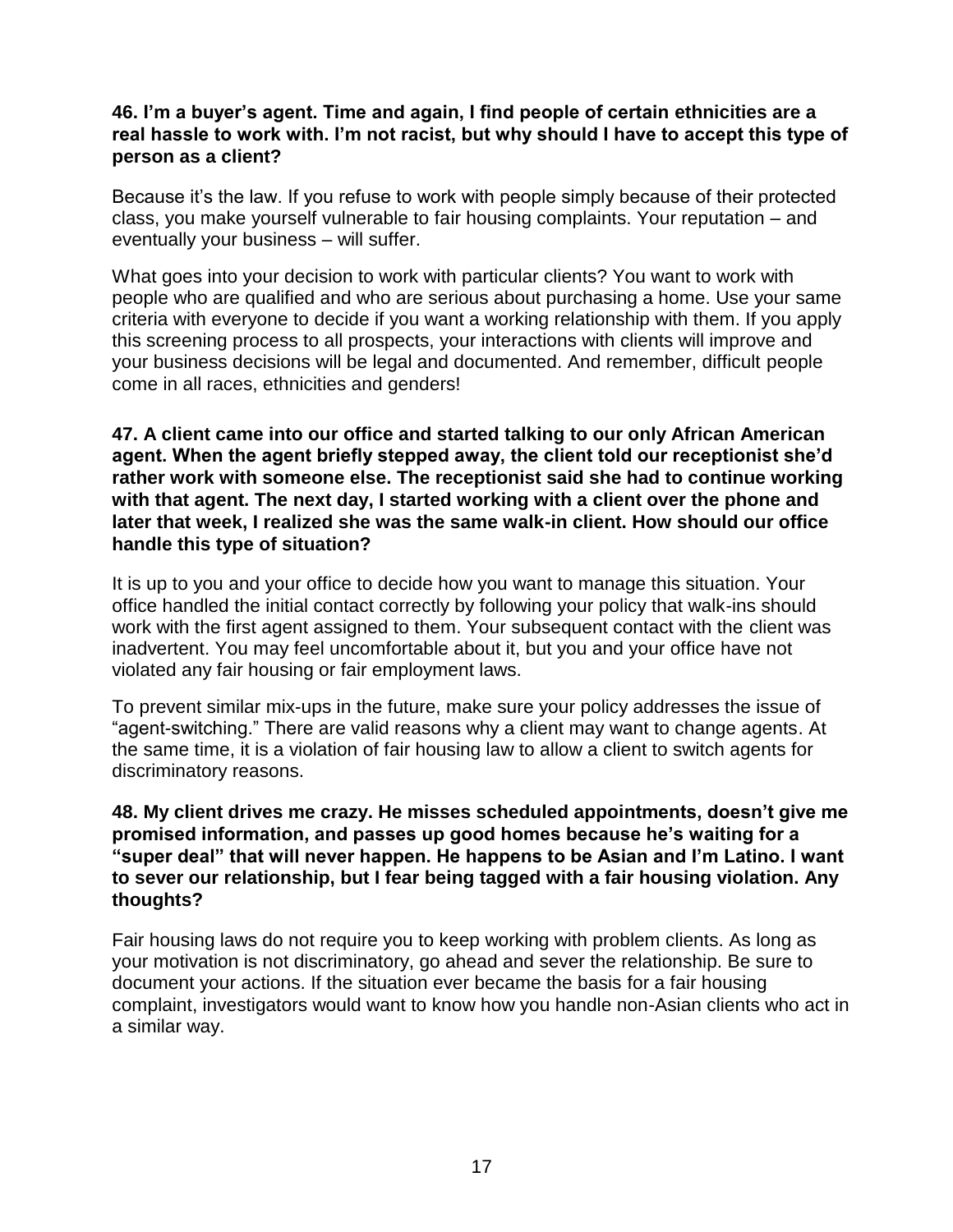

# **Chapter Five**

**Working with Mortgage Lenders, Brokers, and Industry Professionals**

Mortgage lending is a fair housing issue. The 2007 update to the State of Washington's Analysis of Impediments to Fair Housing Choice identified mortgage lending patterns indicating the unequal treatment and underservice of minority markets. For example:

- Native American, African American, and Hispanic homebuyers are less likely to be approved for conventional mortgage financing but disproportionately likely to obtain sub-prime or predatory mortgage products.
- Minority borrowers are disproportionately likely to obtain government insured mortgages compared to conventional financing.
- The proportion of subprime mortgages originated to Hispanics and African-Americans in 2005 was nearly double the rate of subprime mortgage originations to white borrowers.
- Mortgage lending testing conducted in Seattle, King County, and Eastern Washington revealed instances of differential treatment of prospective home buyers.
- According to the federal General Accountability Office, nearly all of the nation's growth in home mortgage lending to minorities between 1996 and 2005 was comprised of subprime mortgages. As the market share of subprime mortgage originations grew from 2% in 1996 to 26% in 2005, the share of FHA home purchase loans to minorities decreased from 32% to less than 7% in the same period.

While subprime lending serves a valid purpose by increasing access to credit, problems occur when customers who qualify for conventional loans are steered to the subprime market and end up paying much more for their loans.

Real estate professionals often refer their clients to mortgage lenders and brokers. Some agents even serve as mortgage brokers to their clients. If you play any role in the mortgage lending process, you should understand the potential fair housing issues that can emerge.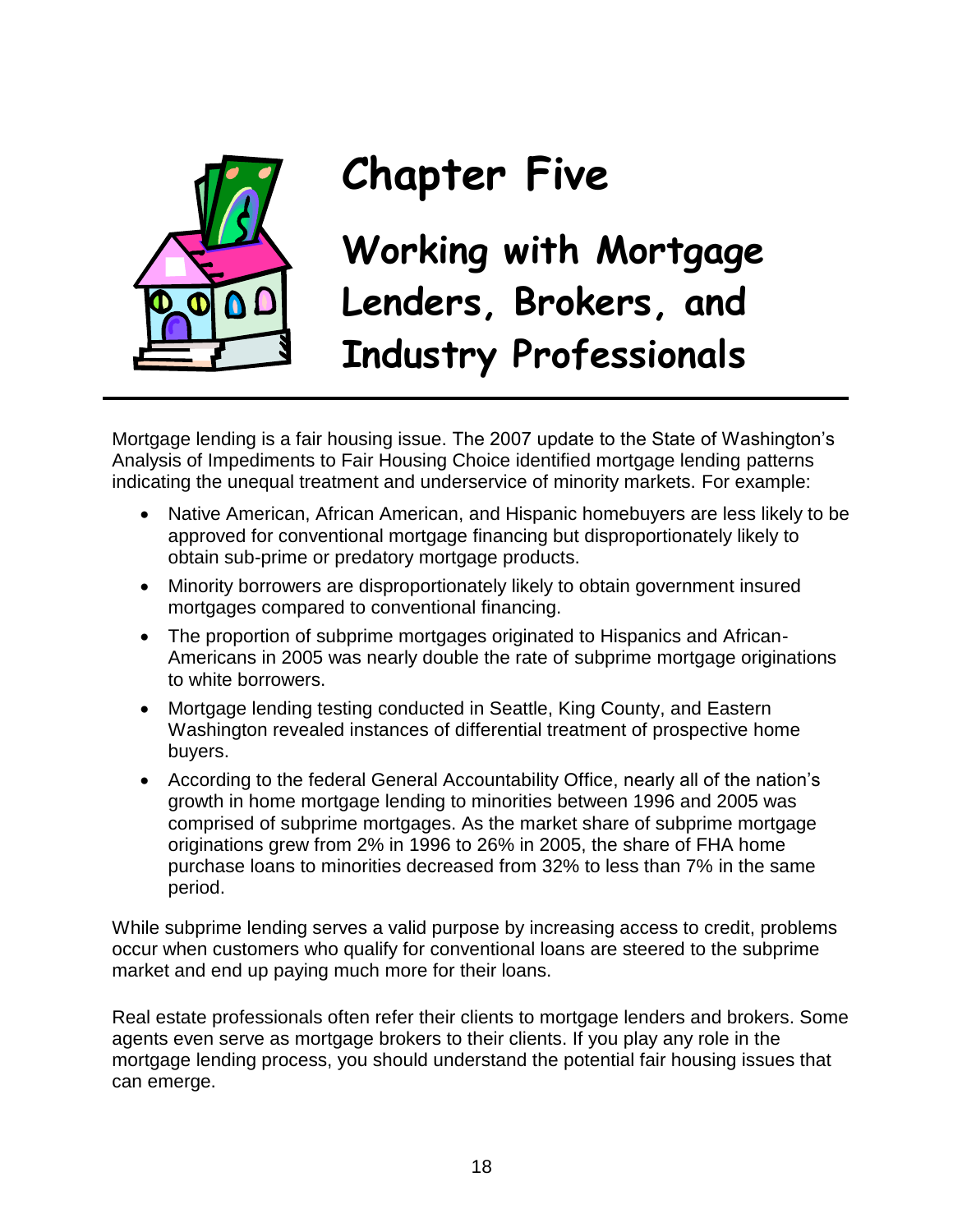### **49. Sometimes my clients ask me to look through the loan documents for a house I helped them find. What are some of the things I should be aware of, and what should I do if I find any problems?**

The best advice you can give your clients is to tell them to have their loan documents reviewed by an attorney. Give them the number for the Washington State Bar Association or your local bar association for referrals. This could be the best hour of legal services they ever buy.

In general, when you are looking through loan documents, take a close look at the Good Faith Estimate (GFE), which your client should have received within three business days of the loan application. Escrow companies use the GFE to develop their estimates of closing costs. Look over your client's GFE for any unusual or unexpected costs. Since the GFE discloses all fees, discounts and charges, you can use it to spot potential "padded" fees such as a loan origination fee, extra charges built into the closing costs, etc.

Recommend that your client get at least two GFEs from different companies, and compare their costs based on the same loan amount. In addition, compare your client's GFE with the HUD-1 settlement statement of costs that was prepared for the closing. Significant differences between the GFE and the HUD-1 may be a sign of loan gouging. Watch out – don't offer advice or information unless you have the expertise necessary to do so! This area is complicated.

### **50. I have a good working relationship with a few mortgage brokers and I often refer clients to these brokers. Is there anything wrong with this from a fair housing standpoint?**

Not necessarily. It's always a good idea to be familiar with the business practices of anyone to whom you refer clients. At the same time, you should NOT refer your clients to specific brokers based on the clients' protected class status. Consider creating a standard referral list of brokers that you hand out to any client who asks for it.

### **51. I refer clients to a mortgage broker who's been in the business for a long time. What can I do to make sure she's keeping current on all the latest loan products? How can I keep myself informed?**

If part of your customer service involves referrals to mortgage lenders and brokers, then you owe it to your clients to keep yourself informed, as well as to pass on the same information to your brokers.

The Washington State Housing Finance Commission maintains referral lists for loan products and programs both old and new. Contact them toll-free at 800-767-4663 (HOME) in Washington state or visit www.wshfc.org.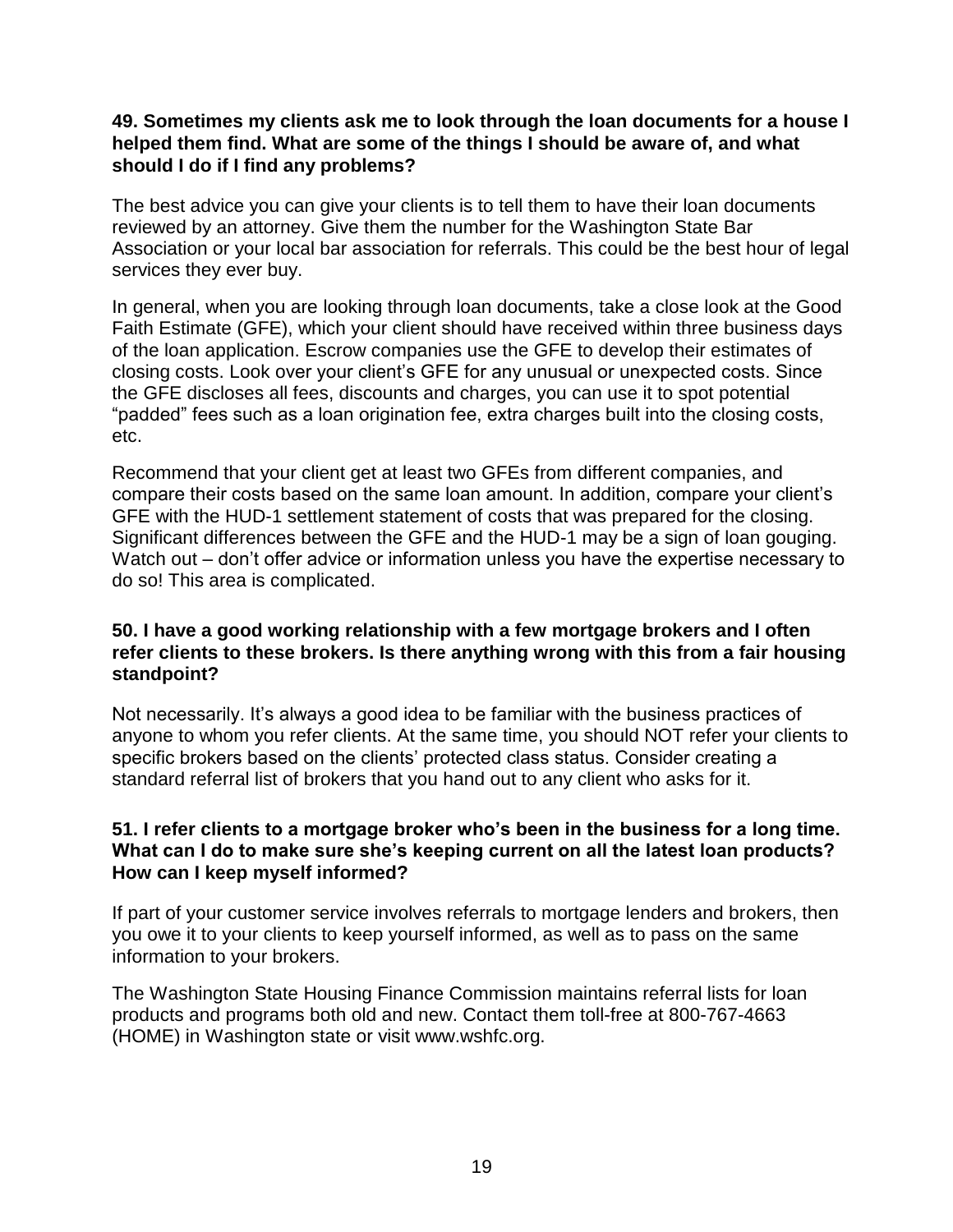### **52. When is an FHA loan appropriate for a buyer, and when might a conventional loan be a better choice?**

In general, FHA loans can be a good option for prospective home buyers who do not have the resources to make a conventional down payment (at least 10% of the purchase price). FHA loans also allow buyers to finance a larger percentage of closing costs. On the other hand, rolling the closing costs into the loan drives up the total cost over the life of the loan. FHA loans also involve more regulations and require more extensive inspections. You may want to refer your clients who are considering FHA loans to first time home buyer classes and resources about down payment assistance programs. See Appendix D for referrals.

Unless you take the time to study the many mortgage products that are available, you are better off to admit your unfamiliarity than to pretend expertise. Rather than advise your customers, have a list of resources available and encourage them to take the time to fully educate themselves about all available options.

### **53. I'm both a real estate agent and a mortgage broker. Are there any fair housing issues I should consider?**

The same fair housing concerns apply as for all real estate transactions. At the very least, you should document all your actions, in case any questions arise later.

Of greater concern are the potential conflicts of interest in this situation. It can be difficult to separate an agent's desire to close a deal with a broker's interest in setting up a loan. You may want to consider talking to a real estate attorney to iron out any potential conflicts ahead of time and set up systems to protect yourself and your clients.

You should also provide your potential buyers with a clear choice of lenders to avoid the appearance of steering them to yourself or any other specific broker.

### **54. Could it be discrimination for a home seller to refuse an offer from a prospective buyer because the buyer requests a delayed closing to account for the more-complicated VA mortgage approval process?**

The fair housing laws for Washington state, City of Seattle and City of Tacoma prohibit discrimination against honorably discharged veterans and discrimination based on military status. An honorably discharged veteran or an active or reserve member in any branch of the armed forces of the United States, including the National Guard, Coast Guard, and Armed Forces reserves.

### **55. My client is a lawful permanent resident with nontraditional credit. Where can I refer him to get the fairest loan product?**

There are established guidelines for using nontraditional credit factors to estimate a customer's creditworthiness. Most lenders are familiar with these guidelines and will make use of them. Watch out for a lender who refuses to deal with a client with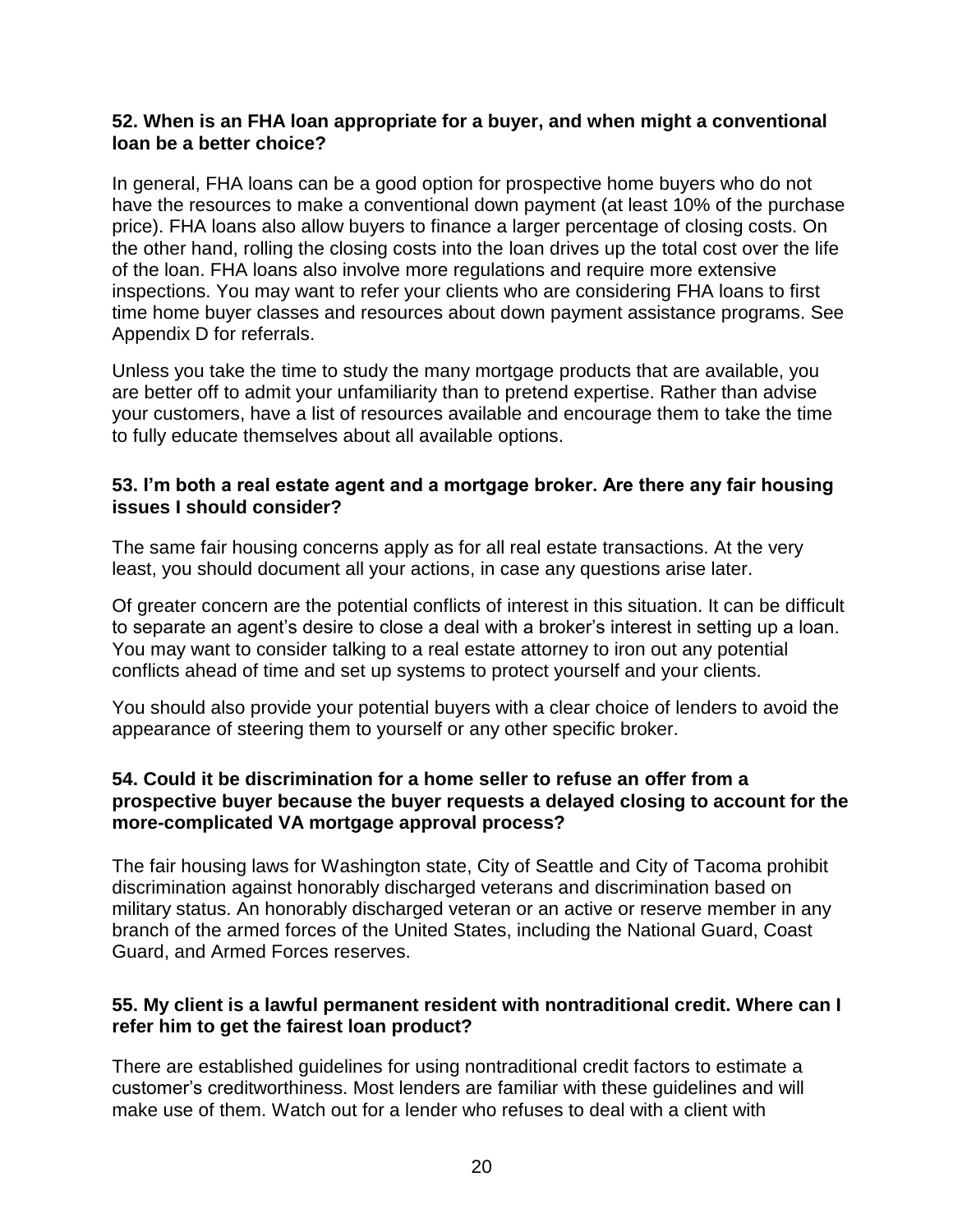nontraditional credit – s/he could be using it as an excuse to avoid working with someone based on a protected class such as national origin.

Any legal resident can buy a home anywhere in the U.S. Treating a legal resident differently than a U.S. citizen can lead to a complaint of illegal discrimination based on national origin. Refer your client to the resources in Appendix D.

### **56. I've learned that a real estate broker knowingly steers his clients to mortgage lenders that I regard as predatory. What should I do?**

If you believe that laws have been broken, you should report the violators to the Washington State Department of Financial Institutions (DFI), which regulates financial institutions and mortgage brokers in this state. If this situation involves someone working in your office, you should consider speaking either with the broker or to your managing agent. Predatory loans may also be violations of fair housing laws. Therefore, predatory product steering should be reported to fair housing agencies as well.

A predatory loan is a dishonest loan that harms borrowers by making it difficult or impossible to keep up with payments. Predatory lending threatens the reputation of everyone in the industry. In addition, lawsuits have been filed against predatory lenders. Real estate agents have a vested interest in helping to support the integrity of the housing market. For more information on predatory lending, see Appendix F.

### **57. I know a real estate agent who referred his client to a mortgage lender who I think is predatory. I believe the agent did it by mistake, but I'm concerned. Can I talk to him about this?**

Yes, definitely. Both real estate agents and mortgage lenders rely on the public's perception of integrity. It is important for people within the industry to "police" themselves. If your colleague made a mistake, he will appreciate your discussing it openly.

### **58. How can I protect a client from predatory lending?**

A number of businesses, nonprofit organizations and government agencies work with home buyers to educate them about predatory and subprime lending. The data indicates that some individuals end up with high interest loans because of their protected class status when they could qualify for loans at a lower rate. People should make absolutely sure they don't qualify for a lower rate before signing a high interest loan! See Appendices D, E, G.

### **59. All the brokers and housing inspectors I work with and refer clients to are white men. Is this a fair housing violation? Should I be concerned?**

If everyone to whom you refer clients provides fair, consistent service to all customers regardless of their protected class status, no fair housing laws have been violated. Should you be concerned? That's a different issue. Diversity is not just a good thing – it's also good business. Diversifying your professional network gives opportunity to more people and may help you reach customers you didn't know existed.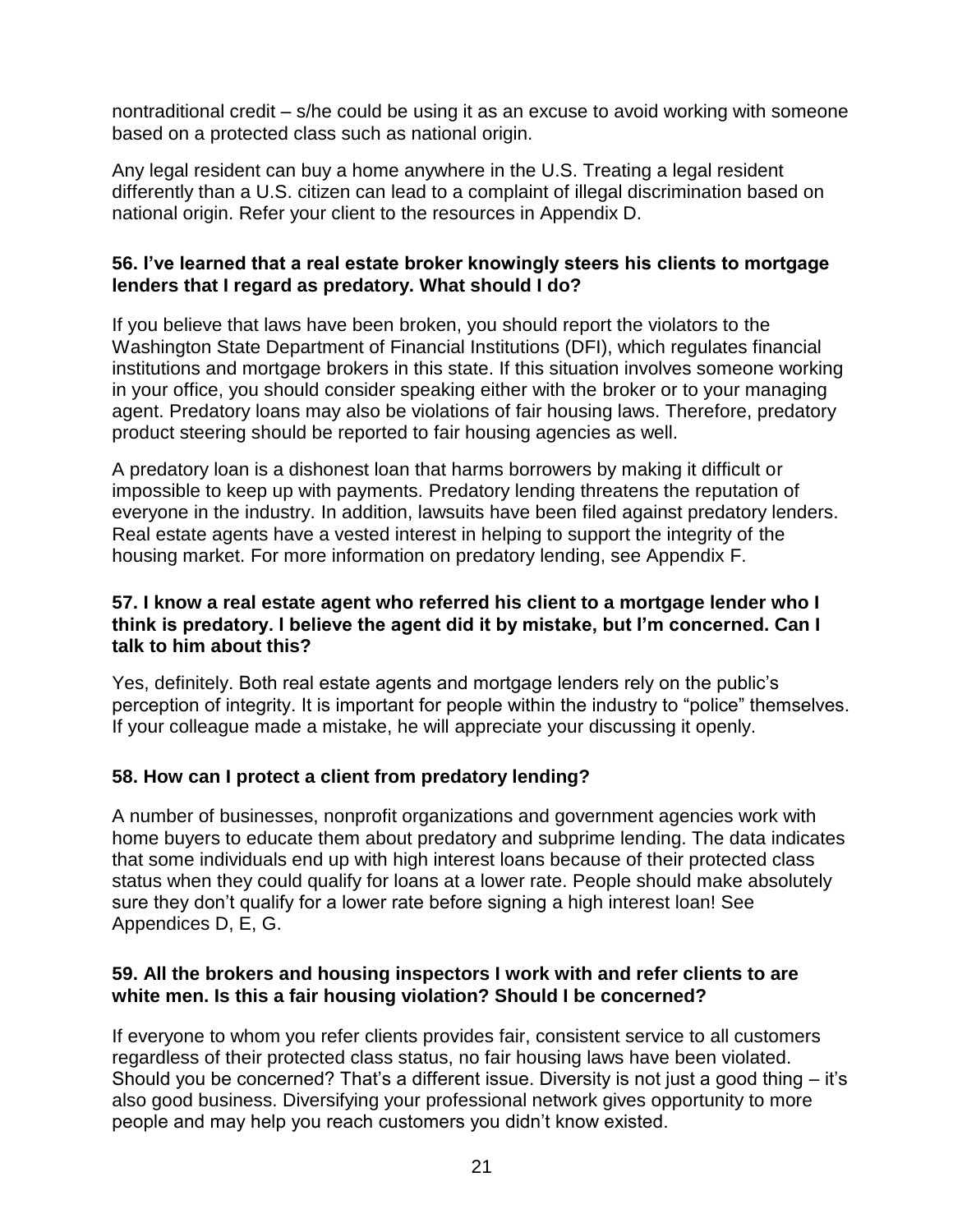### **60. What should I do if I think an appraiser is making either an unjustifiably high or low appraisal?**

Ask to look at a copy of the appraisal. As a real estate agent, you have access to comparable sales amounts for similarly situated houses. If the original appraisal appears vastly different from comparable sales, suggest that your client ask the lender for a reevaluation of the appraisal. Your client also can ask for a second appraisal, although that will cost an additional fee. Remember, a highly unusual appraisal could be a sign of predatory lending or a possible fair housing violation. Document your own actions to protect yourself.

### **61. Where can I get more information about down payment assistance programs for first-time home buyers? Where can I refer them to learn about the home buying and mortgage processes?**

There are several programs for down payment assistance and loan products for first-time home buyers, as well as classes on home buying and the mortgage process. Please see Appendix D for a complete listing. The Washington State Housing Finance Commission offers workshops for first-time home buyers. They also know organizations in your area that offer these services, as well as lenders certified to offer specific programs. Contact them toll-free at 800-767-4663 (HOME) in Washington or visit www.wshfc.org.

One of the newest assistance programs involves the Section 8 program. The Section 8 program, also known as the Housing Choice Voucher Program, is a federal government program that assists very low-income families, the elderly and those with disabilities to afford housing in the private housing market. Local housing authorities administer the subsidy provided by HUD to assist low-income households by paying a portion of a unit's rental cost.

In support of its efforts to expand homeownership, HUD now enables low-income families to utilize their housing assistance toward a mortgage payment. In the City of Seattle, City of Bellevue, City of Kirkland, City of Redmond, and unincorporated King County, those who participate in the Section 8 Program are protected against discrimination. This protection would also apply to prospective homeowners who seek to utilize their Section 8 assistance payment to become homeowners.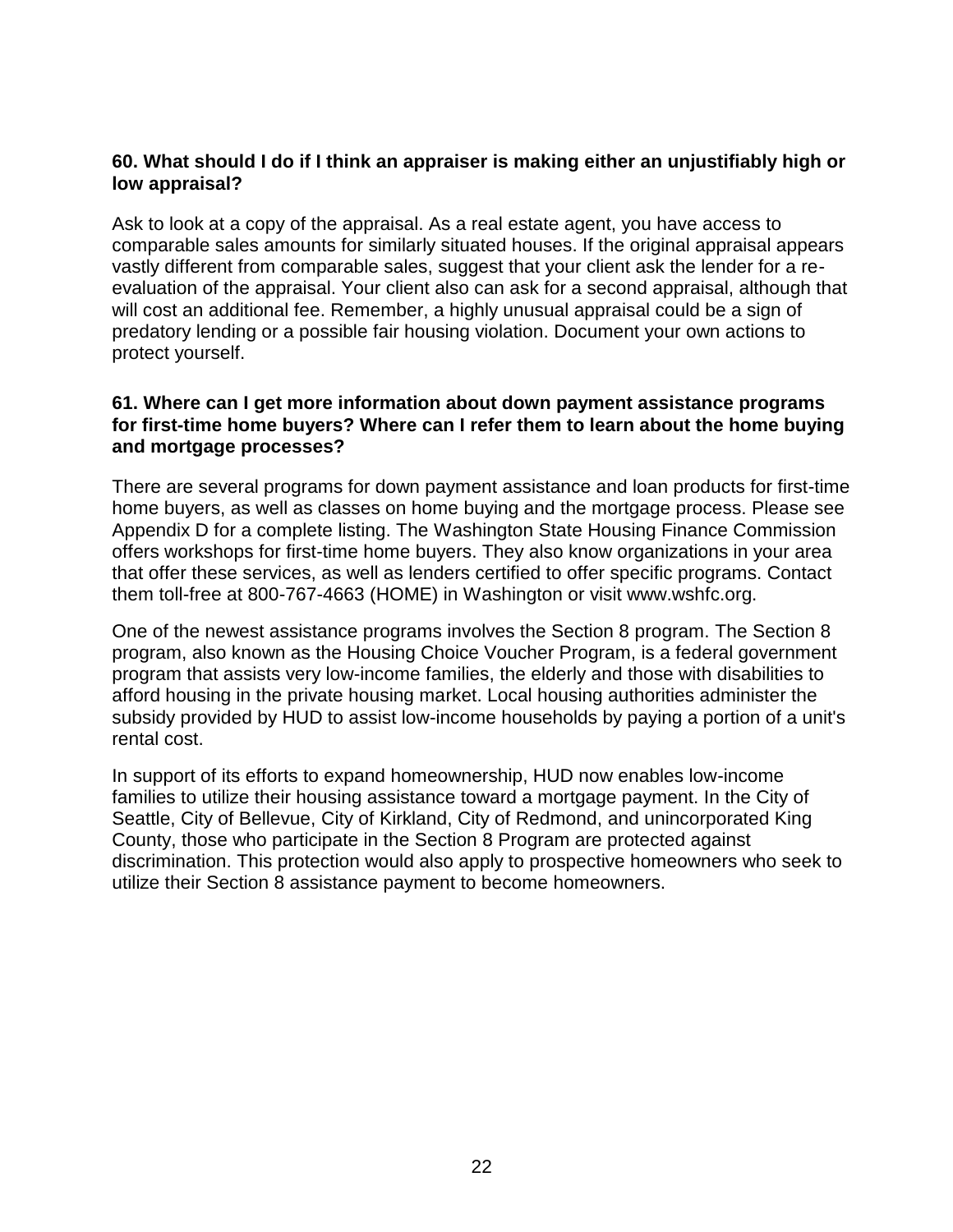

# **Chapter Six**

# **Families with Children and Housing for Older Persons**

The 1988 amendments to the federal Fair Housing Act added families with children as a protected class. (Fair housing laws refer to this as "familial status" or "parental status.") Families with children include households that have one or more children under the age of 18, pregnant women, and adults who intend to take custody of a child in the near future. Fair housing laws make it illegal to refuse to sell to a family because they have children. It also is illegal to subject families with children to different terms and conditions of residency, harsher rules, or restrictions on the use of common areas.

An exemption under the Fair Housing Act allows a housing community or facility to refuse to sell to families with children if their residents are 55 and older, or 62 and older, and if the facility meets certain conditions (discussed in more detail below).

### **62. Can I say "Families Welcome" in advertising or on community signage?**

Yes. You may market to families with children without violating the fair housing laws. Indicating that families with children are welcome does not deny any other protected class the opportunity to purchase housing.

### **63. Should I avoid certain words or phrases to make sure I don't discourage families with children?**

When advertising a residence for sale, avoid words or phrases such as "adult community" or "perfect for mature professionals," which reflect a preference for buyers with no children. Also, avoid telling families that they might prefer to consider property in another neighborhood where there is a playground nearby or a location away from heavy traffic. Never assume you know what a family is looking for in a residence.

### **64. I'm showing a condo that sits right over some water and has wide gaps between the balcony rails. A family is interested in the place, but I don't think it's safe for their young child. Shouldn't I say something?**

No. Safety concerns are not a valid reason to deny housing or otherwise to discourage families with children. It is up to the family to decide how to deal with safety concerns. Because an unsafe condition can imperil anyone, make sure to point it out to every home seeker, not just families with children.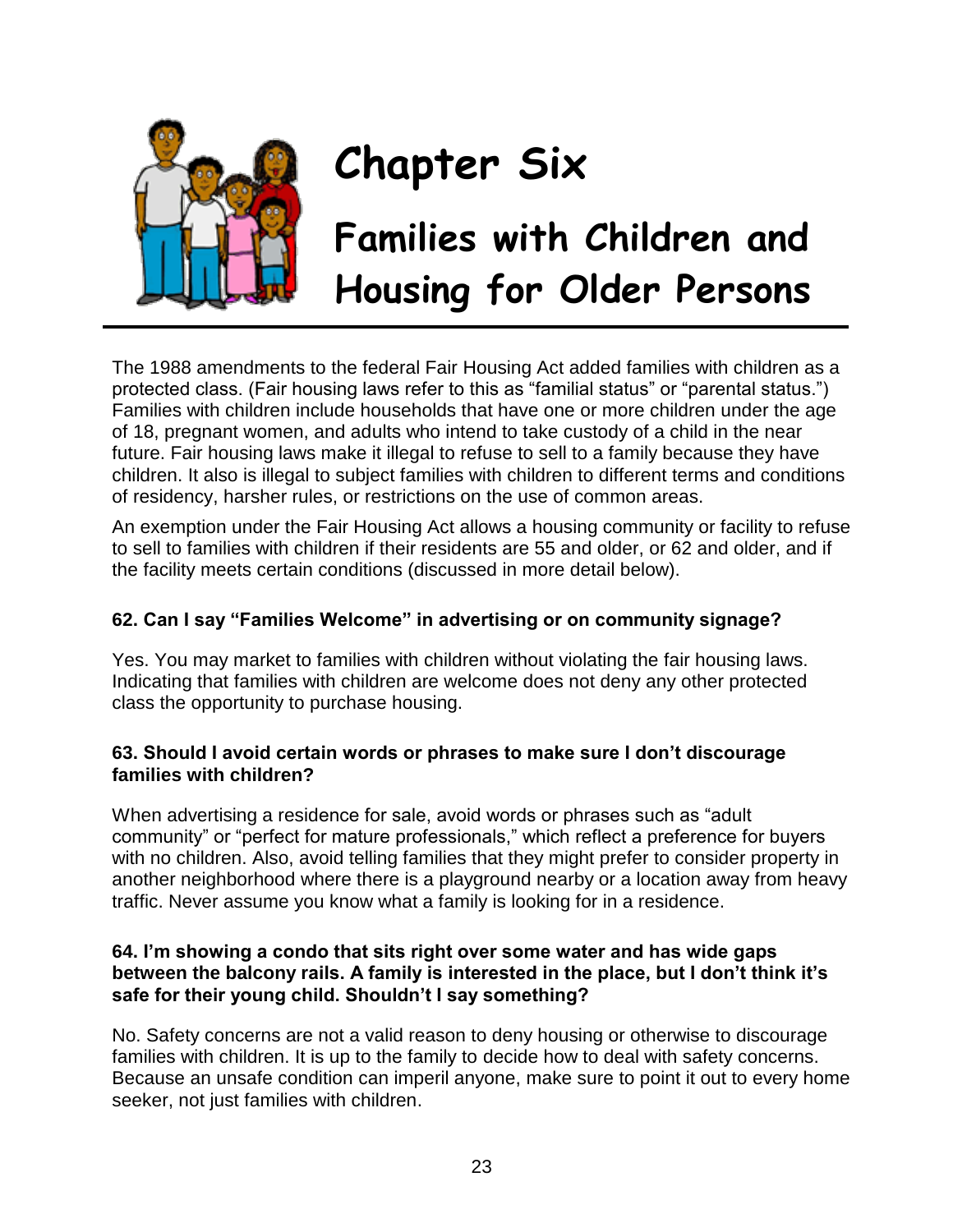### **65. A listing agent told me her clients would prefer to sell their house to a family. I have several single people who are interested in the house. Does the seller's plan violate fair housing laws? If so, what should I do?**

Fair housing laws do not prohibit favoring families with children because there is no protected class that would be harmed by this action. (A "person without children" is not a member of a protected class). If a seller turns down your clients' offers simply because they do not have children, the seller has not violated fair housing laws.

However, it's a risky decision. Any time owners sell a property based on a preference, they leave themselves open to fair housing complaints. People whose offers are rejected may perceive bias in the seller's decision, and allege illegal discrimination based on other protected classes, such as marital status, gender, race or sexual orientation – to name just a few.

The safest course of action is always to evaluate offers using prices and terms, rather than more personal considerations.

### **66. Can I tell clients with families what the schools are like or if sex offenders are registered in the area?**

Yes, you may. This is not a violation of the fair housing laws.

### **67. I'm selling a condo in a community that has a two-per-bedroom limit on occupants. A family of five made an offer on a two-bedroom unit. Can the community limit the number of occupants?**

The fair housing laws allow for reasonable limits on the number of occupants allowed in each unit. When a community establishes such limits, it impacts families with children more severely than households without children. Communities must justify their use of occupancy standards by demonstrating legitimate business needs. Complaints filed by families with children involving occupancy standards are reviewed on a case-by-case basis because each case presents a unique set of facts. No clear rule or number is possible because the size, configuration and location of units are different.

HUD has established a policy that presumes that a two-per-bedroom occupancy standard is generally reasonable. This presumption is not absolute, however, and the HUD policy notes other considerations to keep in mind. Some jurisdictions in Washington have adopted occupancy policies or zoning codes allowing more than two people to a bedroom. HUD and WSHRC use a set of factors set forth in guidance memoranda issued by each agency and both defer to local occupancy codes.

Simply establishing a two-per-bedroom standard may not protect the condominium association from a finding that the standard is overly restrictive. Most rental housing providers can justify a reasonable standard based on protecting their asset from increased wear and tear resulting from an increased number of occupants, but the condo association may have difficulty arguing business necessity where it does not own the unit at issue.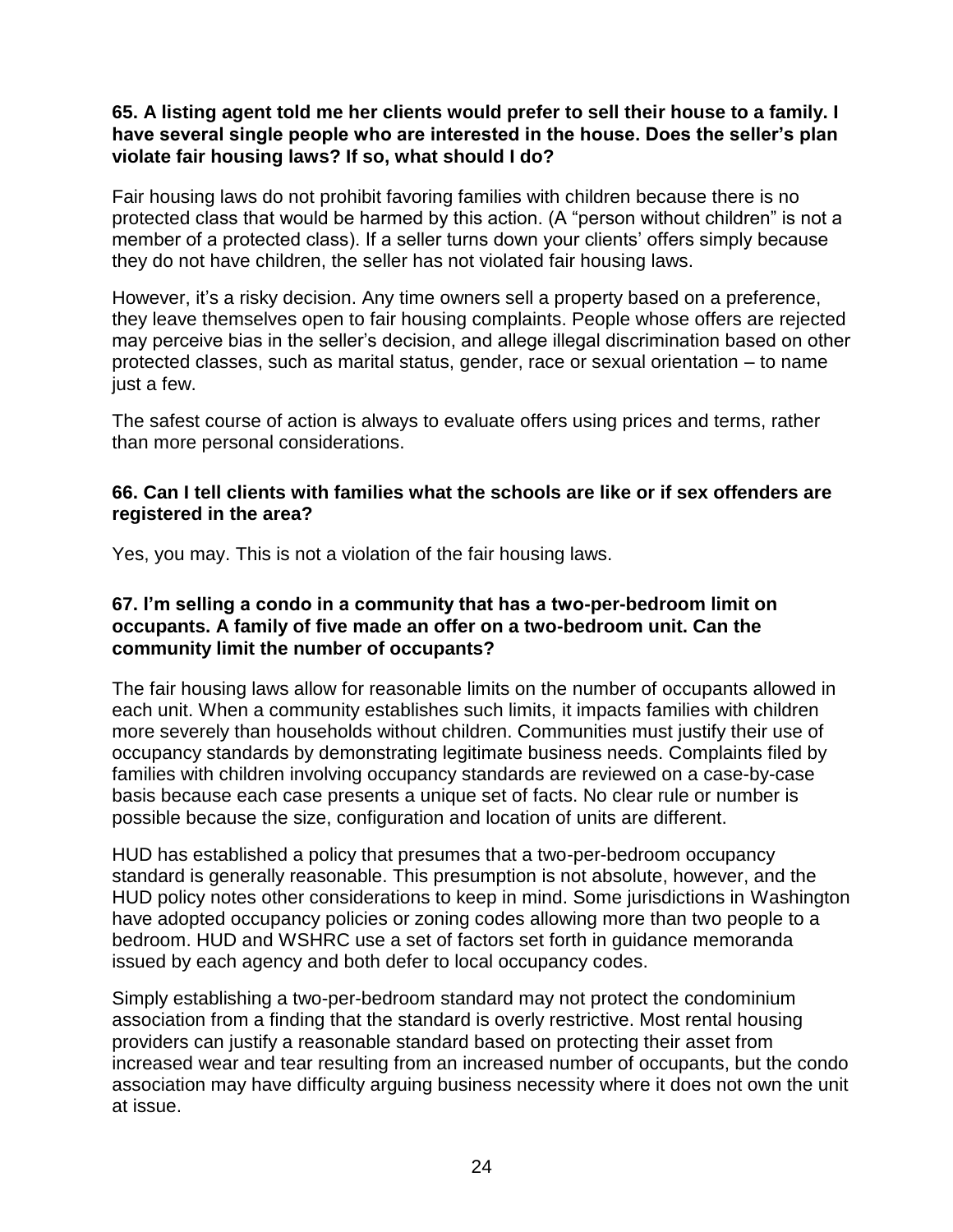Because you are dealing with a time-sensitive issue, consider measuring the rooms, checking the local zoning codes, and running the situation by your local fair housing agency. The agency can outline the options available to you, the seller and the buyer depending on the information for your specific case.

Occupancy restrictions that explicitly limit the number of children in a bedroom are not legally binding. For example, a condominium CC&R that requires an owner to adhere to a "one-child-per-bedroom" rule would be considered discriminatory on its face because it is very restrictive and singles out children. It should immediately be removed from the CC&Rs to avoid any potential complaint of discrimination by families trying to buy or lease in the complex. See Question 32 for more details.

### **68. My client is selling a condo in a community that requires that an adult be present when children under 18 use the pool. They also post "adult only" swim hours. Can they do that?**

Communities that require adult supervision in common areas should be careful not to establish unnecessary restrictions. The condo association's rule could discourage a family from buying your client's condominium. Let the association know that they should avoid establishing overly restrictive policies or they could face potential fair housing complaints**.** 

The condominium board can contact its local fair housing agency to learn how to bring their rules into compliance with fair housing laws. The community should base its supervision requirements on existing health and safety laws. If the community's rules are in the range of these age guidelines, they will likely be considered reasonable under fair housing laws.

For pools, the Washington Administrative Code states that when no lifeguard or attendant is present at a pool, children 12 years or younger must have a responsible adult (18 or older) present (WAC 246-260-100). This law permits children between the ages of 13-17 to swim with at least one other person present who is 13 or older.

Pool rules should be reasonable for the use and enjoyment of all residents. "Adult swim" hours are not permitted. Designated "lap swim" sessions are fine as long as they are open to all residents.

### **69. I have a listing for a condo in a community that has a sauna and workout room. What age limits can they establish under fair housing laws?**

Some facilities (like saunas or hot tubs) might be dangerous for very young children. WAC 388-148-0170 requires "age and developmentally appropriate supervision of any child that uses hot tubs, swimming pools, spas, and other man-made and natural bodies of water."

When setting age limits for fitness rooms, it is helpful to look at industry standards, because there are no state or federal laws that state the age of people who can safely use weight training equipment. Many fitness centers permit children aged 15-17 to use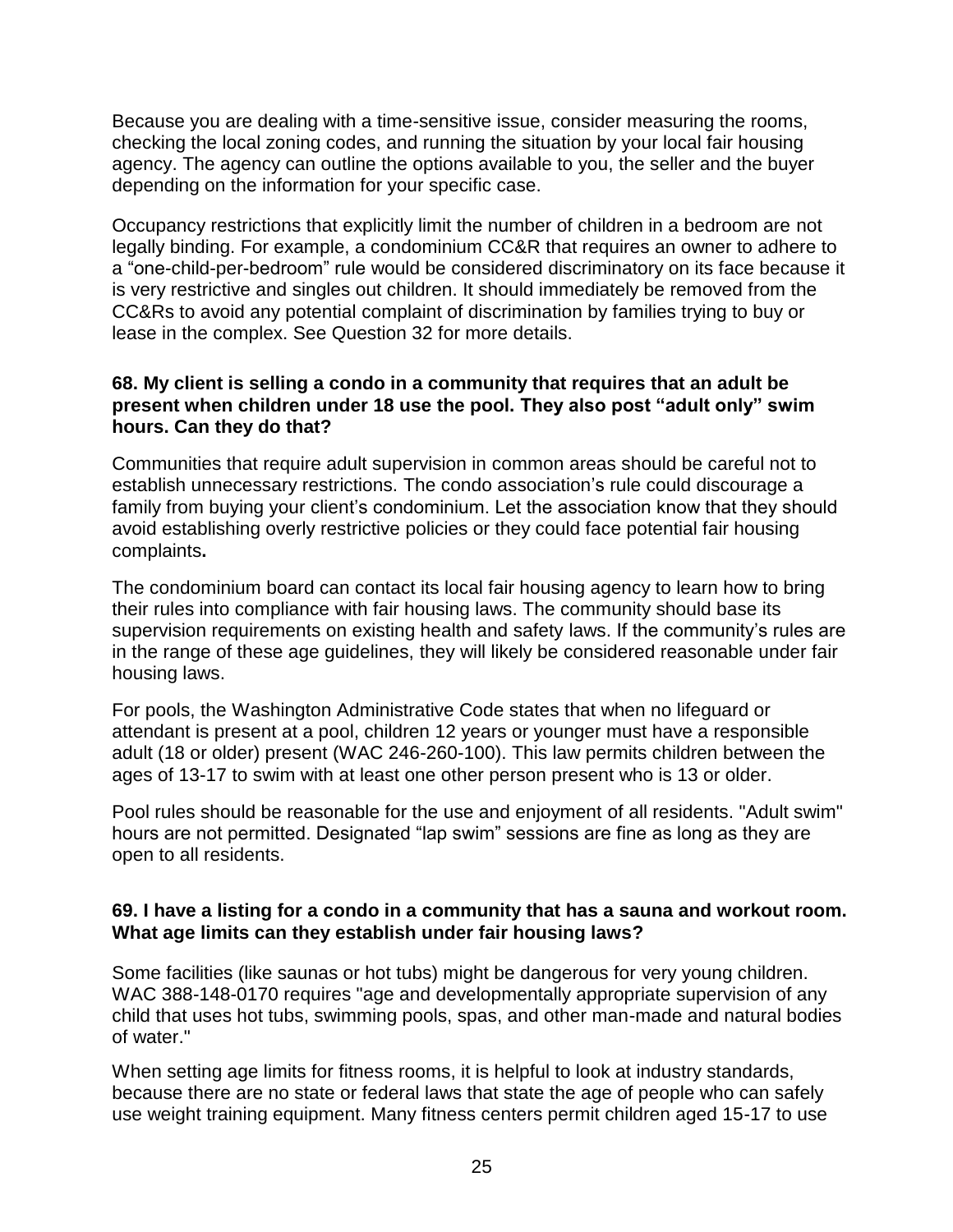fitness equipment without adult supervision, and require adult supervision for children aged 13-15. Equipment manufacturers' height and weight recommendations may also provide reasonable guidance. Remember, there is a difference between rules for equipment use and rules for who can enter the room. Children should be permitted to accompany their parents or a responsible adult, so long as they don't touch the equipment or cause disturbances for others.

### **70. What is the Housing for Older Persons Act?**

The Housing for Older Persons Act (HOPA) was signed into law on December 28, 1995. Under the Fair Housing Act, as amended by HOPA, a community that qualifies for the "housing for older persons" exemption can refuse to rent or sell to families with children. The community must meet certain requirements. Three types of housing qualify under HOPA:

- HUD Secretary designated elderly housing
- Housing for residents who are 62 or older, whether private or assisted
- Housing intended and operated for occupancy by residents who are 55 years of age or older. For 55 or older housing, the following criteria must be met:
	- At least 80% of the occupied units are occupied by at least one person who is 55 years of age or older
	- The owner or management of the housing facility or community must publish and adhere to policies and procedures that demonstrate an intent to operate as 55 or older housing
	- The facility or community complies with rules issued by the HUD Secretary for verification of the age of the occupants through reliable surveys and affidavits.

The HOPA exemption applies only to the familial status protections of the Fair Housing Act. Qualified HOPA communities cannot discriminate on the basis of other protected classes such as race, religion, national origin, etc.

### **71. How can I verify a community's intent to operate as a "55 or older" community?**

The first thing you should do when listing a home in a HOPA community is to obtain formal certification in writing that it qualifies for the HOPA exemption.

Any signage or printed material should include HOPA language stating that it is a "55+ Community," an "Age 55 or Older Housing Community" or similar language. It should be clear to anyone driving by, calling to inquire about, or living at the property that it is a "55 or older" community. The community provisions, rules, regulations and any written materials should also indicate that it is a "55 or older" community.

When you advertise or describe the residence to prospects, make sure they know that it is intended for occupancy by at least one person age 55 or older per unit. Such advertising is affirmative evidence that the community qualifies for the HOPA exemption. Avoid using phrases such as "adult living" or "adult community" or telling prospective buyers that it is an "adults only" community.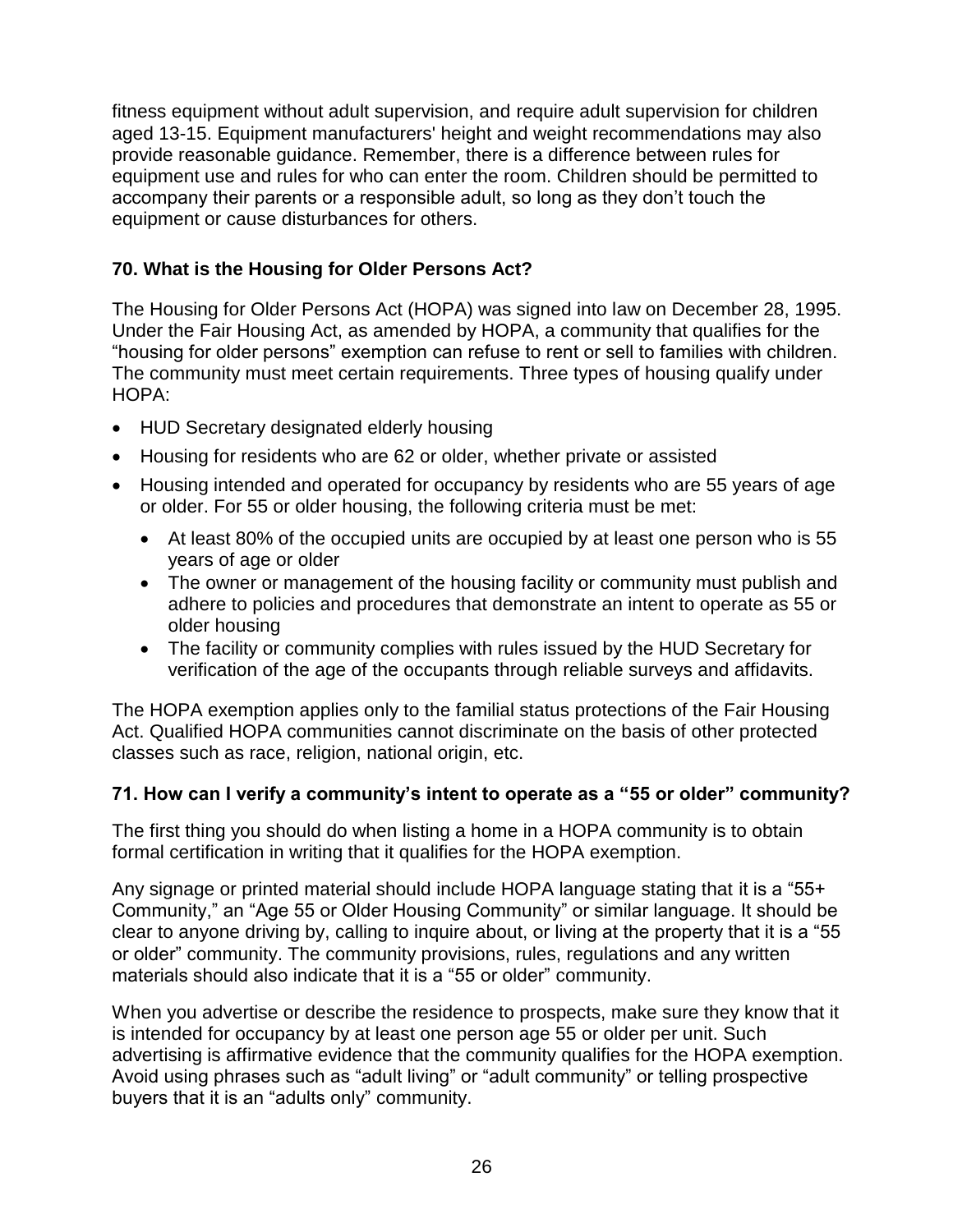If for some reason the community does not qualify as a HOPA community, the law specifically protects real estate agents from damages if they believed that the 55 and older exemption applied to a particular community. (This is known as "good faith reliance.") You would have to show that you did not actually know that the community was ineligible for the exemption, and that the community certified to you formally in writing that it qualified for the exemption.

### **72. Do I need to verify a purchaser's age when I am selling a home in a "55 or older" community. If so, how should I go about getting it?**

Let the purchaser know that they will need to verify that they meet the age requirement; however, it is up to the community to make sure that the purchaser is 55 or older. HOPA requires that a housing facility or community compile a list of occupants and verify the ages of the occupants.

The community should have a procedure for age verification. A variety of documents are considered reliable as age verification documentation, including a birth certificate, a driver's license or a passport. HUD's HOPA rule lists various documents and other methods for verifying age.

### **73. Can a "55 or older" community impose restrictions on children under 18 in certain common areas at certain times?**

Yes. If the "55 or older" community qualifies under HOPA, it can restrict the use of amenities by children under 18 who are guests of the community's residents. Generally, once a community is exempt from familial status protections under HOPA, it is exempt for all purposes and can apply such restrictions to its residents.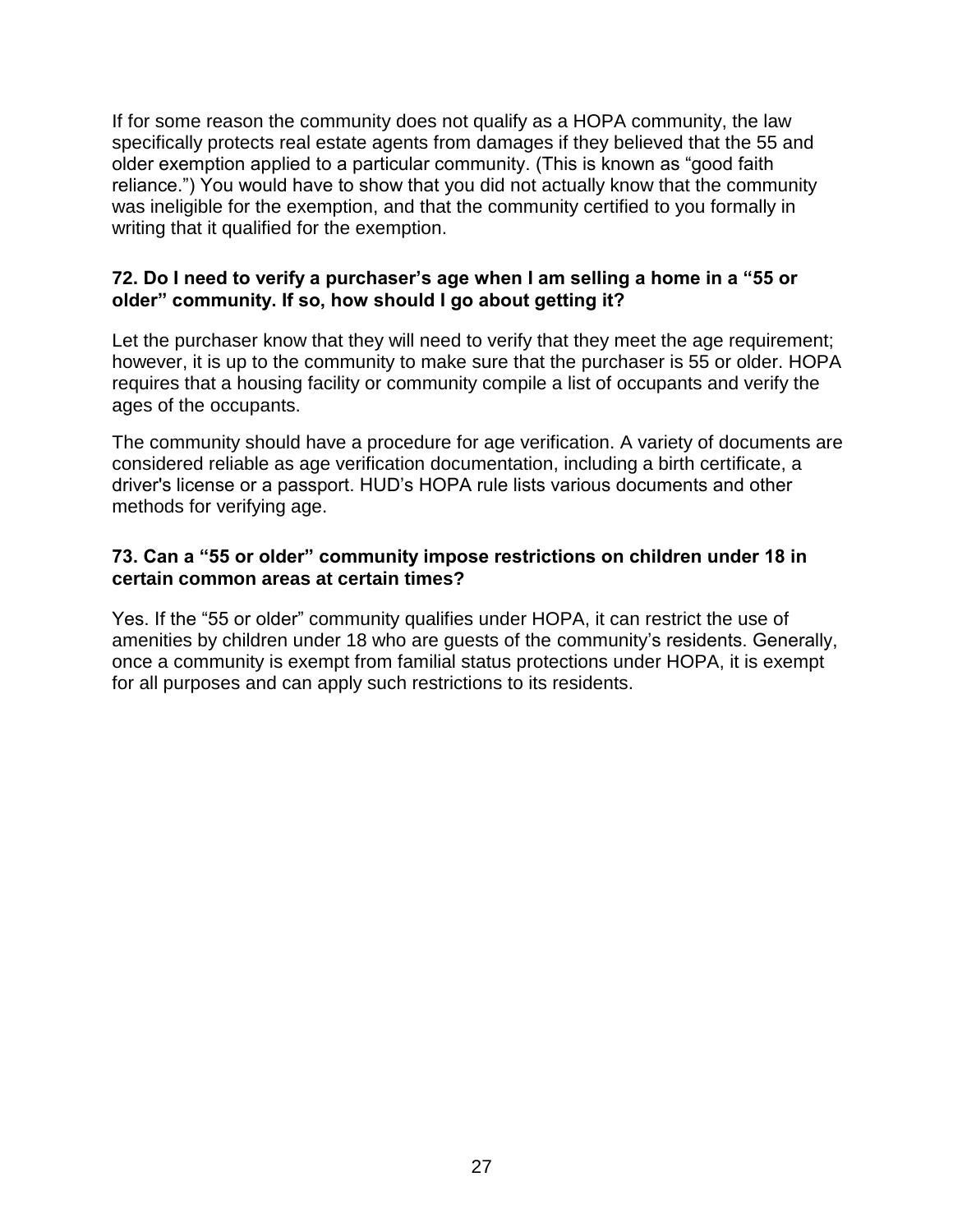

# **Chapter Seven**

## **People with Disabilities**

Fair housing laws provide general protections against discrimination of people with disabilities. They also require the provision of reasonable accommodations as needed. Civil rights agencies receive frequent calls and emails about access and accommodation issues, and are available to help you interpret these requirements.

### **74. What disability laws apply to the sale of houses?**

**Fair Housing Act:** The federal Fair Housing Act and local fair housing laws prohibit sellers or those in the real estate industry from discriminating against people because of their disability or the disability of anyone associated with them. The laws also include accessibility design and construction requirements for multifamily housing.

**Section 504 of the Rehabilitation Act of 1973:** Section 504 prohibits discrimination based on disability in any housing, program or activity that receives federal financial assistance.

**Americans with Disabilities Act:** In most cases, the ADA does not apply to residential housing. Title III of the ADA covers public and common use areas at housing developments when these areas are open to the public (such as a sales office) or when they are available for use by the general public (such as a community room that is rented to non-residents).

### **75. Are there any differences between federal and state or local laws regarding disability?**

Yes. Washington state law has a broader definition of disability than federal laws. Under federal laws, a disability must "substantially limit a major life activity." The Washington State Law Against Discrimination, WAC 162-22-020, defines disability as "the presence of a sensory, mental or physical disability when a condition is medically cognizable or diagnosable." A condition is a "sensory, mental, or physical disability" if it is an abnormality and is a reason why the person with the condition did not get or keep the housing in question, or experienced discrimination in other terms and conditions of housing.

Washington's definition includes people with temporary disabilities. A person with a leg injury who requires several months of recovery would be considered disabled under state law and should be given temporary accommodations as needed.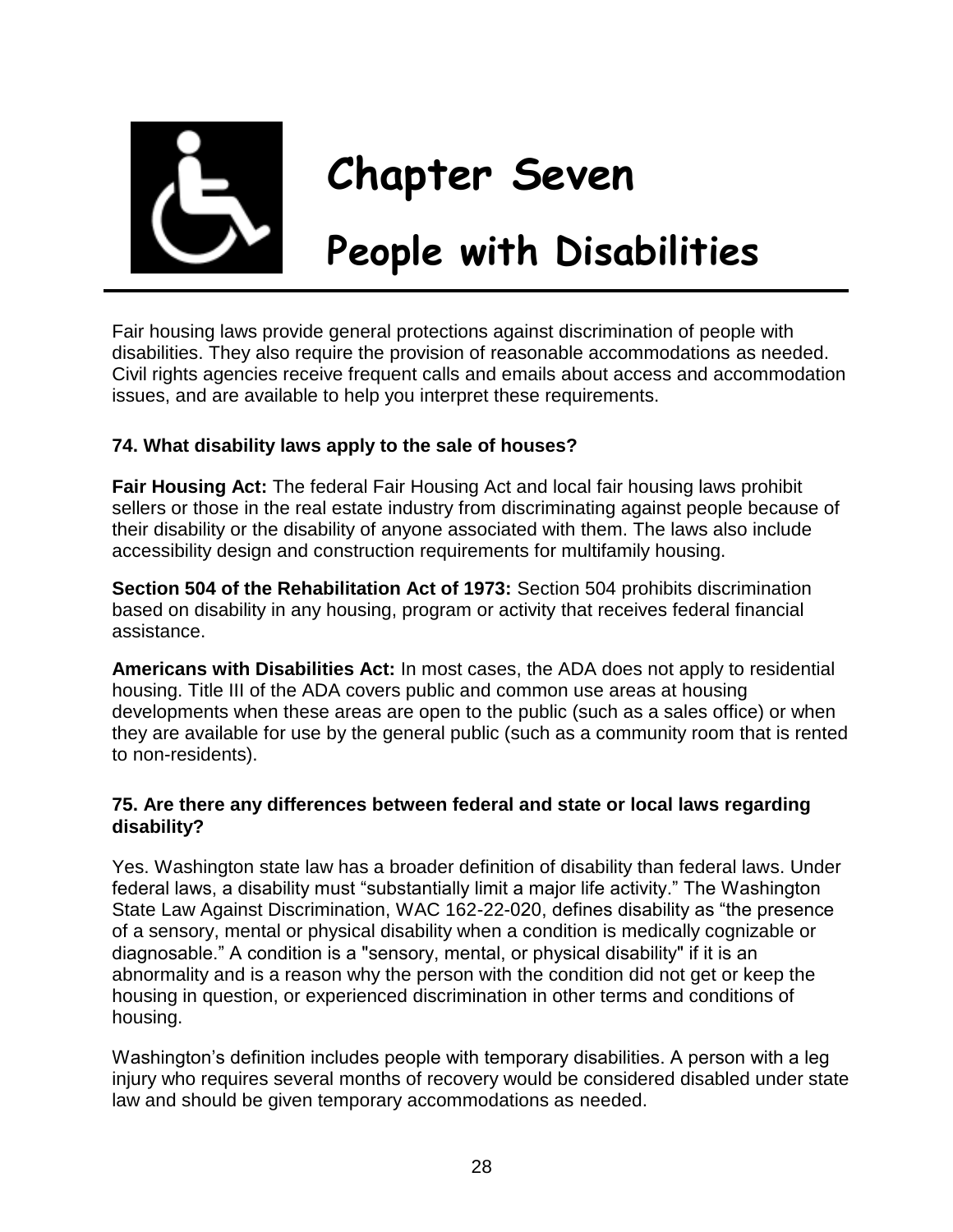### **76. Under fair housing laws, who is considered to be disabled and who is not?**

Under fair housing laws, the definition of disability includes people who have a current mental or physical disability. The laws also protect those who do not currently have a disability, but have a record or history of one and may experience discrimination based on that history. In addition, these laws protect nondisabled people who are regarded or perceived as disabled, and who are treated negatively because of that perception.

The following people are not considered to have a disability under fair housing laws:

- Current illegal drug users
- Anyone with a conviction for the illegal manufacture or distribution of a controlled substance.

### **77. My client's home has a ramp and other access features. She'd like to market it to people with physical disabilities. Can we do that?**

Yes, she can market her accessible home to people with disabilities. This is not only legal, it is encouraged. To expand marketing options, consider working with social services agencies and organizations for people with disabilities.

### **78. What can we do to make our services more available to people with disabilities?**

You may want to include a notice in your printed materials that states your willingness to provide reasonable accommodations. A "reasonable accommodation" is a change, adaptation or modification to a policy, program or service, which will allow a person with a disability to benefit. All requests for accommodation must be considered on a case-bycase basis through an interactive process between the real estate professional and the client.

It's a good idea to develop a reasonable accommodation policy to distribute to your staff and clients. Train your staff to respond to accommodation requests in a timely and professional manner. Finally, make sure that your office meets the accessibility standards under state and federal fair housing laws. For older buildings, make sure that you have an accessible business office, and either accessible on-site parking or an accessible route from public transportation to your office.

For more detailed information, see the "Reasonable Accommodations & Modifications for People with Disabilities: Sample Policy & Disability Resource Information" available from the Fair Housing Partners of Washington State.

### **79. A blind person contacted our office about buying a house. She's new to the area and wants us to show her several different neighborhoods. Do you have advice about working with people who are blind or have low vision?**

Ask her the same question you ask all your new prospects: "How can I help you?" She will tell you exactly what her needs are and how you can be of service. If she asks for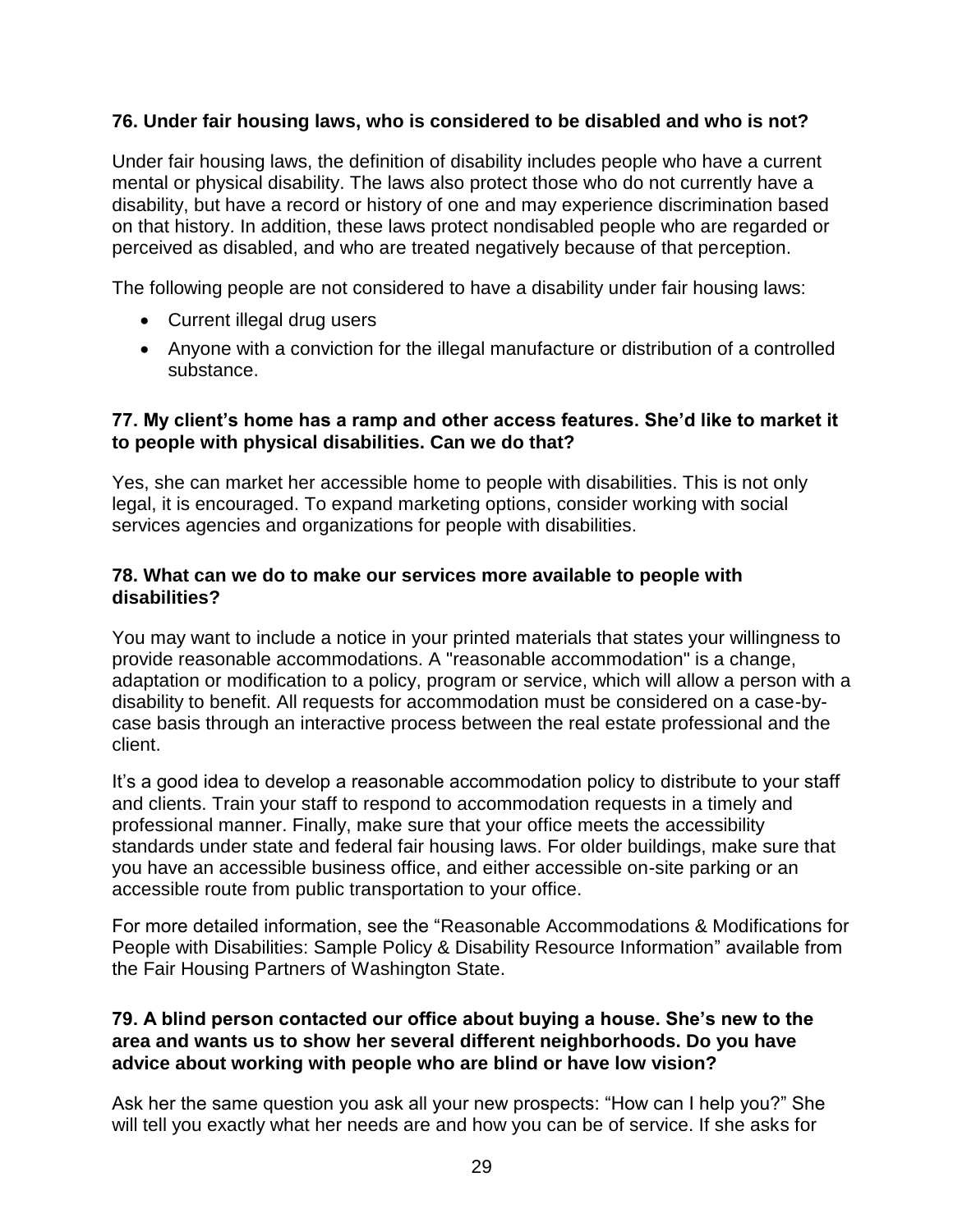some sort of accommodation because of her disability, then you should comply with any reasonable request. For example, she may request that you read written information aloud or provide it in large print. If her vision is better during the day, she may ask to see properties during daylight hours only. She may need to take your arm to navigate over a rough pathway or down a flight of stairs. If she uses a guide dog, it should be allowed to accompany her throughout the viewing of properties.

### **80. A deaf couple came into my office looking for a home. I hired a qualified sign language interpreter to assist. It's great – now I'm getting lots of new deaf clients! Did I HAVE to hire an interpreter?**

What a smart way to expand your clientele! Your readiness in providing sign language interpreters obviously paid off by word-of-mouth recommendations.

The Fair Housing Act requires real estate professionals to ensure nondiscrimination "in the terms, conditions, or privileges of sale of a dwelling, or in the provision of services" for clients with a disability. In addition, Title III of the Americans with Disabilities Act considers real estate offices and lending institutions to be "places of public accommodation" which are required to provide effective communication with customers who are deaf, hard of hearing, or speech disabled. The level of communication needed will vary depending on the complexity and confidentiality of the topics of conversation.

A sign language interpreter might not be necessary in many minor transactions such as showing a client available homes. Upon request with reasonable advance notice, you are required to provide an interpreter at your expense when working through the legal paperwork involved in purchase and sales agreements and loan documents.

Most clients who are deaf or hard of hearing will alert you to the best method of communication. Maintaining face-to-face contact is important to communicate with a client who reads lips and/or picks up cues from facial expressions. One option for less complex communications is to share a computer by typing questions and answers back and forth, if the client finds this approach is effective. For some deaf individuals, English is a second language and English skills will vary. Sometimes simply writing notes back and forth will suffice, but it can be burdensome. As you found out, sometimes an interpreter may be the right thing to do even though other means of communication can suffice. Clients can suggest interpreters and may be able to recommend a lower cost option for you!

### **81. A wheelchair user wants me to show him some homes. What should I do when the home he wants to see is inaccessible?**

Keep in mind that people use wheelchairs for a wide variety of reasons. Some wheelchair users can walk a certain distance with a cane or walker, or even without assistance. At the outset of the process, you can ask this prospect "How can I help you?" He will tell you what his needs are and how you can be of service.

It is appropriate to alert him to the inaccessible features of any home, and to consult with him about how he wishes to manage the viewing. The house may be more accessible than you think. If he can walk with assistance, he may need to take your arm to navigate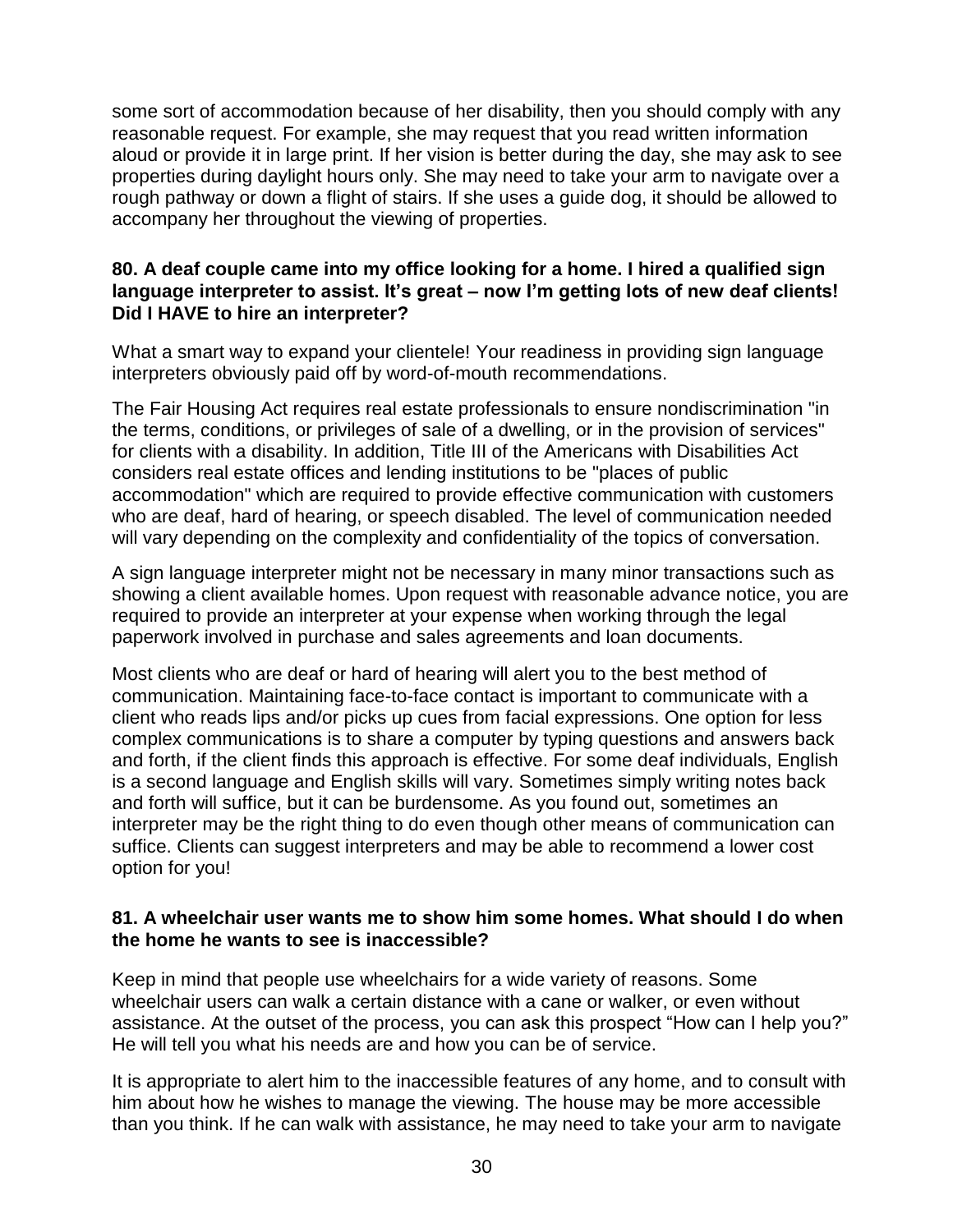over a rough pathway or down a flight of stairs. It would be unreasonable for him to expect you or your staff to carry his manual wheelchair. You may wish to consider creative alternatives, such as videotapes of home interiors that he could watch later.

### **82. A prospect brings a dog with him wherever he goes. He says it's a service animal, but I've never seen it do anything but sleep. I don't want this animal shedding on the back seat of my car. What should I do?**

It may not be obvious what the individual's disability is, why your client needs the service animal, or what the service animal does for him – and it's not appropriate to ask! If he identifies the dog as a service animal and wishes it to accompany him wherever he goes, you should permit that as a reasonable accommodation, as long as the animal is well behaved and does not make a mess. If you are concerned about dog hair on your car seat, perhaps you can spread out an old towel or blanket for the dog to lie on.

Read on for basic facts about service animals:

- Under fair housing laws, a service animal is "an animal that does work, performs tasks or provides medically necessary support for the benefit of an individual with a disability." Service animals also include therapeutic companion animals.
- Service animals are **not** pets. A person with a disability uses a service animal as an auxiliary aid – similar to the use of a cane a wheelchair. Fair housing laws require that service animals be permitted despite "no pet" rules.
- While the most common service animals are dogs, they may be other species, such as cats, birds or other animals. Service animals may be any breed, size or weight.
- Service animals need no special license or visible identification. While some owners of service animals choose to put special collars or harnesses on their animals, there is no legal requirement for service animals to wear visible identification (i.e., special collar or harness) or to have documentation (i.e., license, training certification or identification papers).
- Service animals need no "certification". There are no state or national standards for certifying service animals, and no government agencies provide certification.
- A person may train his or her own service animal.
- Because service animals provide different types of assistance, in some cases a person with a disability may require more than one service animal.
- The service animal's owner is responsible for the animal's care, should observe leash laws, properly dispose of animal waste, and ensure the animal behaves around others.
- Service animals should be under the control of the owner.

For more detailed information, see the Sample Policy on Service Animals available from the Fair Housing Partners of Washington State.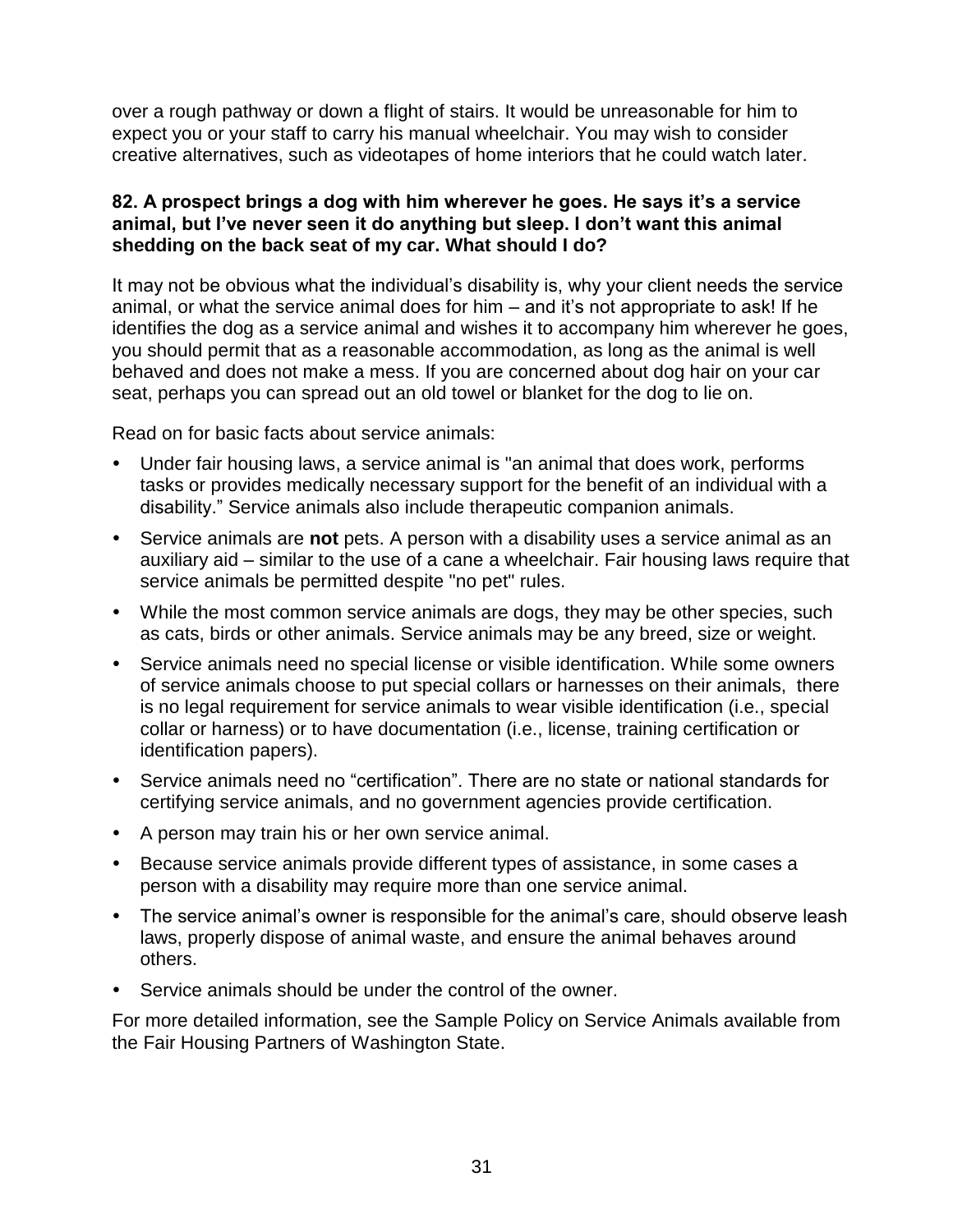### **83. A condo association with a "no pets" policy is refusing to allow my client to purchase a unit because he has an "emotional support animal." What can I do?**

A service animal for a person with a disability is not a pet. An emotional support animal prescribed by a health care provider is a type of service animal. It is a reasonable accommodation for the condo association to permit your client to purchase the unit and live there with his animal despite the no pet policy.

In some cases, the disability and need for a service animal is obvious, such as when a blind person uses a guide dog. If the need for a service animal is not obvious, the condo association board can request that your client provide a letter from his health care provider or other qualified third party professional verifying that he has a disability (but no details about it!) and has a disability-related need for his animal.

A resident with a service animal is responsible for the animal's care. The animal's owner should observe leash laws, properly dispose of animal waste, and ensure the animal behaves around other residents and does not break noise rules.

### **84. A homeowners association let my client have a service animal, but the board wants to know what they should say to other owners who are angry about the decision or who want a pet themselves.**

If other residents ask why your client has an animal in a "no pet" complex, the board can say "Federal and local fair housing laws require our community to make exceptions to the 'no pets' rule under certain circumstances. If you believe you may qualify for an exception, management would be pleased to schedule a confidential meeting to discuss this matter." The board should not mention disability, as doing so would violate your client's right to privacy. Ideally, the association has a reasonable accommodation policy and all residents are aware of it, so service animals should not be a new concept for anyone. The board is responsible for accommodating disability-related needs – allowing service animals does not mean they must permit nondisabled residents to have pets.

### **85. A buyer with a Rottweiler as a service animal made an offer on a condo. The condo association says that their insurance company won't insure certain breeds, including Rottweilers. What should we do?**

The condo board should ask its insurance provider to make a reasonable accommodation or exemption/waiver in its policy under the fair housing laws. Ask the insurance company to waive its blanket prohibition of a certain breed, and instead to make an individual assessment of this service animal's behavior. If there is no evidence that this service animal is dangerous, the insurance company may have a hard time defending its denial of a reasonable accommodation request. A safety determination must be made based on the facts and not on speculation about what a particular breed of dog might do. If found in violation of fair housing laws, the insurance company could be responsible for any damages that the parties had to incur waiting for them to respond to the request.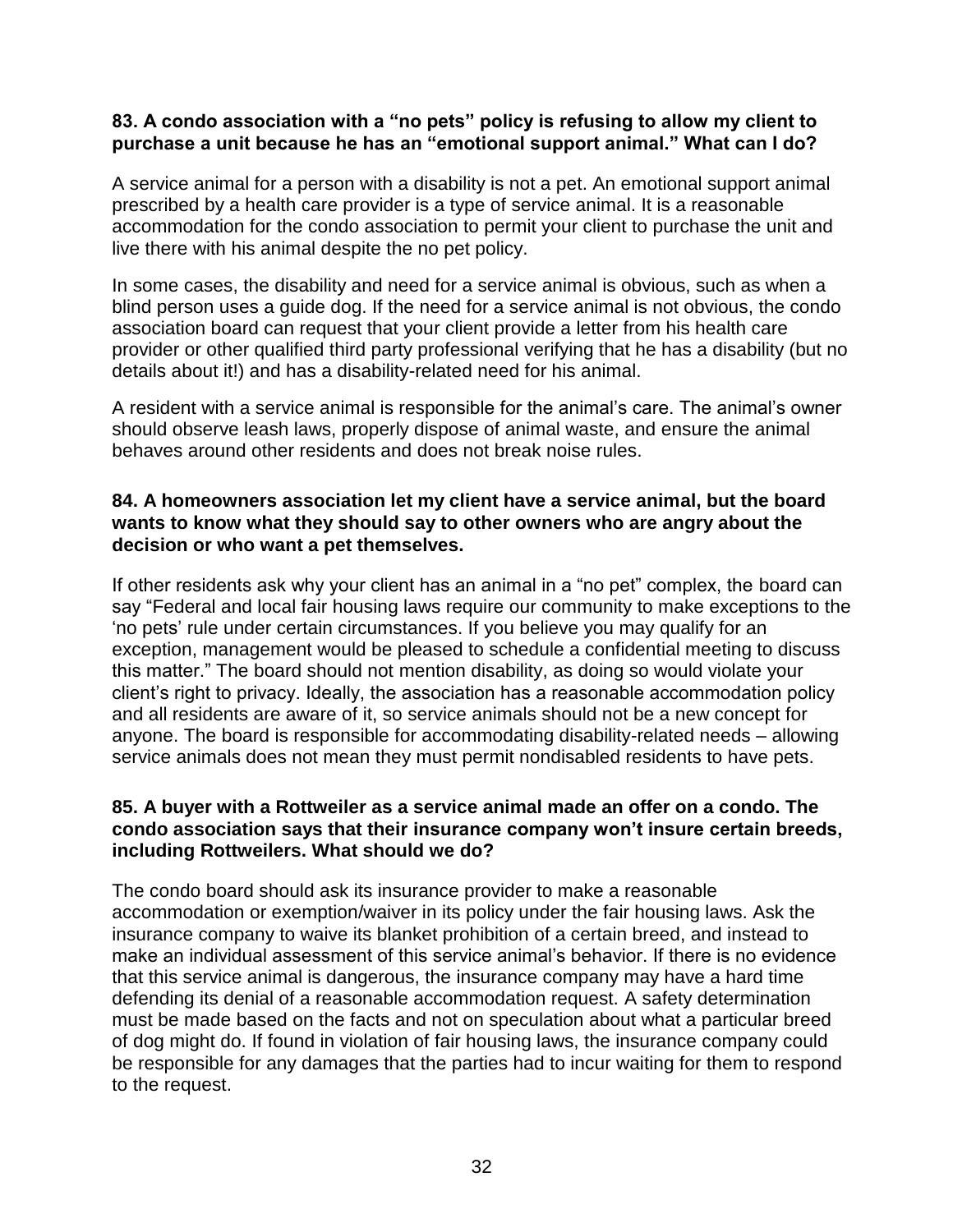An accommodation is unreasonable if it imposes an undue financial and administrative burden on a housing provider's operations. If an insurance carrier would cancel, substantially increase the costs of the insurance policy, or adversely change the policy terms because of the presence of a certain breed of dog or a certain animal, HUD will find that this imposes an undue financial and administrative burden on the housing provider. However, the claim regarding the potential loss of or adverse change to the insurance coverage must be substantiated, by verifying such a claim with the insurance company directly and considering whether comparable insurance, without the restriction, is available in the market. For more information, see "Insurance Policy Restrictions as a Defense for Refusals to Make a Reasonable Accommodation"[,](http://www.fairhousing.com/include/media/pdf/insuranceguidance.pdf) [www.fairhousing.com/include/media/pdf/insuranceguidance.pdf.](http://www.fairhousing.com/include/media/pdf/insuranceguidance.pdf)

#### **86. A homeowners association is refusing to let my client sell her townhome to a buyer who needs a nearby accessible parking space as an accommodation. Parking is at a premium in this complex and the current space for this unit is up a hill. What should I do?**

Meet with the homeowners association and the buyer to work out a parking accommodation with them. Homeowners association boards have a responsibility to accommodate reasonable requests. Before the meeting, talk with the buyer to discuss her specific parking needs. Many people who need accessible parking do not need an extra-wide space with an access aisle; they may use a regular size space nearest (or on the most accessible route) to their front door.

Generally, a state disabled parking permit is sufficient proof of need for a reserved accessible parking space. The buyer should bring the permit or a copy to the meeting. If she has no permit, she can provide the association board with a letter from her health care provider or other qualified third party professional confirming that she requires accessible parking due to a disability that limits her mobility. This is sufficient documentation of her need for the association to act on her accommodation request.

Homeowners association boards should provide assistance within their means to the person seeking a parking accommodation. If the space requested is under the control of the owner of another unit, the two owners must be allowed to negotiate a swap or some other agreement so the person with the disability can have an accessible space close to her unit.

If the association refuses to assist in this process or denies your client the opportunity to arrange accessible parking, causing the sale to fall through, you, your client and the buyer can file a discrimination complaint.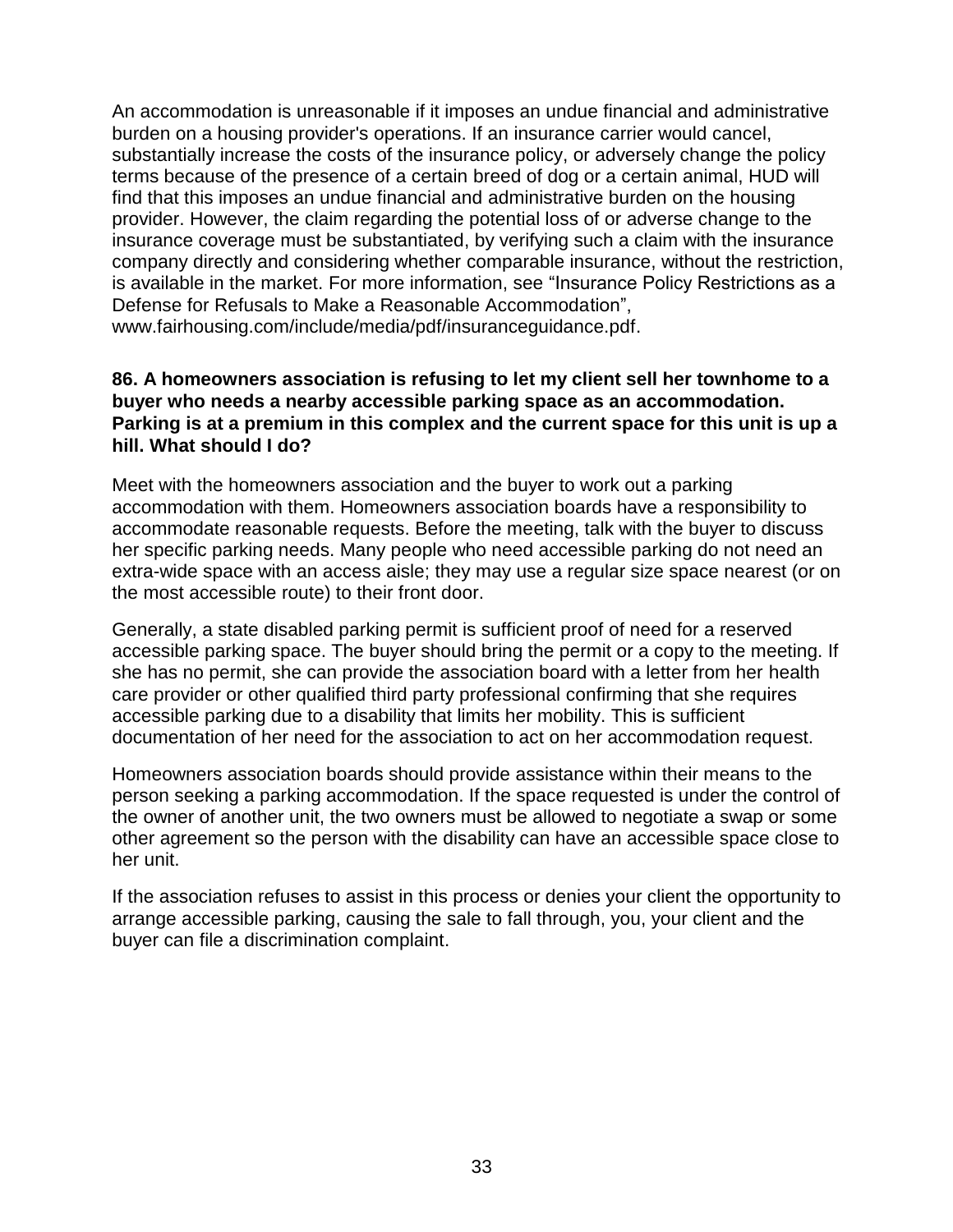### **87. A prospective buyer with a wheelchair wants to purchase an inaccessible condo. He's willing to build a ramp on the front deck at his own expense. The condo association board turned down the proposal, claiming the construction would "deface" the property. Both the condo owner and buyer are on hold. What should they do?**

Under fair housing laws, the prospective buyer should be allowed to make a "reasonable modification," a structural change to the property necessary for full enjoyment of the housing. The Department of Justice and HUD published extensive guidance regarding reasonable modification issues in a March 2008 memo entitled "Reasonable Modifications Under the Fair Housing Act."

Here are a few considerations about these modifications:

**Quality of work:** The condo board may condition permission for a modification on the buyer's provision of a reasonable description of the proposed modifications, as well as assurances that the work will be done to code and that required building permits will be obtained. Within reason, the condo board may require that the design of the ramp meet the aesthetic guidelines of the complex (for example, having the color of the ramp match the deck or building color).

**Restoration:** The condo board may **not** condition permission for accessibility modifications on the buyer agreeing to restore the premises to the condition that existed before the modification. If the buyer should ever move out, the condo board also should allow modifications to common areas to remain.

**Insurance:** The condo board may **not** condition permission for accessibility modifications on the buyer agreeing to purchase special liability insurance.

A growing number of buyers who are elderly and/or disabled are shopping for accessible housing choices, or wish to age in place. The addition of a ramp or other accessible features in the common areas will make a condo community a more desirable housing unit for many prospective buyers. Remember that individuals who become disabled while they are residents can request reasonable modifications any time they are needed.

### **88. My client applied for a loan on a duplex and brought all of his financial information to the broker. The broker asked several intrusive questions about his disability that seemed to go beyond determining if he could afford the loan. Is this legal?**

No. It's natural to have some curiosity about a person's disability. However, making personal inquiries about a disability during a business transaction is both inappropriate and illegal under fair housing laws. Professionals involved in the sale or loan process should ask a person with a disability the same questions that they ask **all** loan applicants. You can advise your client to contact his local fair housing agency.

If a loan seeker requests a reasonable accommodation, the broker can ask what type of help is needed. (For example, if a buyer asks for written materials in large print, the broker can ask what size type would be helpful.)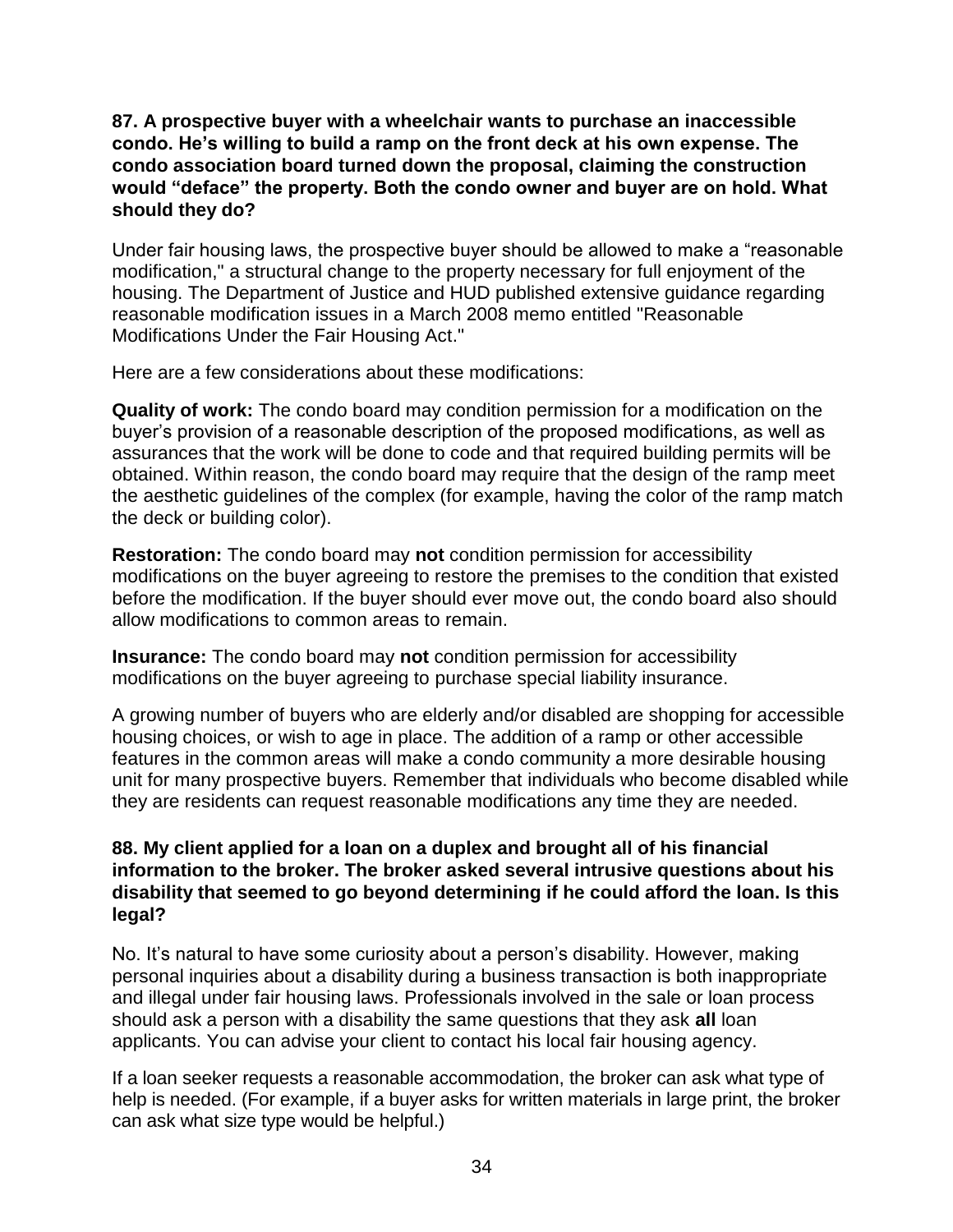Here are some examples of questions that should **not** be asked:

- Do you have a disability?
- How severe is your disability?
- Why are you getting SSI?
- Can I see your medical records?

### **89. What are the general accessibility requirements under fair housing laws?**

The Washington State Building Code incorporates both the federal Fair Housing Act Accessibility Requirements and the Americans with Disabilities Act Accessibility Standards. This is a complicated area, and we present general information here. We recommend that you contact the Washington State Building Code Council, HUD or your local fair housing agency for more information.

**For properties built before 1976:** Title III of the ADA applies to public areas, including sales or rental offices, display homes that are open to the public, and any route of travel from public transportation to those areas. You should remove barriers that impede the access or use of these areas for a person with a disability where such removal is "readily achievable." Readily achievable means "easily accomplishable and able to be carried out without much difficulty or expense." This is determined on a case-by-case basis. Some of the factors considered are the nature and cost of the action needed, and the overall financial resources of the housing provider. If you are planning any additions or alterations to your office, refer to state and federal laws for new construction (discussed below) to make sure you comply with the applicable standards.

**For buildings constructed after 1976:** The Washington State Barrier-Free Design Regulations were adopted in 1976. These regulations established accessibility standards in the common areas and added access standards for individual dwelling units.

### **If the housing was constructed after 1976 and has 11 or more units:**

At least 5% of the units (with a minimum of one) must be what is presently designated as a "Type A" dwelling unit. "Type A" dwelling units require greater maneuvering space in the kitchens, bathrooms and doorways to better accommodate wheelchair users. Structures designated as a "townhouse" under the International Residential Code and built after 2004 may be exempt from this requirement. For more information, contact your local building department.

**Additional standards for buildings constructed after March 13, 1991:** A complex is covered under fair housing laws if it has four or more units and was constructed for first occupancy on or after March 13, 1991. All units in an elevator building and all ground floor units in a non-elevator building must be accessible. These buildings must have:

- 1. An accessible entrance on an accessible route
- 2. Accessible public and common use areas, including parking areas, curb ramps, passenger loading areas, building lobbies, lounges, corridors, elevators, public restrooms, rental or sales offices, drinking fountains, mailboxes, laundry rooms, community and exercise rooms, swimming pools, playgrounds, recreation facilities, nature trails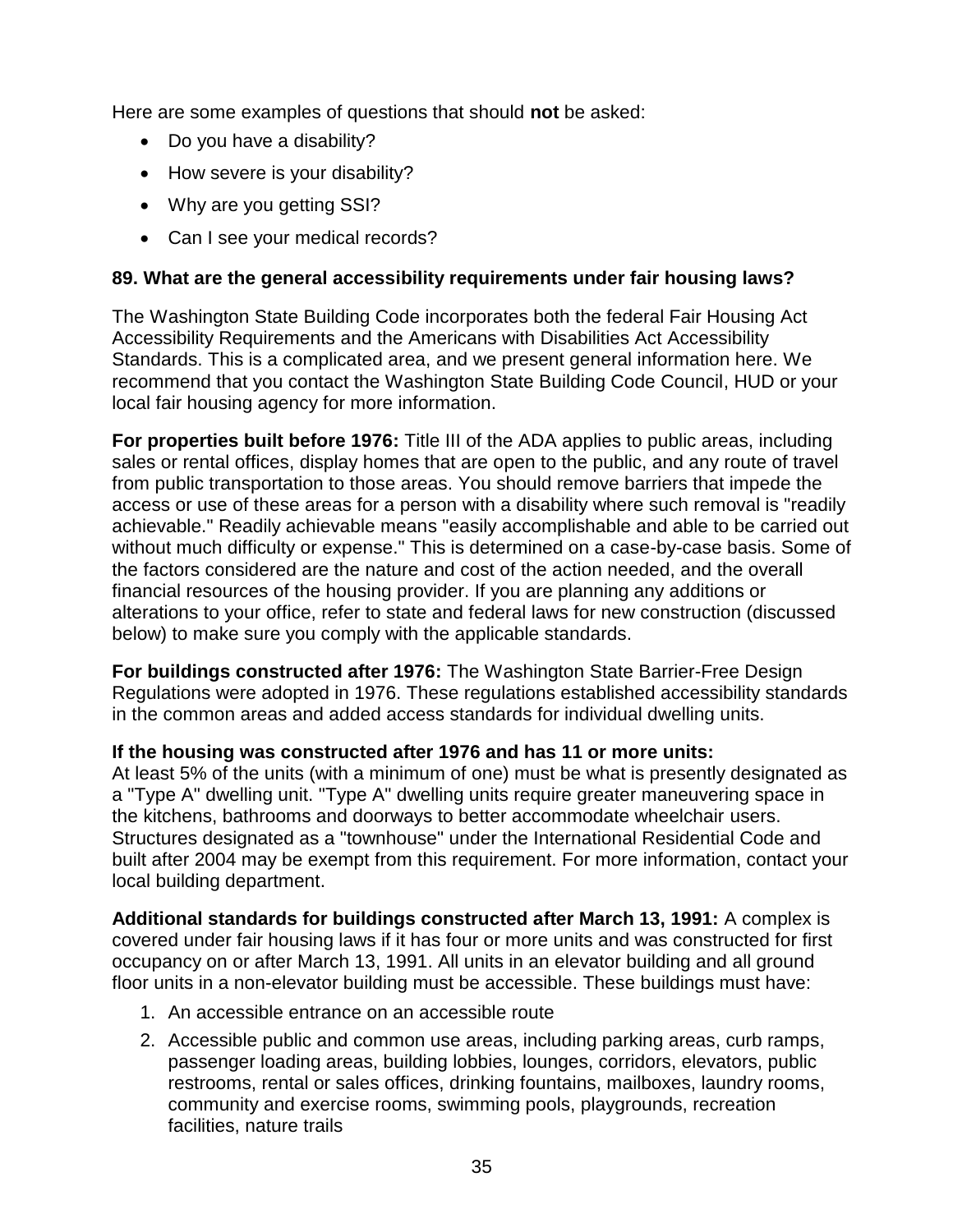- 3. Usable doors
- 4. Accessible routes into and through the dwelling unit
- 5. Accessible light switches, electrical outlets, and environmental controls
- 6. Reinforced bathroom walls to allow later installation of grab bars
- 7. Usable kitchens and bathrooms.

HUD recognizes ten "safe harbors" for compliance with the Fair Housing Act's design and construction requirements. For detailed information, see www.fairhousingfirst.org. Information about these safe harbors as well as HUD's policy for their use may be found in the "Report of HUD Review of the Fair Housing Accessibility Requirements in the 2006 International Building Code," online at www.hud.gov/offices/fheo/disabilities/ modelcodes/IBC-Notice.pdf.



### www.justice.gov/crt/about/hce/documents/reasonable\_modifications\_mar08.pdf

### **90. What is "visitability"?**

Most current building design for both housing communities and single family homes is according to traditional specifications, without special attention given to access. Visitability is an affordable and inclusive design approach for integrating basic accessibility features into all newly built homes and housing. The idea is to build housing that has basic access for residents and their guests, including:

- One zero-step entrance on an accessible path of travel
- Doorways that are 32 inches clear throughout the floor plan
- Basic access to at least a half-bath on the main floor.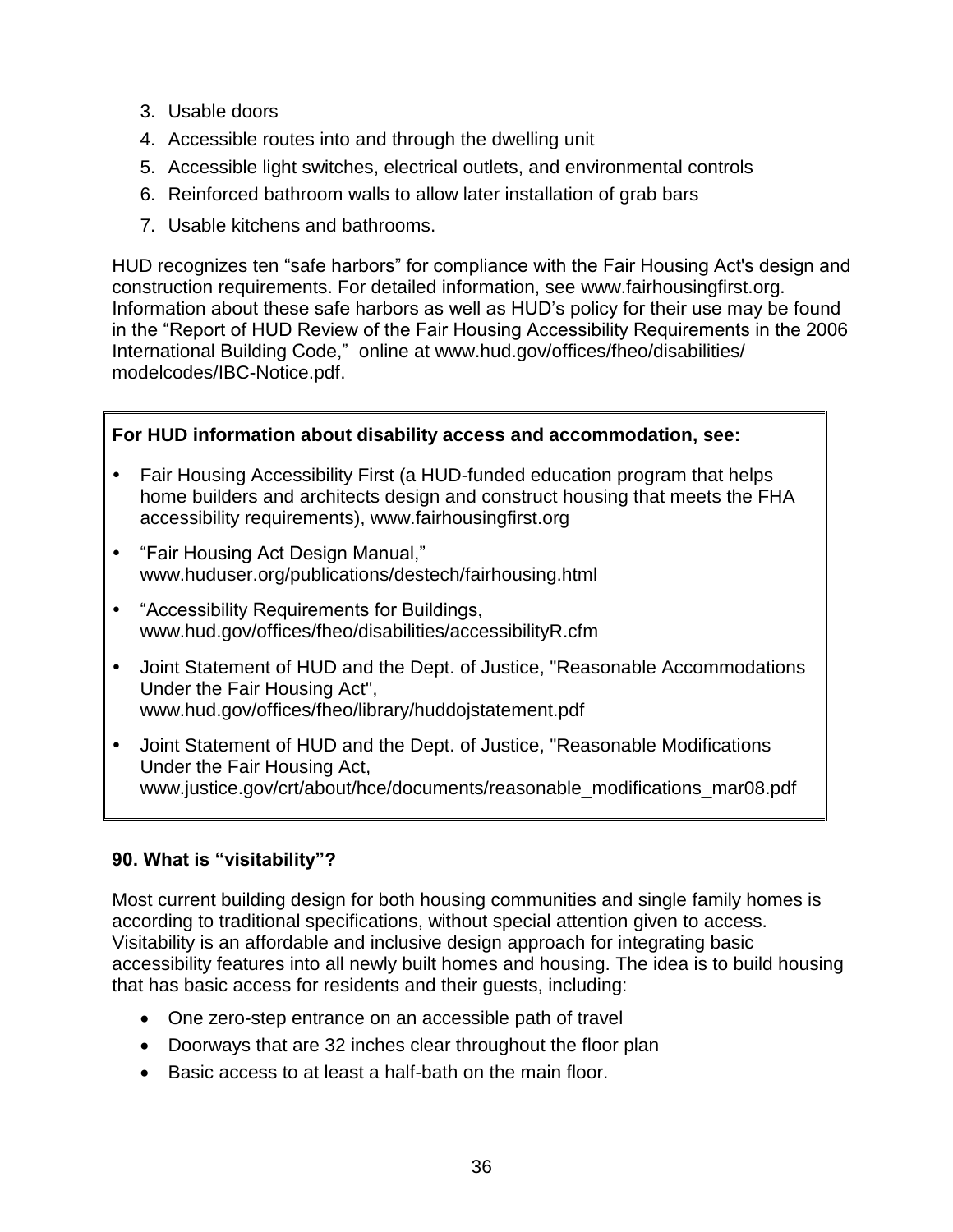Visitability falls midway between "accessible housing" (housing that uses adaptive technology and design, such as ramps, lowered cabinets, and roll-in showers) and "universal design" (housing designed to ensure a basic level of accessibility in all housing). Visitability is a universal design goal that can be achieved today on a widespread basis.

While a few municipal ordinances enforce visitability for housing built with public funds, visitability is still mostly a voluntary standard that can be used in any type of housing. Visitability makes houses relatively easy to adapt in the future, so current residents can remain in their homes as they age. If included during design and planning, visitability features are extremely cost-efficient and provide advantages (and often added value) to non-disabled consumers as well. For more information, see the following resources:

- Center for Inclusive Design & Environmental Access, http://idea.ap.buffalo.edu/
- Concrete Change, www.concretechange.org

#### **91. I represent a development company that's constructing a two-building community. Before we began work on the second building, a buyer notified us that he wants a roll-in shower and some other accessible features installed in his unit. What should we do?**

At this point in the process, the request for a change in your plans should be considered a reasonable accommodation. The following guidance is provided by HUD and the Department of Justice.

If the dwelling unit is not subject to the design and construction requirements (that is, a detached single family home or a multi-story townhouse without an elevator), then the purchaser is responsible for the additional costs associated with the structural changes. The purchaser is responsible for any additional cost that the structural changes might create over and above what the original design would have cost.

If the unit being purchased is subject to the design and construction requirements of the Fair Housing Act, then all costs associated with incorporating the features required by the Act are borne by the builder. If a purchaser with a disability needs different or additional features added to a unit under construction or about to be constructed beyond those already required by the Act, and it would cost the builder more to provide the requested features, the structural changes would be considered a reasonable modification and the additional costs would be borne by the purchaser. The purchaser is responsible for any additional cost that the structural changes might create over and above what the original design would have cost.

### **92. If the house next door is a group home for people with developmental disabilities, do I have to disclose that to potential buyers?**

You do not have to disclose this information, and under fair housing laws, you should not do so. When unsure about whether a particular situation might be discriminatory, it's helpful to substitute another "protected class" and see if that sounds inappropriate. For example, if an African American family owned the house next door, would you point that out to the potential buyer? No!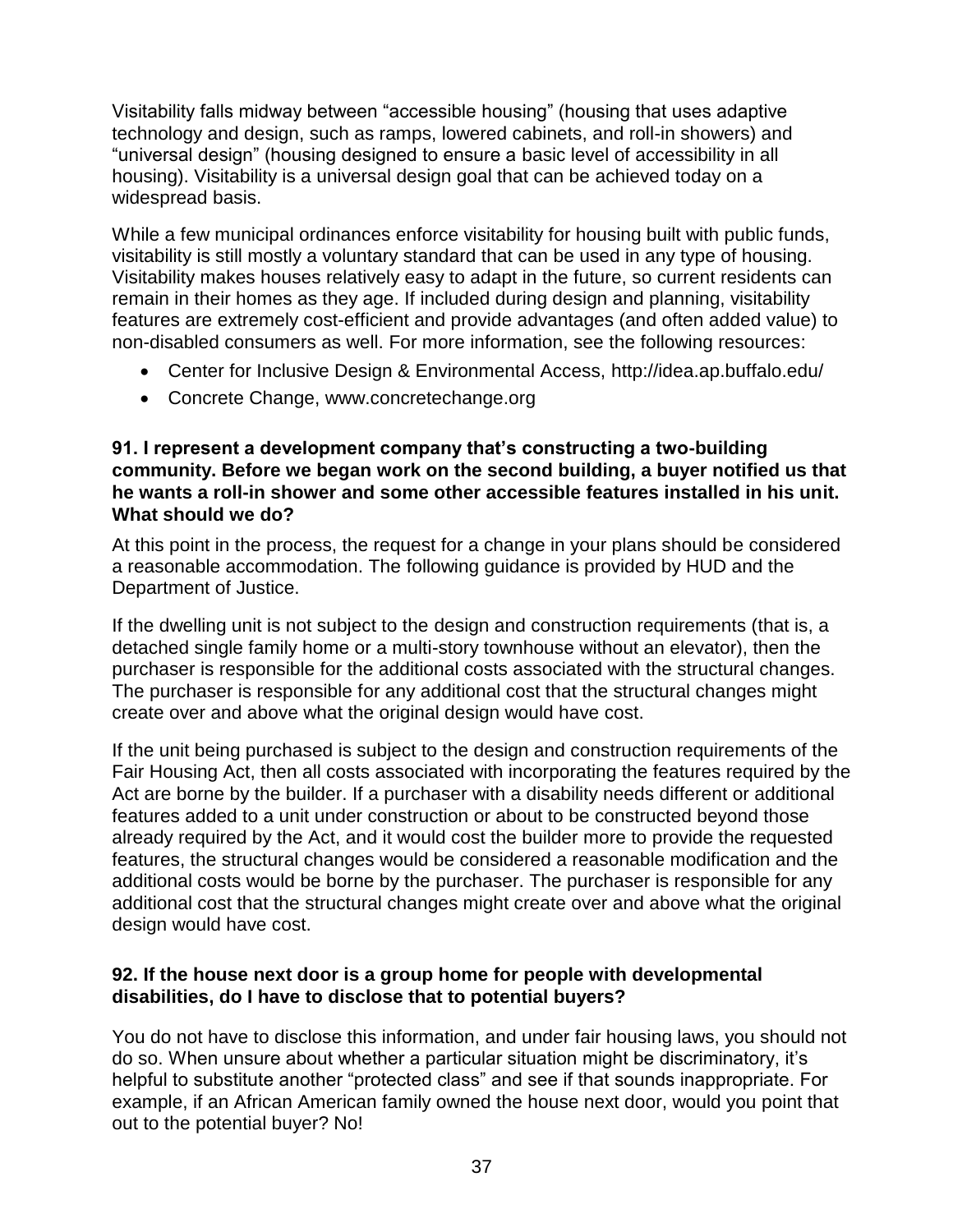

# **Chapter Eight**

# **Both Sides of the Law – Protections & Liabilities**

"Maybe I'm naive," said one Seattle area real estate agent, "but I've just never experienced a situation that involved fair housing. No buyers or sellers have ever said anything racist or anti-anyone. I know in some parts of the country this is still an issue, but why all the fuss about something that doesn't seem like much of a problem here?"

Prospective home buyers and real estate professionals are better informed than ever before about their fair housing rights and responsibilities. Because of this, we don't hear as many blatant "You can't live here" statements as we used to.

Unfortunately, discrimination is still a problem for people trying to purchase homes. It may be more subtle, but it's there. In some areas, it is pervasive. This chapter will discuss the protections and liabilities you may have under fair housing laws.

### **93. I just lost a sales commission when an owner refused to deal with my Mexican clients. What are my rights?**

You qualify as someone who has been harmed in a real estate transaction based on your association with your Mexican clients. You can file a complaint with your local fair housing enforcement agency, and your clients can file their own complaint as well. If the house is still available, in some situations, enforcement agencies have the power to stop the owner from selling to anyone else until they are able to determine if a fair housing violation has occurred. The sooner you and your clients contact your local fair housing agency, the better.

### **94. I just filed a discrimination complaint. What happens now?**

The fair housing agency sends written notice to the person or business named in the complaint as a respondent (the one alleged to have committed the discriminatory act). The respondent has a chance to respond in writing to the complaint.

Early in the process, the agency attempts to resolve the complaint using mediation techniques, if all parties are willing. If an agreed resolution does not occur, the agency completes its investigation. The investigation is designed to determine whether the fair housing laws have been violated. Investigators gather evidence such as witness interviews, written documents, on-site visits, etc. After completing the investigation, the agency makes a determination about whether the evidence indicates "reasonable cause" or "no cause" to believe discrimination occurred. The agency sends a written decision to you and to the respondent.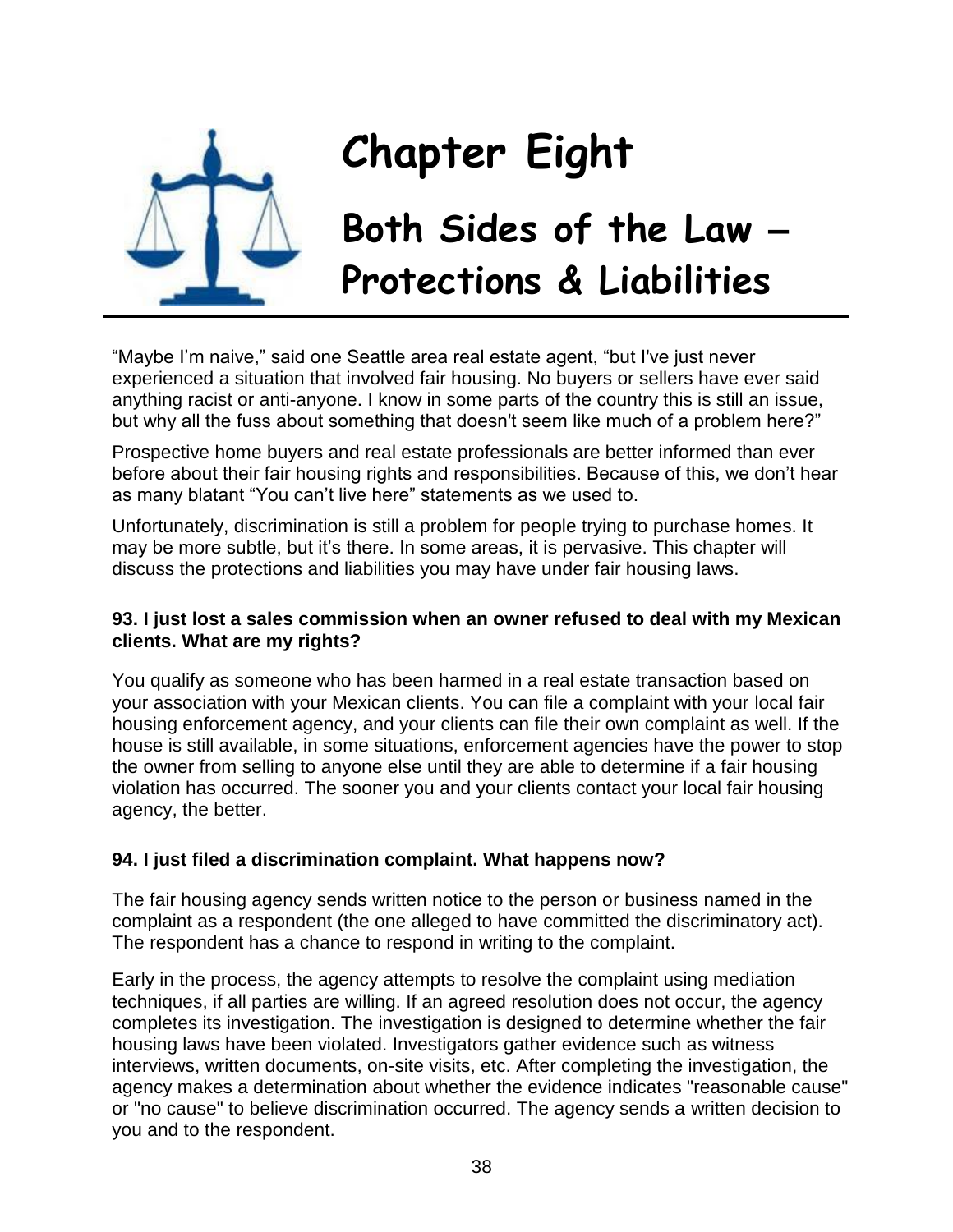If there is a "no cause" finding, you may appeal the decision. If there is a "reasonable cause" finding, investigators work with you and the respondent(s) to develop a settlement agreement that includes appropriate remedies, such as payment of lost commissions, staff training, or other remedies. All parties sign the settlement agreement. If attempts at resolution fail, the case is referred to the agency's legal department. The case will go through either an administrative process or the court system that covers the investigating agency's jurisdiction.

You can help your case by gathering as much information as you can to give to the investigator. Write down the details of what happened to you, including dates, times, who was involved, as well as names of possible witnesses. Keep an ongoing log of events. Save any written materials that relate to your case. Do not try to obtain witness statements – leave that to the fair housing investigators.

It is illegal for a respondent to retaliate against you because you filed a discrimination complaint. If you think you have experienced retaliation, tell the fair housing agency immediately. You can file a separate complaint concerning the retaliation, which will be investigated regardless of the findings or outcome of the original complaint.

### **95. I'm Native American and I work in a small town. I'd like to join my local real estate association, but I keep getting put off. What are my rights?**

State and federal fair housing laws protect agents who are denied access to real estate related services based on their protected class. Contact your local fair housing agency (see Appendix G) and ask them to review the specifics in your case. You may also want to contact the Washington Association of Realtors and ask them to help you to access services in your area.

### **96. Can violating fair housing laws affect my real estate license?**

Yes. A fair housing violation can result in the suspension or revocation of your license under both fair housing laws and the Department of Licensing's Real Estate Disciplinary Guidelines.

### **97. Should I keep all buyers' offers on file? For how long? What other records should I keep?**

It's a good idea to keep all housing-related records on file long enough to be able to respond to complaints or lawsuits. There are several different time periods within which an individual may file. The safest course of action is to consult your real estate attorney for information about records retention.

### **98. What is my general liability regarding fair housing?**

If your actions are found to be in violation of the fair housing laws, you may be responsible for paying monetary remedies to the injured party for actual damages (including damages caused by emotional distress, humiliation and embarrassment),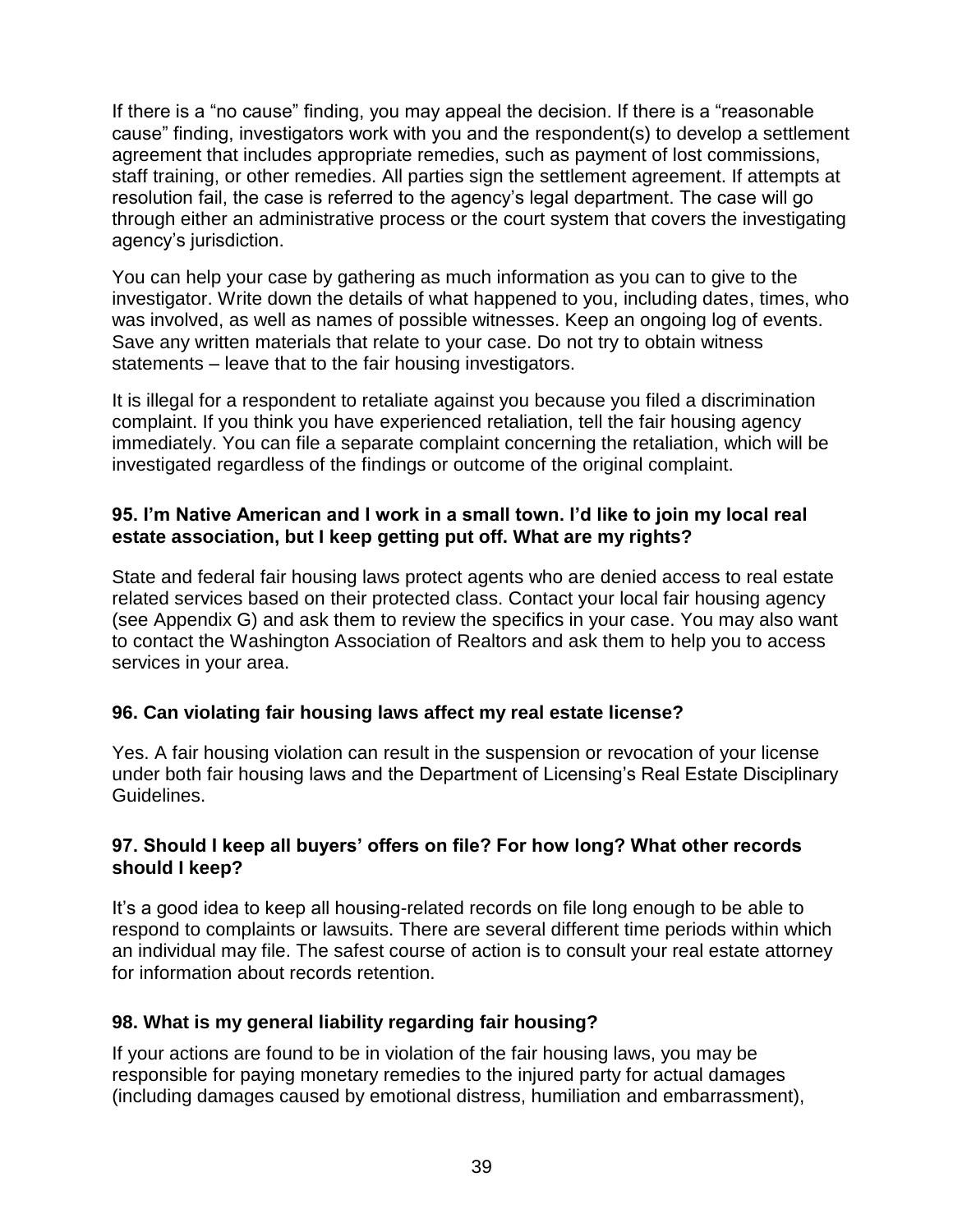attorney fees, and possible civil penalties to the agency where the complaint was filed. You also may lose your license.

### **99. Is a real estate brokerage firm in violation of fair housing laws if one of its employees or agents unlawfully discriminates?**

Yes. Ordinary vicarious liability rules apply in the area of fair housing – in other words, the firm (as an entity) is responsible for the actions of its agent. If a real estate firm is not incorporated or if the owners or principals also acted in a discriminatory manner, the owners or principals can be personally liable.

### **100. A complaint was just filed against me alleging discrimination. What happens now?**

Because state and local agencies have laws that are "substantially equivalent" to the federal Fair Housing Act, HUD contracts with these agencies to handle its investigations. Most housing complaints in Washington are filed both with HUD and with the local fair housing agency that has jurisdiction over the property. If the case is filed with both, you will receive paperwork from HUD as well as from the local agency with jurisdiction. In circumstances where the Fair Housing Act does not offer coverage, a case will be filed only with the state or local agency.

All fair housing agencies follow a similar complaint processing procedure. You will be required to respond to the complaint within a certain number of days. Before starting a formal investigation, most agencies offer a formal or informal dispute resolution process to attempt a voluntary, mutually agreed upon conciliation of the allegations. HUD requires that agencies attempt conciliation within 30 days after a complaint has been filed, and throughout the investigation if early conciliation efforts fail.

The enforcement agencies investigate complaints as neutral fact-finders, evaluating documentation, interviewing relevant witnesses, conducting site visits, and making a final determination once all the evidence has been gathered. Both the complaining party and respondents have the opportunity to respond to the evidence.

If the investigation does not find sufficient evidence to support the allegations, a case is closed with a "no reasonable cause" finding. The complaining party may request a reconsideration of a "no cause" finding. Respondents have the opportunity to respond to the complaining party's request.

If the investigation finds sufficient evidence to support the allegations, a "reasonable cause" finding is issued and referred to the agency's legal department. The case will go through either an administrative process or the court system that covers the investigating agency's jurisdiction.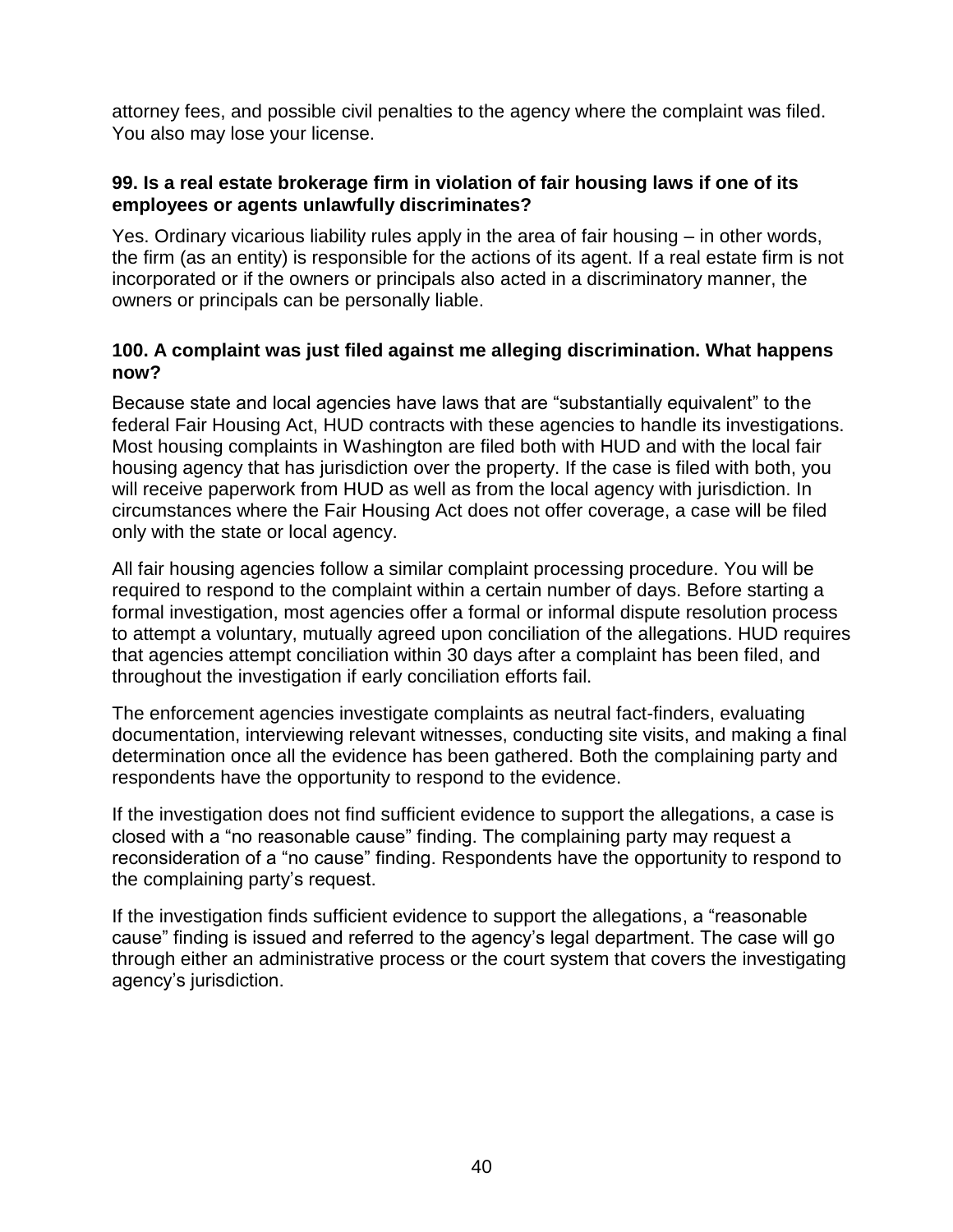### **Appendix A**

### **Fair Housing Basics**

The Civil Rights Act of 1866, passed by the Reconstruction Congress, guaranteed property rights to all citizens regardless of race. It took another hundred years for passage of the federal Fair Housing Act (Title VIII of the Civil Rights Act of 1968) to make a real change in fair housing.

The Fair Housing Act represented the culmination of years of congressional consideration of housing discrimination legislation. Its legislative history spanned the urban riots of 1967, the release of the Report of the National Advisory Commission on Civil Disorders (the Kerner Commission Report, which concluded that America was moving toward two societies, separate and unequal), and the assassination of Dr. Martin Luther King, Jr.

On September 13, 1988, President Reagan signed the Fair Housing Amendments Act into law, adding two protected classes (families with children and people with disabilities) and strengthening the administrative and judicial enforcement process for complaints to the U.S. Department of Housing and Urban Development (HUD). The amended law also called for monetary penalties in cases where housing discrimination is found to have occurred.

### **What fair housing laws apply in Washington state?**

The federal Fair Housing Act and its 1988 amendments (FHA) protect people from negative housing actions taken because of their race, color, national origin, religion, sex, disability, and/or family status – these are referred to under the law as "protected classes." The FHA also protects against the disproportionately harsh impact of an otherwise neutral policy on members of a protected class. Finally, the FHA protects people from adverse treatment or retaliation simply because they exercised their rights under the Act.

The Washington State Human Rights Commission (WSHRC) enforces the state law against discrimination, RCW 49.60, which is considered substantially equivalent to the FHA and has additional protected classes. Three local agencies enforce local fair housing laws that are also considered substantially equivalent to the FHA. The King County Office of Civil Rights & Open Government, Seattle Office for Civil Rights, and Tacoma Human Rights all enforce local ordinances that include additional protected classes. See Appendix G for a list of the agencies and their respective protected classes.

### **How do I know which laws apply in the areas I work?**

To determine which laws apply to your property, refer to the fair housing agency chart in Appendix G. The chart includes contact information, a description of each agency's geographical jurisdiction, the time period during which a fair housing complaint must be filed, and the protected classes each agency covers. Using the chart, determine which fair housing agency can answer your fair housing questions.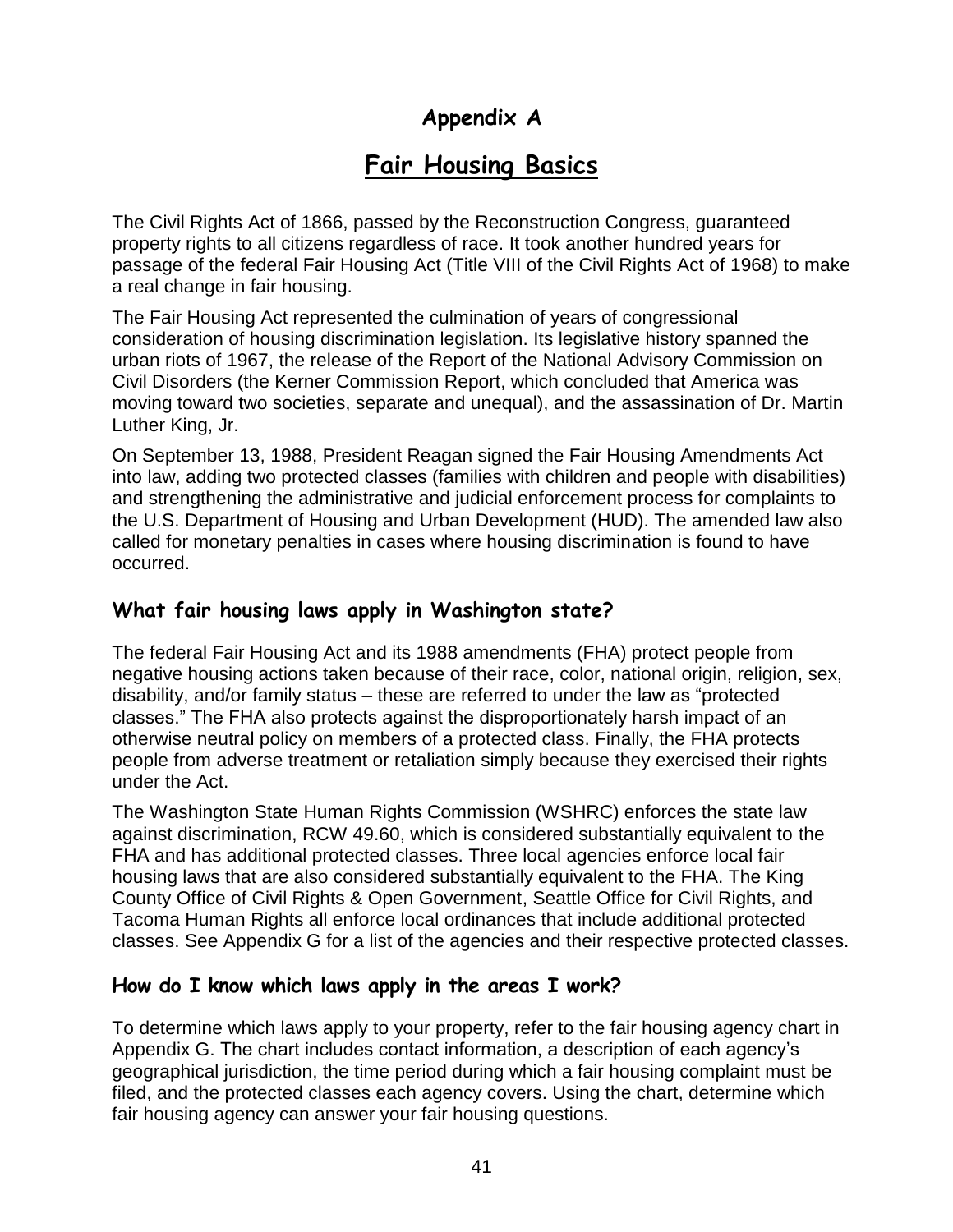### **What housing actions are covered by fair housing laws?**

Fair housing laws govern practically all aspects of residential real estate transactions, including:

- Sales or leases of houses, apartments, condominiums, lots, etc.
- Advertising and publishing of ads
- Disability accommodations or modifications
- Harassment, interference, criminal intimidation

Fair housing laws prohibit actions such as:

- Refusing to sell a property because of a person's protected class
- Steering potential buyers to or away from particular neighborhoods because of their protected class
- Restricting loans or targeting higher cost loans to people based on their protected class or the neighborhood where the home is located
- Restricting or targeting homeowners insurance coverage based on customers' protected class or the neighborhood where the home is located
- Providing different services or opportunities to people based on their protected class
- Failing to provide reasonable accommodations to a person with a disability
- Retaliating against someone because s/he has raised an issue of discrimination.

All parties associated with a property and/or transaction are required to observe fair housing laws. This includes sellers, real estate agents, real estate companies with whom agents are affiliated, mortgage brokers, appraisers, inspectors, lenders, and insurance companies.

### **How are protected classes defined?**

Federal, state and local fair housing laws protect people who have experienced discrimination based on their race, color, national origin, religion, sex, familial status or disability. The state and local laws have additional protected classes, such as marital status, military or veteran status, sexual orientation, etc. (See the chart in Appendix G for a complete list.)

Here are general definitions of the protected classes (check each agency's ordinance for specific definitions):

- Race includes all races African-American, Asian, White, etc.
- Color refers to the color of a person's skin
- National origin means the country where a person was born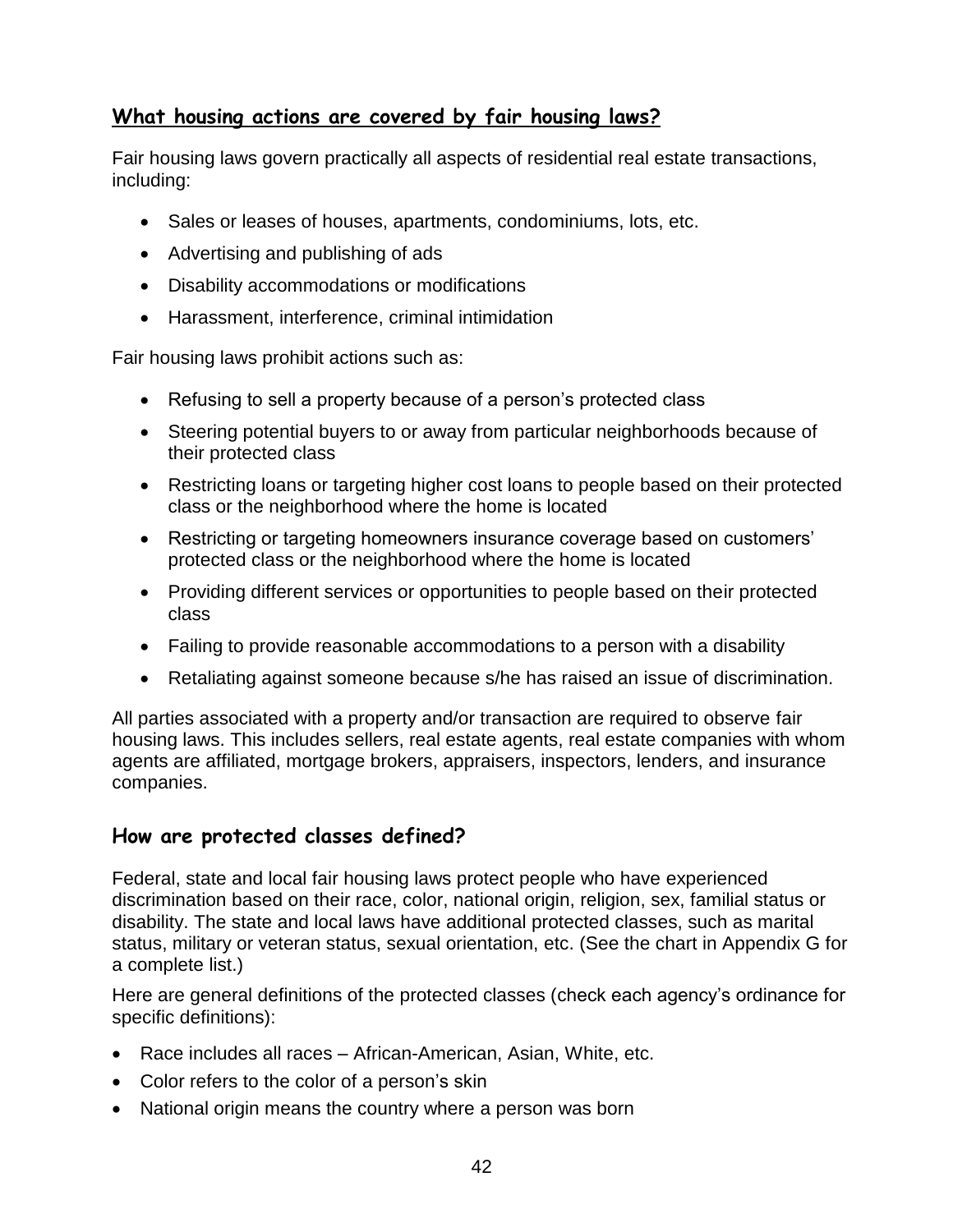- Ancestry means the country where a person's parents, grandparents or forebears were born (in some jurisdictions ancestry is combined with national origin)
- Religion and/or creed includes one's membership (or lack thereof) in an organized religious group, and one's spiritual ideas or beliefs
- Sex includes male and female
- Familial status and parental status are the same thing the presence of one or more children under the age of 18 in the household. This includes a parent, step-parent, adoptive parent, guardian, foster parent or custodian of a minor child, as well as any person who is pregnant or who is in the process of acquiring legal custody of a child
- Disability includes physical, mental and sensory conditions. (See Chapter 7)
- Sexual orientation means actual or perceived male or female heterosexuality, bisexuality, or homosexuality, and includes a person's attitudes, preferences, beliefs and practices pertaining thereto (in some jurisdictions, sexual orientation is combined with gender identity)
- Gender identity means a person's identity, expression, or physical characteristics, regardless of whether traditionally associated with one's biological sex or one's sex at birth, including transsexual, transvestite, and transgendered, and including a person's attitudes, preferences, beliefs, and practices pertaining thereto.
- Marital status includes being single, married, separated, engaged, widowed, divorced or co-habiting
- Section 8 means the person participates in the Section 8 housing program
- Age means individuals of various ages
- Political ideology includes any idea or belief, or coordinated body of ideas or beliefs, relating to the purpose, conduct, organization, function or basis of government and related institutions and activities, whether or not characteristic of any political party or group

### **How long does a person have to file a fair housing complaint in the various jurisdictions?**

Generally, an individual must file a fair housing complaint within a year of the harmful housing action.

### **Who may be held responsible for violations?**

Fair housing complaints usually name all parties related to the property and/or the transaction. In home sales, this can include the seller, the real estate agent, the real estate company with whom the agent is affiliated, mortgage brokers, appraisers, inspectors, lenders, even insurance companies who refuse to insure a home for discriminatory reasons.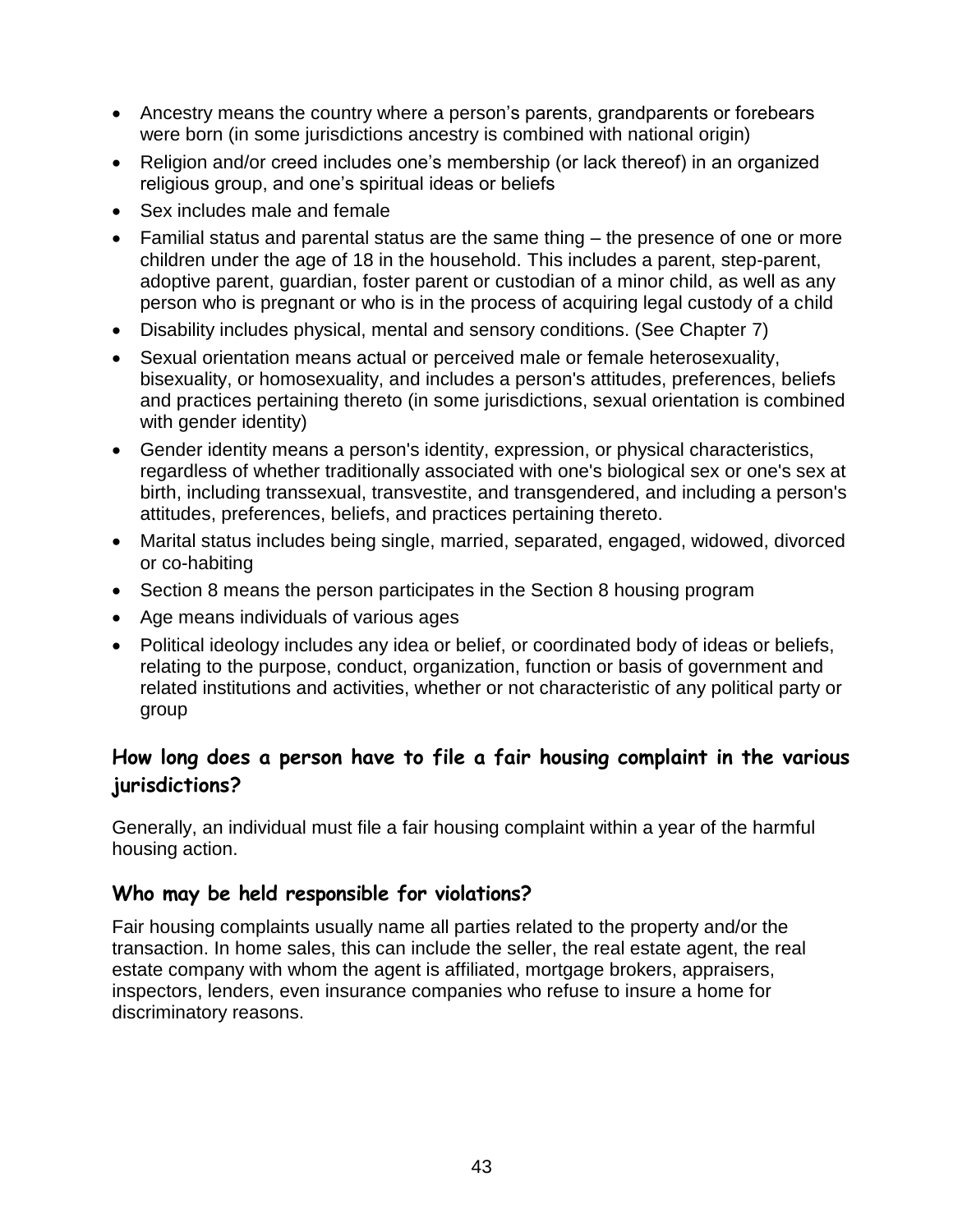### **Who can file a fair housing complaint?**

Anyone who has been harmed by a housing transaction may file a fair housing complaint. This includes real estate industry professionals who lose a sale because of discrimination by the seller. Fair housing advocacy organizations that spend resources substantiating fair housing violations also may file complaints. In addition, enforcement agencies have the authority to file complaints without a complaining party where a fair housing violation merits such an action.

### **What remedies are available to someone who files a complaint of discrimination?**

Remedies in fair housing cases are tailored to fit the specific circumstances of the situation. They can involve a broad range of actions or compensation, including:

- Requiring that housing-related services and rules be equally and lawfully applied
- Requiring that a company display fair housing posters in all its offices
- Requiring the respondent to develop policies and procedures on fair housing issues
- Requiring the respondent to attend fair housing training
- Issuing an order that all unlawful treatment (such as harassment, retaliation and discriminatory action) be halted and/or corrected
- Requiring the respondent (the person charged with discriminatory conduct) to make available the home that was unlawfully denied
- Requiring the respondent to reimburse the complaining party for actual, out-of-pocket damages such as payment of lost commissions
- Requiring the respondent to pay monetary compensation for emotional distress, humiliation and embarrassment
- Requiring that all advertisements include the fair housing logo
- Levying civil penalties payable to the investigating agency's government where there is proof of intentional discrimination.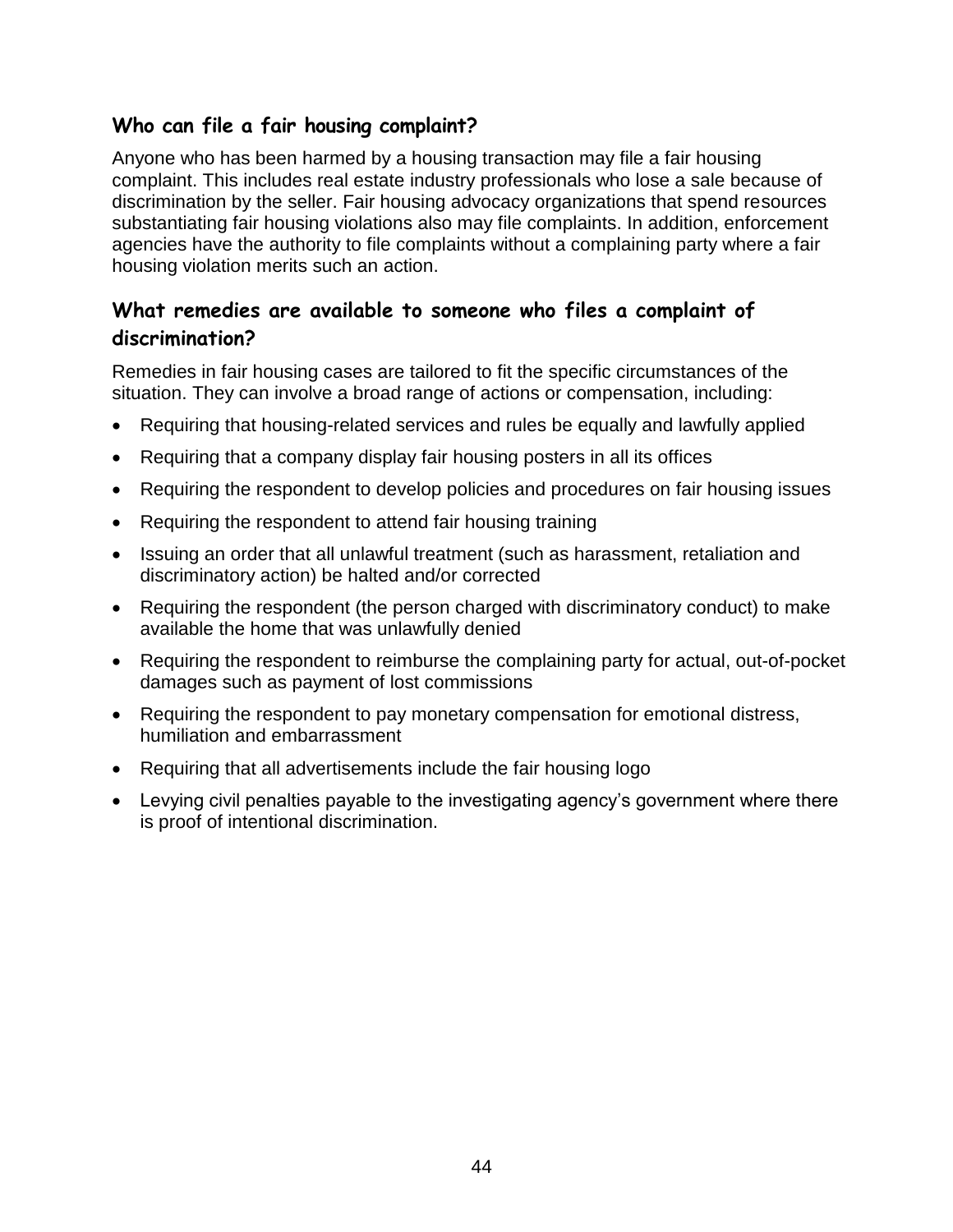### **Appendix B**

### **Area Resources for Home Buyers**

While this list is applicable to the Seattle area market, taking time to prepare a similar list for your area is an invaluable resource for your clients.

### **Internet resources for Washington state:**

| Neighborhood information: | www.ffiec.gov/Geocode/default.aspx   |
|---------------------------|--------------------------------------|
| <b>Schools:</b>           | www.k12.wa.us                        |
| School demographics:      | www.k12.wa.us/DataAdmin/default.aspx |

### **Internet resources for the greater Seattle area:**

| <b>Neighborhood Information:</b> | www.seattlepi.com/local/neighborhoods/                                |  |
|----------------------------------|-----------------------------------------------------------------------|--|
| <b>Schools:</b>                  | Public & Private schools-<br>www.greatschools.org/washington/seattle/ |  |
|                                  | Seattle public schools – www.seattleschools.org                       |  |
| <b>Crime statistics:</b>         | www.seattle.gov/police/crime/default.htm                              |  |
| <b>Transportation:</b>           | metro.kingcounty.gov/<br>www.soundtransit.org                         |  |
| <b>Registered Sex Offenders:</b> | www.icrimewatch.net/index.php?AgencyID=54473                          |  |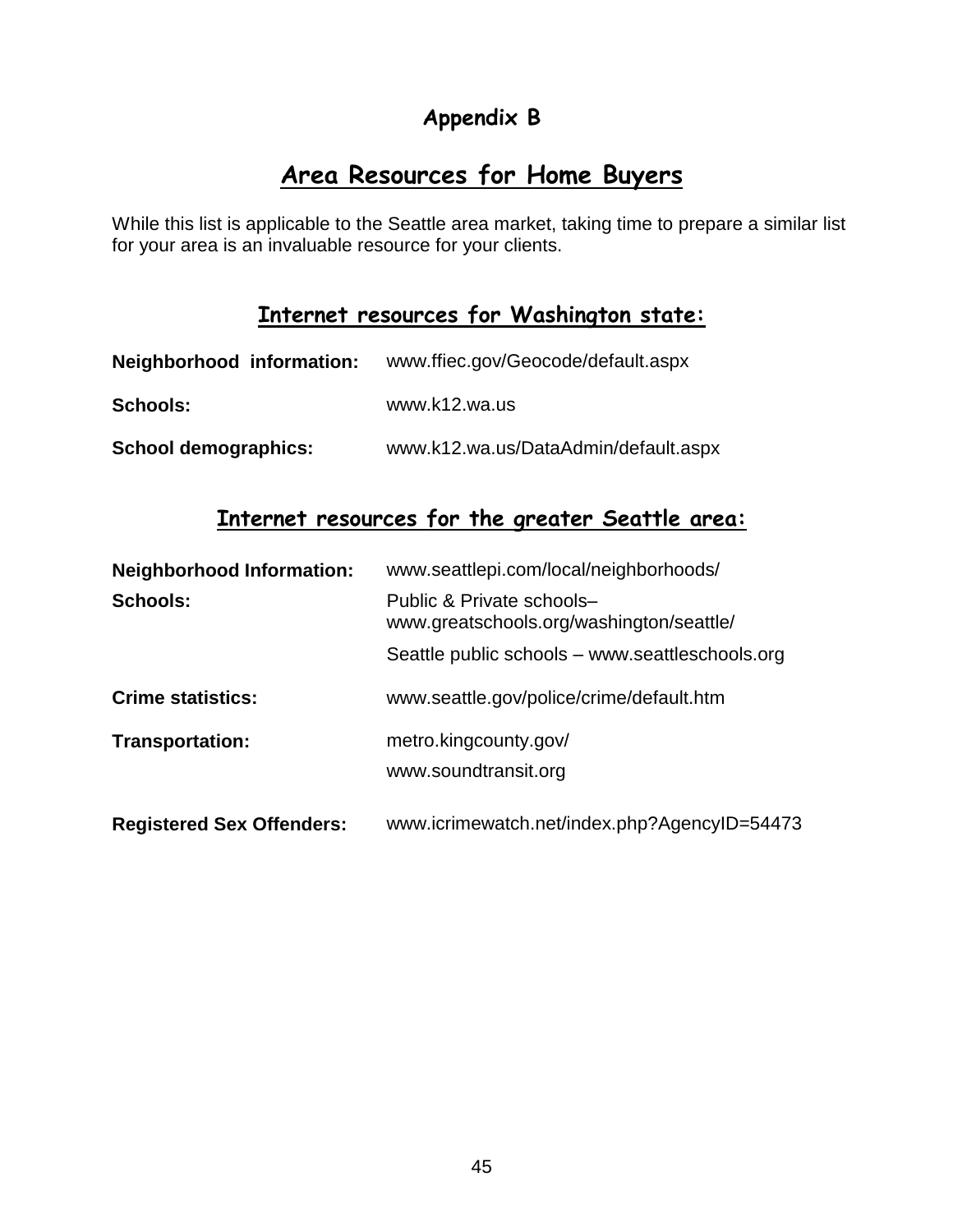### **Appendix C**

### **Educational Resources for Home Buyers**

Use this list of resources to help home buyers locate professional, equitable and reliable classes, counseling and down payment assistance services. For the widest perspective of available products, customers should attend at least two classes – one sponsored by a non-profit institution (with no financial stake in customers' final decisions) and one from an industry representative.

### **State-wide information:**

### **Washington State Housing Financing Commission (WSHFC**)

206-464-7138 or 1-800-767-4663 (toll-free in Washington State) www.wshfc.org/buyers/index.htm

This site provides extensive statewide information on home buyer education seminars and purchase assistance programs (including second mortgage programs for people with disabilities).

### **HUD Home Ownership Assistance Washington**

www.hud.gov/local/index.cfm?state=wa&topic=homeownership Provides list of statewide resources and services for home buyers.

### **Greater Seattle area:**

**Washington Homeownership Resource Center**, www.homeownership-wa.org/ 877-894-4663

**El Centro de la Raza**, www.elcentrodelaraza.com

206-329-7960

El Centro provides home buyer education classes in English and Spanish.

**HomeSight**, www.homesightwa.org/ 206-723-4355 or toll free 888-749-4663

HomeSight offers homebuyer education classes, financial counseling, low-cost home loans, and affordable new home construction to homebuyers in the Puget Sound region

### **Urban League of Metropolitan Seattle**, www.urbanleague.org/housing/

206-461-3792 (206)

Provides homeownership and financial education..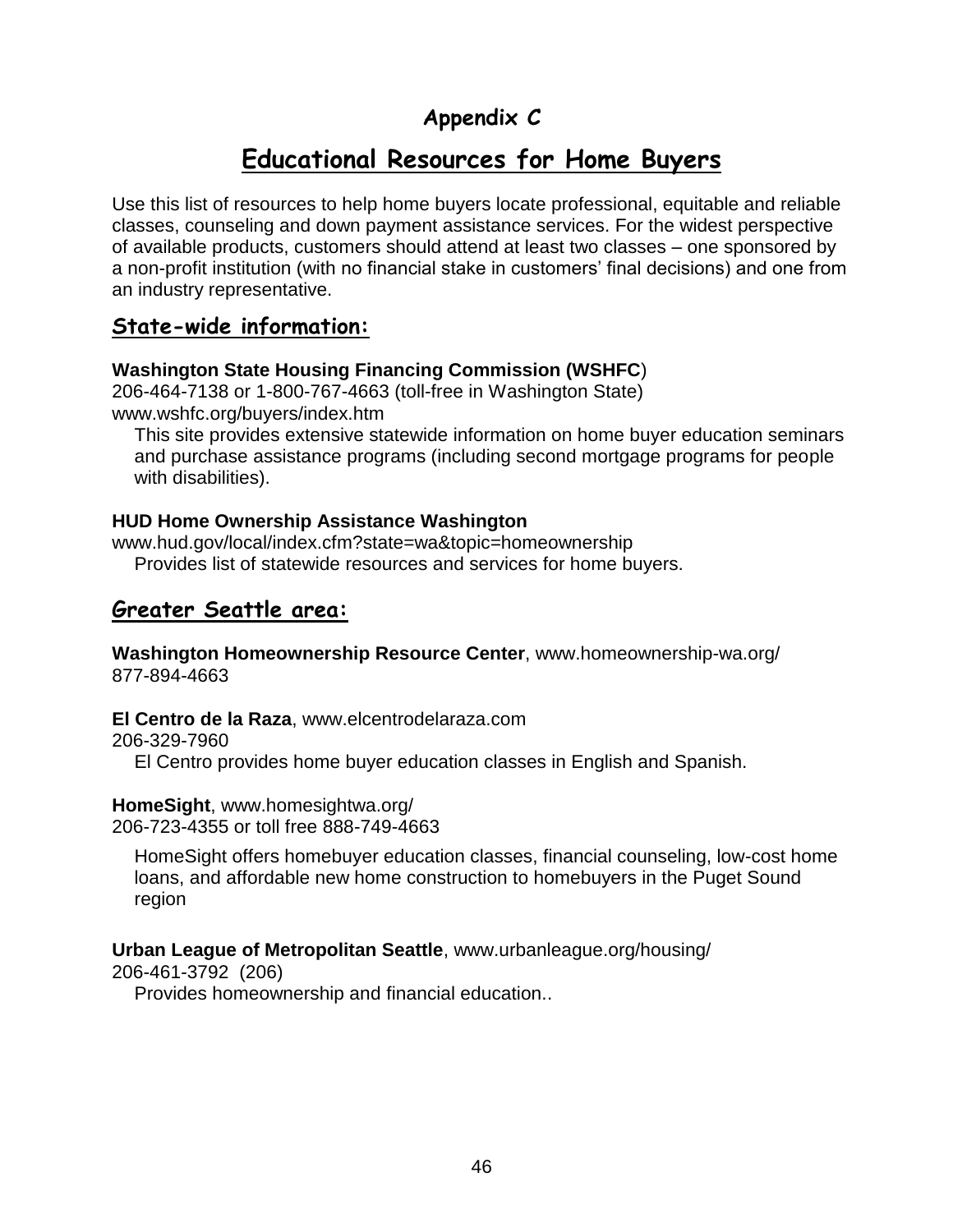### **Appendix D**

### **Questions For Home Buyers To Ask Lenders**

### **When shopping around for a loan:**

- What is the best interest rate today? What are the total loan fees?
- Is the loan's interest rate fixed or adjustable?
- What is the total monthly payment, including taxes and insurance?
- What is the term (length) of the loan?
- Is there an application deposit? What is it, and how much is refundable?

### **When applying for a loan:**

- Does the lender charge overages? (An overage is a fee hike designed to give more profit to the lender.)
- If the borrower locks in an interest rate today, what is the best rate available? What are the fees?
- What is the annual percentage rate (APR)?
- Is there a balloon payment due on the loan?
- Are there any pre-payment penalties? What are they and for how many years are they in effect?
- Does the interest rate increase if the borrower's payments are late?
- What is the total monthly payment, including taxes and insurance?

### **If the loan is an Adjustable Rate Mortgage (ARM):**

- What is the initial rate? How long will that rate stay in effect?
- How often can the rate change?
- What are the rate and payment caps (limits) each year, as well as over the life of the loan?
- Can an adjustable rate loan be converted (changed) to a fixed rate without doing a new loan?
- $\bullet$  Is there a prepayment penalty? If so, how long does it apply?

Lender should always provide a Good Faith Estimate of the fees due at closing, outlining every expense associated with a home loan (inspections, title insurance, taxes and other charges) within 3 days of a customer's loan application.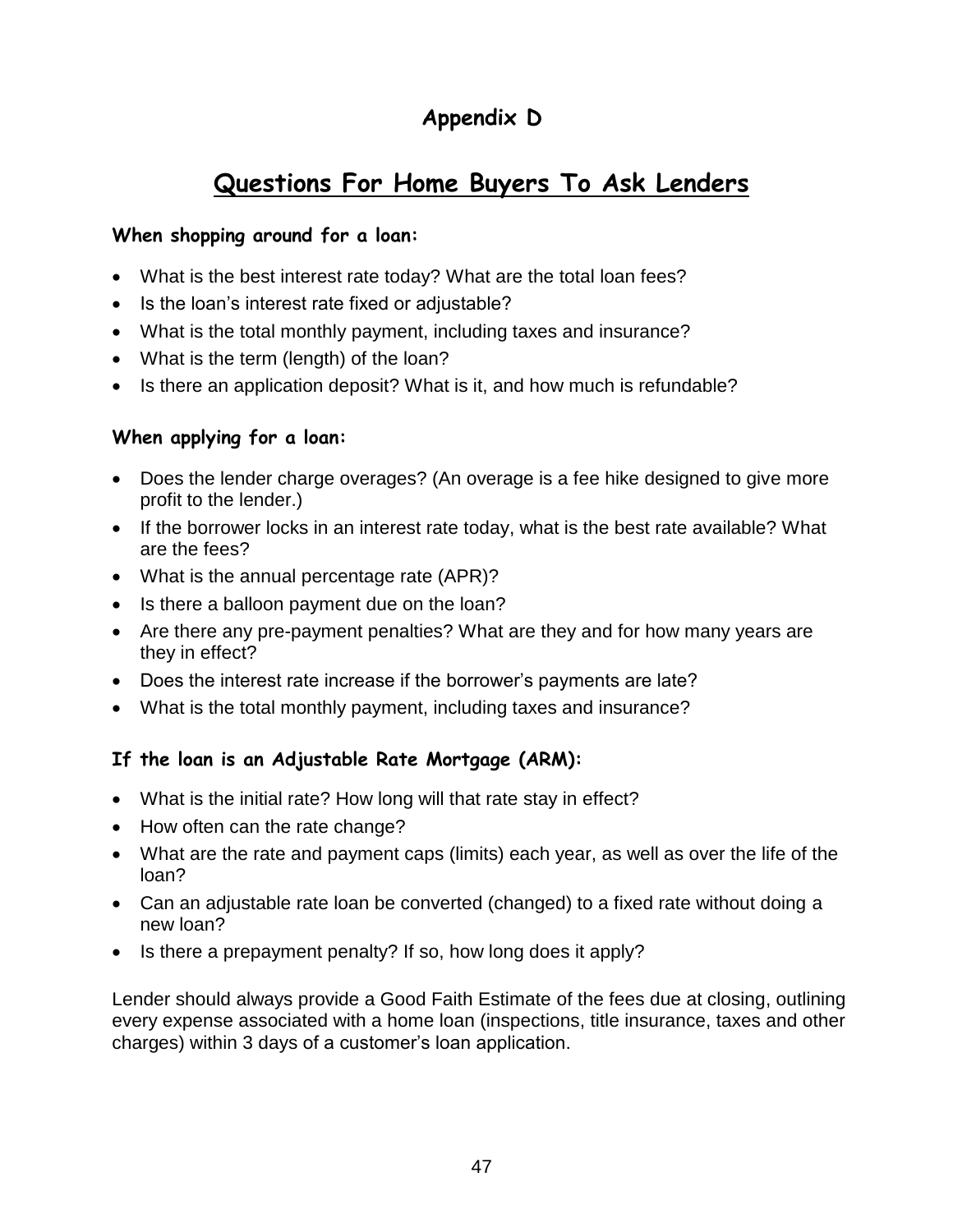### **Appendix E**

### **Loan Closing Checklist**

### **Before Signing Day, borrowers should:**

Contact the Escrow Agent and request copies of completed documents at least one day before the appointment to sign the loan.

Visit a local housing counselor, attorney or a trusted family member or friend to review all documents. They should make sure they understand all terms of the loan.

Check their Promissory Note:

- Is the interest rate correct?
- What is the term of the loan (30 years, 20 years, 15 years)?
- Is there a Prepayment Penalty? Is there a Balloon Payment?
- If the customers are unsure of the impact of these features, advise them to talk to a lawyer or non-profit housing agency.
- If the loan is an Adjustable Rate Mortgage (ARM), the customers should receive an ARM Disclosure or Rider. They should review this document to make sure they understand how often the rate can increase, how much their payment can increase when the rate goes up, and what the maximum interest rate and the maximum monthly payment are.

Review the HUD-1 Settlement Statement (listing the actual fees due at closing) to verify all fees. Each fee on the HUD-1 also appears on the Good Faith Estimate. There should be no surprises at this late stage. If the fees are substantially different, customers should not sign any documents unless they agree with the new terms.

Check brokers' fees if a broker is involved. Is the broker charging anything other than a broker fee (e.g., a processing fee, an underwriting fee, or other fee)?

Check for a yield spread premium (YSP)\*. Customers should ask their escrow agent even if they don't see one. YSPs sometimes are hard to spot on the HUD-1.

(\* Yield Spread Premiums are fees that lenders pay to mortgage brokers when they sell a higher interest rate. If there is a YSP on the customer's HUD-1 settlement statement, s/he may not be receiving the lowest available interest rate.)

### **At the Signing Appointment, borrowers should:**

Check the figures on the Promissory Note and the HUD-1 that they are about to sign. Do they match the documents they received earlier from the Escrow Agent? If any terms are different, the borrowers should not sign unless they agree with these new terms.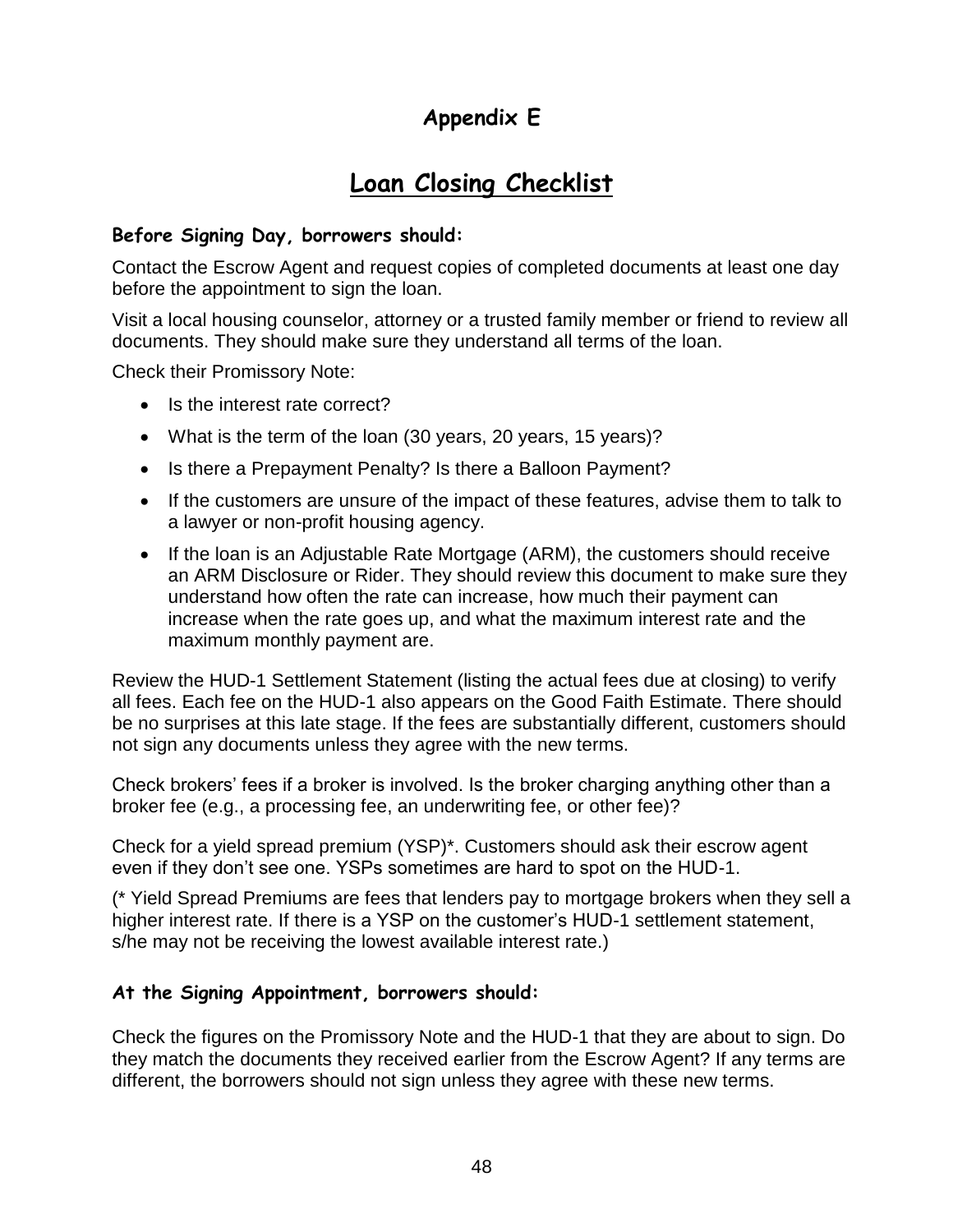### **Before the borrowers leave their Signing Appointment, they should:**

Be sure to receive copies of the following signed documents:

- Note
- Deed of Trust
- Estimated HUD-1 Settlement Statement (borrowers should receive their final HUD-1 a day or two after the loan closes)
- Truth in Lending Disclosure
- Servicing Disclosure
- Insurance Disclosure (if the borrowers purchased any insurance products from the lender)

3-Day Right to Cancel (for refinance or equity loans only). Borrowers have three days to change their minds after they sign their loan documents for a refinance or equity loan. If they decide they do not want the loan within this 3-day "rescission" period, they can simply give a signed copy of the "Notice to Cancel" to the lender and walk away.

Within 1 week of signing their loan documents, borrowers should receive a final HUD-1 Settlement Statement in the mail. If they do not receive this information, they should contact their escrow agent immediately. This document is the official accounting of all monies paid into escrow and distributed.

Borrowers also should request copies of the following items from the lender:

- Credit report
- Property appraisal.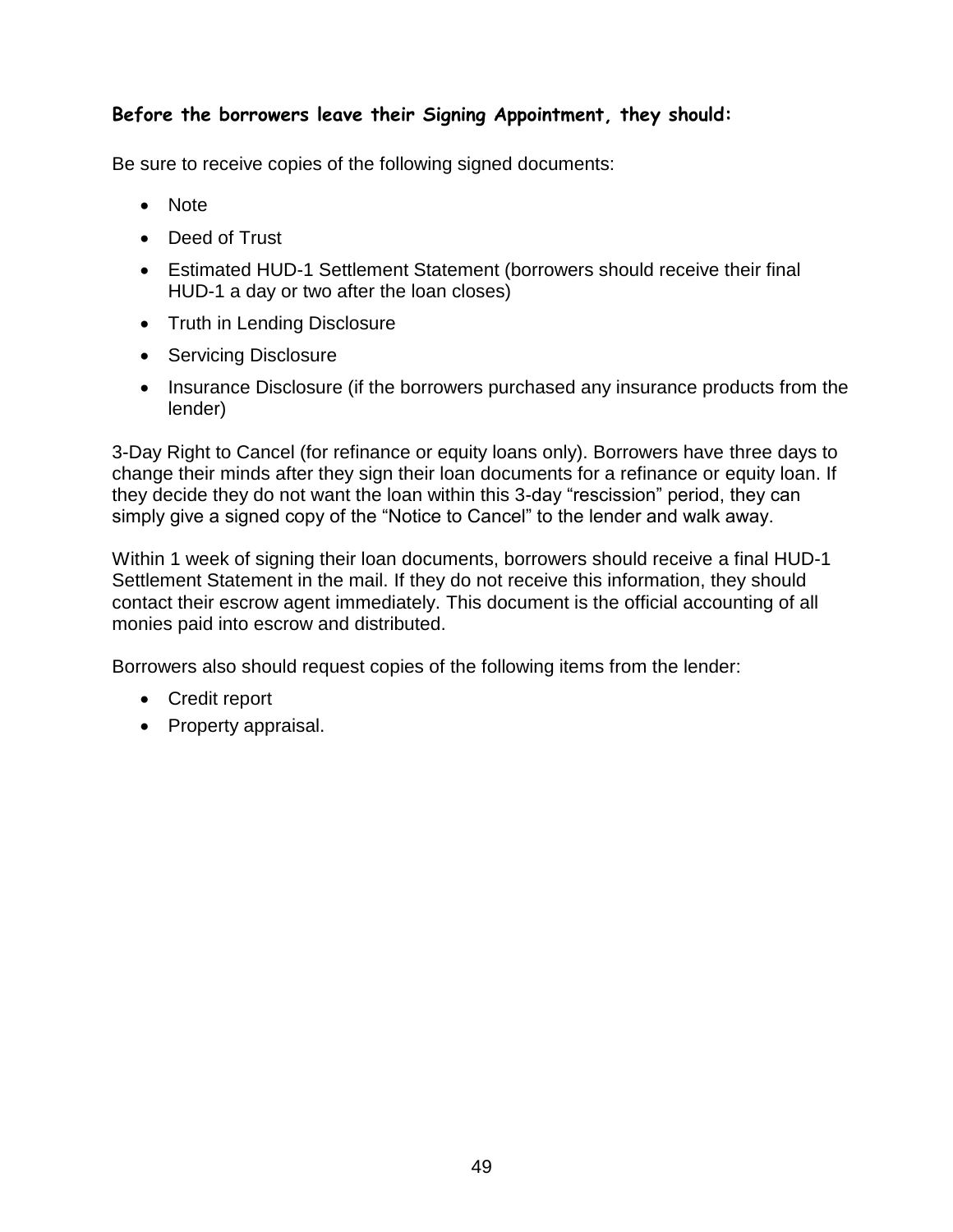### **Appendix F**

### **Predatory Lending**

### **Help your clients avoid predatory loans**

### **What is a predatory loan?**

A predatory loan is a dishonest loan. Predatory loans harm borrowers by making it difficult or impossible to keep up with payments. Borrowers may pay unnecessary fees and excessive interest charges. If they miss their payments, they risk losing their homes.

Predatory lenders prey on people who are unfamiliar with the banking system. They target seniors, minorities, or anyone whose credit makes it hard to get a regular bank loan.

### **What makes a loan predatory?**

Predatory loans take advantage of borrowers with a variety of abusive practices. Predatory lenders:

- Target people of color, elderly and disabled people for high-cost loans
- Charge excessive interest rates and higher fees
- Keep secret the true costs and terms of the loan
- Approve a loan without considering a person's ability to repay
- Convince borrowers to refinance frequently (or "flip") the loan
- Carry terms that make it difficult for the borrower to refinance later.

### **Danger signs of a predatory loan**

- Total bank fees greater than 2%
- Balloon payment (a lump sum due at the end of the term of the loan)
- Prepayment penalties
- Loan is based on home equity rather than the borrower's income
- Credit life insurance added to the loan.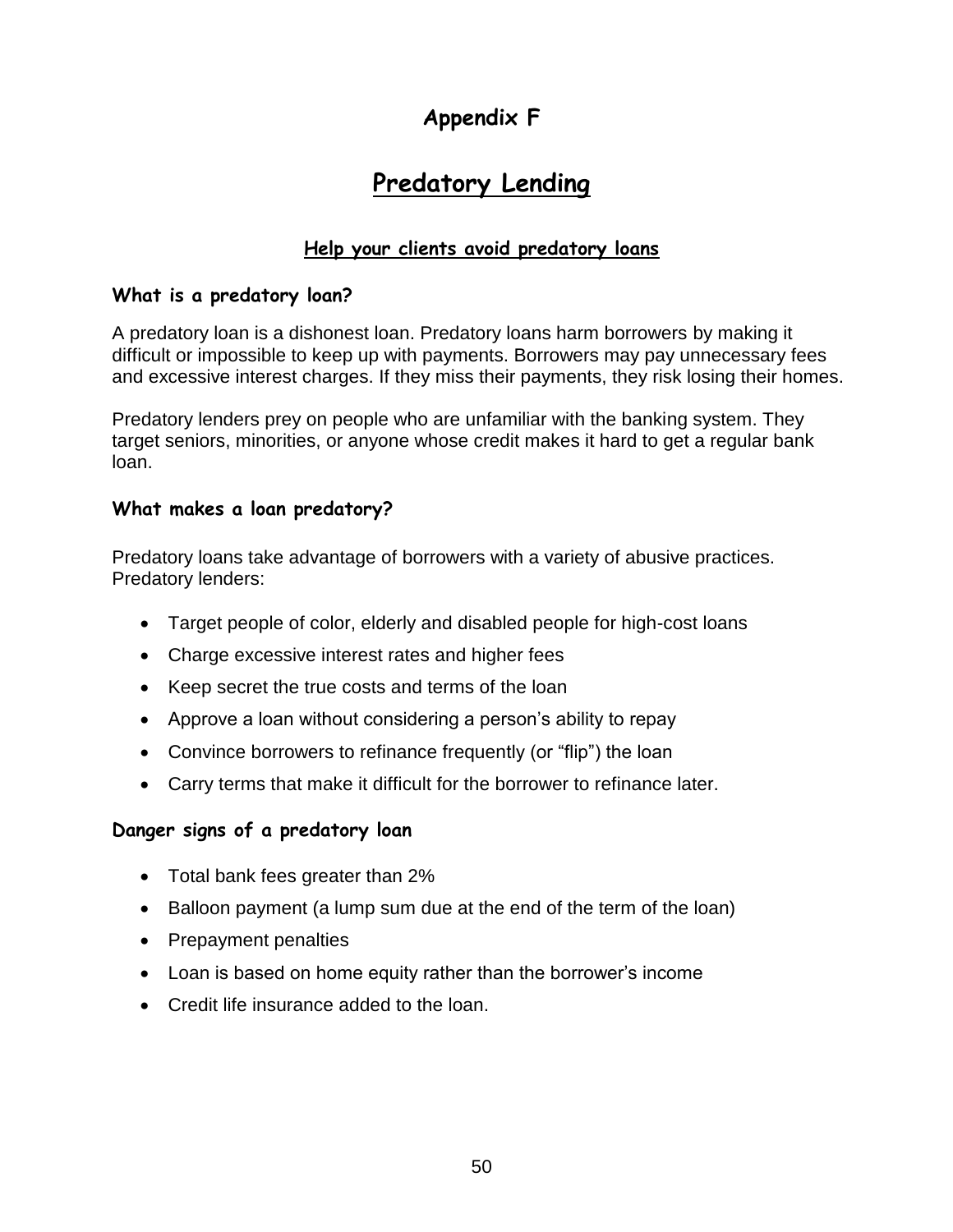### **Appendix G – FAIR HOUSING AGENCIES IN WASHINGTON STATE**

| U.S. Dept. of<br><b>Housing &amp; Urban</b><br><b>Development</b><br>Fair Housing<br>909 First Avenue<br>Suite 205<br>Seattle, WA<br>98104-1000 | <b>Washington State</b><br><b>Human Rights</b><br><b>Commission</b><br>711 S. Capitol Way<br>Suite 402<br>Olympia, WA<br>98504-2490                                                                                                            | <b>King County</b><br><b>Office of Civil</b><br><b>Rights &amp; Open</b><br><b>Government</b><br>Chinook Building<br>401 Fifth Avenue<br>Suite 215<br>Seattle, WA<br>98104-1818                                                                                                                      | <b>Seattle Office for</b><br><b>Civil Rights</b><br>810 Third Avenue<br>Suite 750<br>Seattle, WA<br>98104-1627                                                                                                                                                                               | <b>Tacoma</b><br><b>Human Rights</b><br>747 Market Street<br>Room 1044<br>Tacoma, WA<br>98402-3779                                                                                                                                                                     |
|-------------------------------------------------------------------------------------------------------------------------------------------------|------------------------------------------------------------------------------------------------------------------------------------------------------------------------------------------------------------------------------------------------|------------------------------------------------------------------------------------------------------------------------------------------------------------------------------------------------------------------------------------------------------------------------------------------------------|----------------------------------------------------------------------------------------------------------------------------------------------------------------------------------------------------------------------------------------------------------------------------------------------|------------------------------------------------------------------------------------------------------------------------------------------------------------------------------------------------------------------------------------------------------------------------|
| 206-220-5170<br>800-877-0246<br>TTY 206-220-5185<br>Fax 206-220-5447                                                                            | 360-753-6770<br>800-233-3247 in WA<br>TTY 800-300-7525<br>Fax 360-586-2282                                                                                                                                                                     | 206-263-2446<br>TTY Relay: 711<br>Fax 206-296-4329                                                                                                                                                                                                                                                   | 206-684-4500<br>TTY 206-684-4503<br>Fax 206-684-0332                                                                                                                                                                                                                                         | 253-591-5162<br>TTY Relay: 711                                                                                                                                                                                                                                         |
| www.hud.gov/local/<br>sea/seafhome.html                                                                                                         | www.hum.wa.gov                                                                                                                                                                                                                                 | www/kingcounty.gov/<br>civilrights                                                                                                                                                                                                                                                                   | www.seattle.gov/<br>civilrights                                                                                                                                                                                                                                                              | www.cityoftacoma.<br>org/humanrights                                                                                                                                                                                                                                   |
| <b>Protected Classes</b><br>Race<br>Color<br>National Origin<br>Religion<br>Sex<br><b>Disability</b><br><b>Familial Status</b>                  | <b>Protected Classes</b><br>Race<br>Color<br>National Origin<br>Creed<br><b>Sex</b><br><b>Disability</b><br><b>Familial Status</b><br><b>Marital Status</b><br><b>Sexual Orientation</b><br>(incl. gender identity)<br>Veteran/Military Status | <b>Protected Classes</b><br>Race<br>Color<br><b>National Origin</b><br>Religion<br>Gender<br><b>Disability</b><br><b>Familial Status</b><br><b>Marital Status</b><br><b>Sexual Orientation</b><br>(incl. gender identity)<br>Age<br>Section 8<br>Ancestry<br>Use of a Service or<br>Assistive Animal | <b>Protected Classes</b><br>Race<br>Color<br>National Origin<br>Religion/Creed<br>Sex<br><b>Disability</b><br><b>Parental Status</b><br><b>Marital Status</b><br><b>Sexual Orientation</b><br>Gender Identity<br>Age<br>Section 8<br>Political Ideology<br>Veteran/Military<br><b>Status</b> | <b>Protected Classes</b><br>Race<br>Color<br>National Origin<br>Religion<br><b>Sex</b><br><b>Disability</b><br><b>Familial Status</b><br><b>Marital Status</b><br><b>Sexual Orientation</b><br>Gender Identity<br>Age<br>Ancestry<br>Veteran/Military<br><b>Status</b> |
| File within 1 year<br>Jurisdiction:<br><b>United States</b>                                                                                     | File within 1 year<br>Jurisdiction:<br>Washington                                                                                                                                                                                              | File within 365 days<br>Jurisdiction:<br>Unincorporated<br><b>King County</b>                                                                                                                                                                                                                        | File within 1 year<br>Jurisdiction:<br><b>City of Seattle</b>                                                                                                                                                                                                                                | File within 1 year<br>Jurisdiction:<br>City of Tacoma                                                                                                                                                                                                                  |

### **FAIR HOUSING ADVOCACY, EDUCATION & OUTREACH ORGANIZATIONS**

#### **In Western Washington:**

| <b>Fair Housing Center of Washington</b> |  |  |  |  |
|------------------------------------------|--|--|--|--|
| 1517 S. Fawcett Avenue, Suite 250        |  |  |  |  |
|                                          |  |  |  |  |
| 253-274-9523, 888-766-8800 (toll free),  |  |  |  |  |
| www.fhcwashington.org                    |  |  |  |  |
|                                          |  |  |  |  |

#### **In Eastern Washington:**

**Northwest Fair Housing Alliance** 35 West Main Avenue, Suite 250 Spokane, WA 99201 509-325-2665, 800-200-FAIR (in 509 area code), www.nwfairhouse.org

 **RETALIATION:** Fair housing laws prohibit retaliation – an act of harm by anyone against a person who has asserted fair housing rights (by making an informal discrimination complaint, filing a civil rights complaint, or being otherwise involved in an investigation).